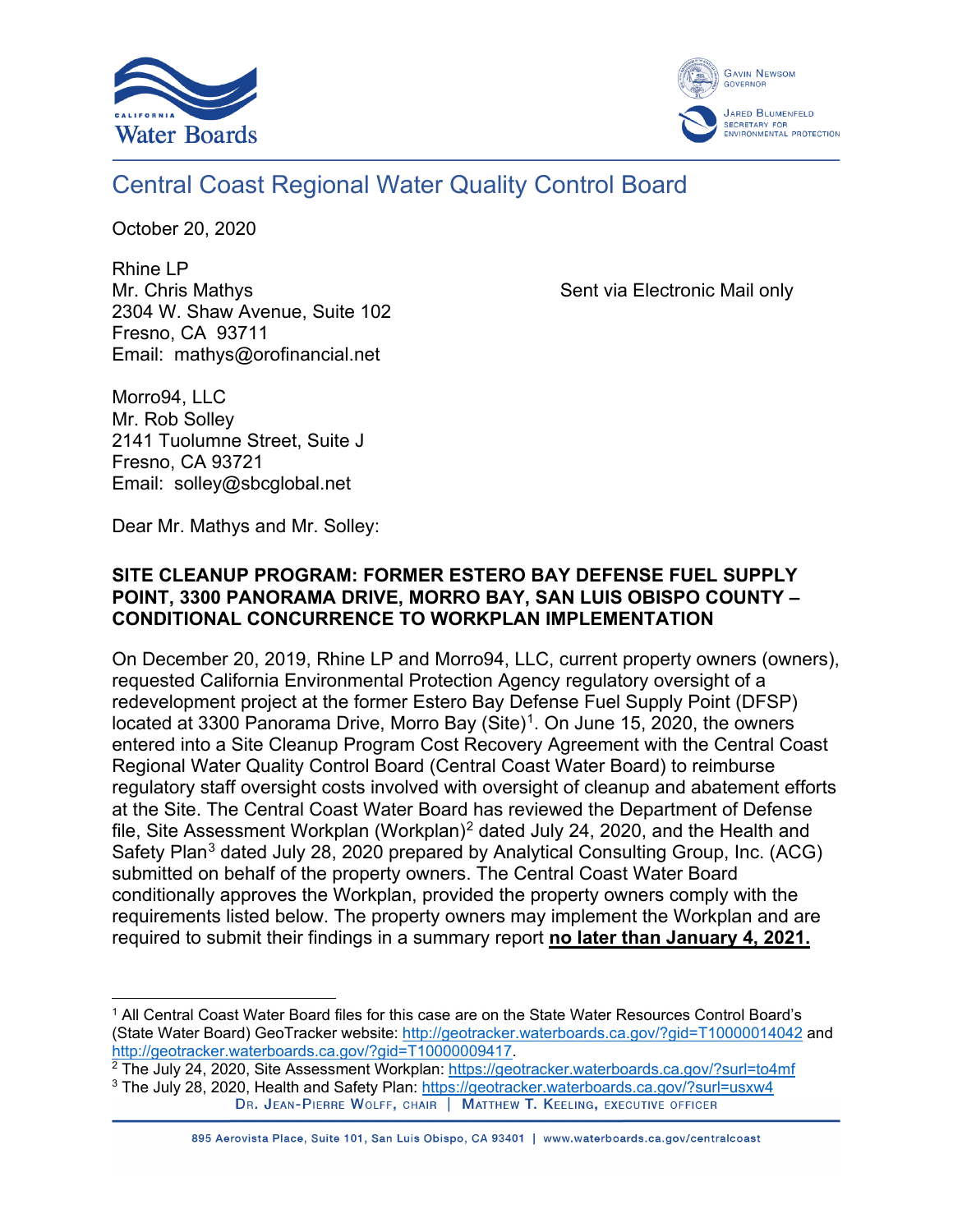The Central Coast Water Board does not have the authority to approve or disapprove of the Health and Safety Plan; consequently, the Central Coast Water Board will not provide any comments on the plan.

#### **Background**

The DFSP facility was formerly owned by the federal government and delivered JP-5 jet fuel from the Pacific coast to the LeMoore Naval Air Station (NAS). The facility consisted of an offshore tanking mooring point in Estero Bay, 0.5-mile submerged pipeline, a 0.35-mile length of pipeline through the town of Morro Bay, a 10-acre former bulk fuel tank farm, and a 98-mile pipeline from Morro Bay to the LeMoore NAS. The Site consists of the 10-acre former bulk fuel tank farm which included two above ground storage tanks (AGTs) containing jet fuel<sup>4</sup>, one water storage tank, and one pump station.

In 1991, the Defense Logistics Agency (DLA) began to decommission the facility. From 1991 to 1996, the DLA's consultant conducted environmental activities at the Site. In February 1996, the DLA proposed a risk assessment-based case closure. Because the Site consisted primarily of petroleum hydrocarbon waste discharges, the Department of Toxic Substances Control (DTSC) asked the Central Coast Water Board to evaluate the case for closure. The Central Coast Water Board concurred with the DLA's risk-based approach and agreed remaining petroleum hydrocarbons beneath the Site would ultimately biodegrade and no longer pose a risk to the environment. On December 20, 1996, DTSC granted case closure and recommended reassessing the Site for potential human health exposure to benzene if the land use changes from its current use (i.e. open space) to a residential scenario.

In 2018, the property owners removed the two ASTs, water tank, fuel pumping station, and associated piping<sup>[5](#page-1-1)</sup> under County of San Luis Obispo and City of Morro Bay regulatory oversight. As part of their application and as part of the Workplan, the property owners requested the Central Coast Water Board open a new Site Cleanup Program case and asked for case closure for unrestricted use (i.e. residential use) at the Site. [6](#page-1-2)

#### **Central Coast Water Board Workplan Review Comments and Requirements**

The objectives of the Workplan are to assess the current condition of previously identified pollutants on the Site, to assess areas of the Site that have not been previously investigated due to the presence of AGTs and other improvements, and to provide information to support the preparation of a Site-specific Human Health Risk Assessment.

<span id="page-1-0"></span><sup>4</sup> Each AST contained125,000-barrels or 5,250,000 gallons of JP5 jet fuel.

<span id="page-1-1"></span><sup>5</sup> April 21, 2019, *Post-Removal Soil Assessment Report Removal of Aboveground Tank System*: <https://geotracker.waterboards.ca.gov/?surl=b35nl>

<span id="page-1-2"></span><sup>&</sup>lt;sup>6</sup> In the application, the City of Morro Bay is requiring unrestricted closure for residential use prior to redevelopment:<https://geotracker.waterboards.ca.gov/?surl=4wsyr>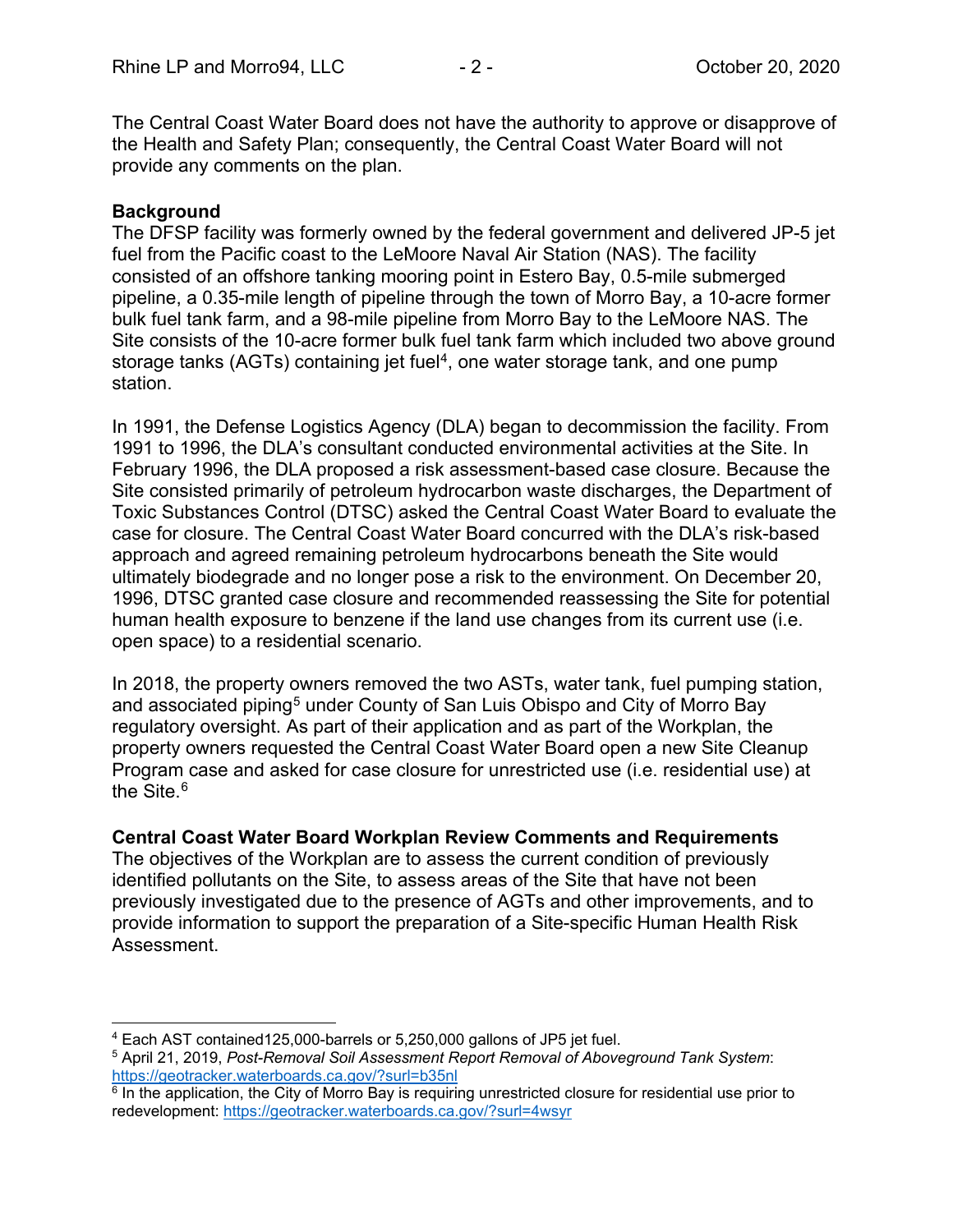As detailed in the Workplan, ACG proposes collecting soil samples using hollow stem auger and direct push drilling methods and collecting groundwater grab samples. Soil and groundwater samples will be analyzed for total petroleum hydrocarbons and volatile organic compounds. ACG will also sample and analyze surface soil for lead to determine if there are residual impacts from lead-based paint used on historic Site structures (i.e., ASTs, pipelines, and buildings). The Central Coast Water Board conditionally approves the Workplan, provided the property owners comply with the requirements listed below:

- 1. Obtain permits from all applicable City and/or County agencies prior to implementing the proposed field work specified in the Workplan. Specifically, San Luis Obispo County Environmental Health Services (County) requires permits for borings drilled over 25 feet and a permit for borings drilled under 25 feet in areas with shallow groundwater. Please contact the county directly for more information.
- 2. Notify via email both Central Coast Water Board and County staff, as well as all other appropriate local agencies, of impending field work (dates, estimated start and end times, field contact person, and contact person's phone number) **at least 48 hours in advance of field activities.** Email addresses for Sarah Treadwell and Linnea Chandler are provided below.
- 3. Analyze soil samples at each of the proposed boring (PB1 PB13) at depths of 2 feet, 5 feet, and 10 feet for Title 22, California Code of Regulations (CAM 1[7](#page-2-0))<sup>7</sup> metals. Historic results of soil sample metal analyses show some metals (e.g., mercury)<sup>[8](#page-2-1)</sup> elevated above San Francisco Bay Regional Water Quality Control Board (San Francisco Bay Water Board) Tier 1 Environmental Screening Levels (ESLs). To support unrestricted/residential use of the property, the property owners must provide updated sampling results for CAM 17 metals in soil to confirm there are no potential human health (or ecological) risks associated with the Site.
- 4. Submit a Workplan implementation summary report **no later than January 4, 2021.** The report must include, at a minimum, the following:
	- a. Summary of field observations, plot plans of boring and sample locations, boring logs, laboratory results, findings and recommendations, and a human health risk assessment as proposed in the Workplan.

<span id="page-2-0"></span><sup>7</sup> Reference Title 22, Section 66261.24(2)(A) Table II.

<span id="page-2-1"></span><sup>8</sup> The May 28, 1996 *Surface Soil and Selected Groundwater Sampling Report* prepared by GTI: https://geotracker.waterboards.ca.gov/?surl=l5ajr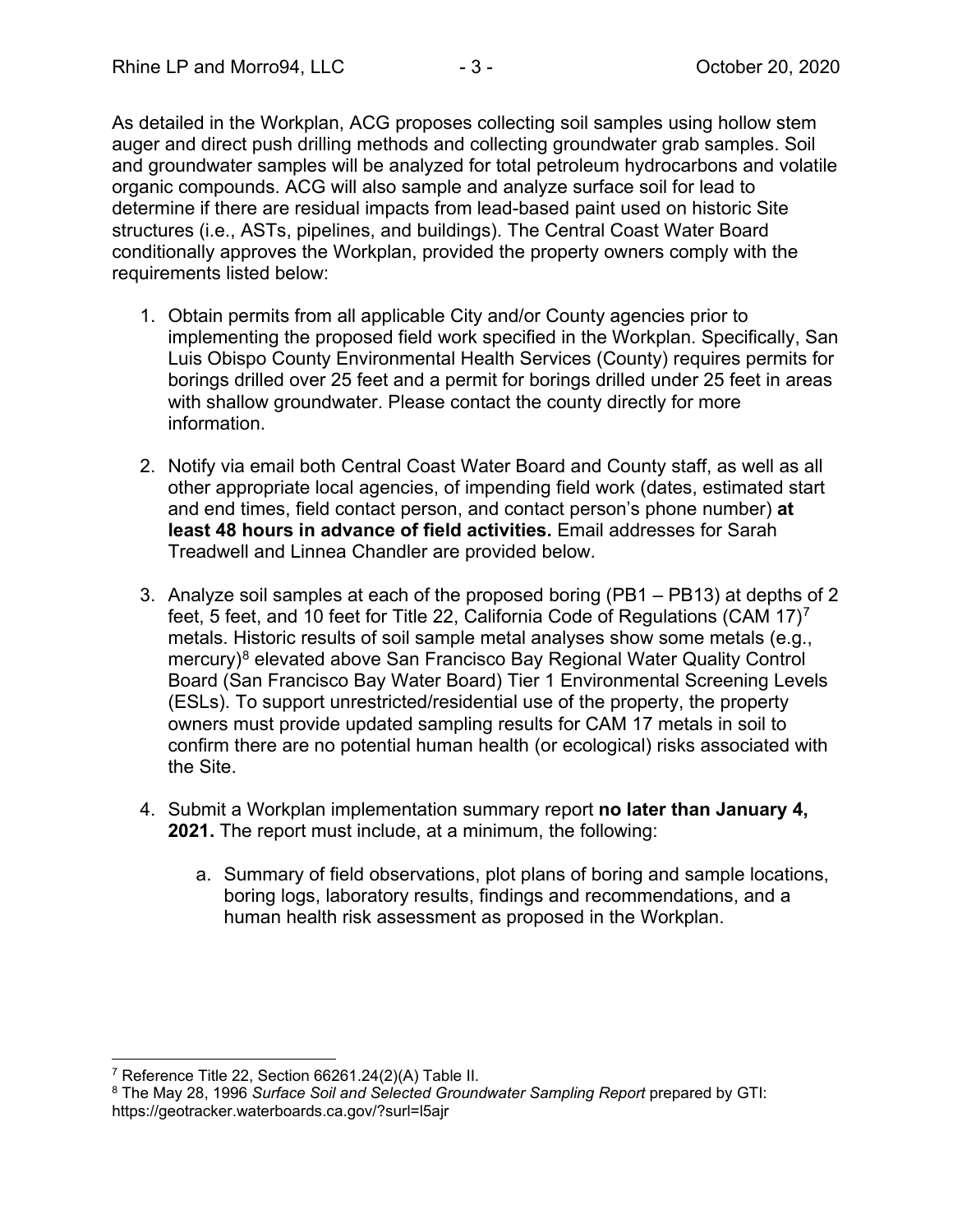- b. Discussion on all soil and groundwater sampling results including a comparison to historic data results, Tier 1 ESLs<sup>[9](#page-3-0)</sup>, and background concentrations of metals (if applicable) [10](#page-3-1).
- c. Discussion on potential for vapor intrusion issues from any of the wastes found during this assessment.
- d. Summarize, in tabular format, all current and historical groundwater and soil data found at the Site.
- e. Include proposed redevelopment plans for the Site, if available.
- f. Include a recommendation for case closure or next steps planned to close and data gaps that were found.
- g. Include copies of applicable permits and waste disposal manifests.

The property owners must submit the required summary report on or before January 4, 2021 incorporating the requirements cited herein. Failure to comply with these requirements may subject the property owners to enforcement action by the Central Coast Water Board, including issuance of an order under Water Code Sections 13267 and or 13304, and potential administrative civil liabilities.

If you have any questions, comments, or concerns, please contact Sarah Treadwell at (805) 549-3695 or email [sarah.treadwell@waterboards.ca.gov,](mailto:sarah.treadwell@waterboards.ca.gov) or contact Sheila Soderberg at (805)549-3592 or email [sheila.soderberg@waterboards.ca.gov.](mailto:sheila.soderberg@waterboards.ca.gov)

Sincerely,

Sheila Soderberg

for Matthew T. Keeling Executive Officer

Attachment 1: San Francisco Bay Regional Water Quality Control Board ESLs (2019, Rev. 2)

cc via email: Michael R. Tiffany, ACG, [mtiffany@analyticalconsultinggroup.com](mailto:mtiffany@analyticalconsultinggroup.com)  Edward Gallegos, CVI Group LLC, [edwardgallegos1313@yahoo.com](mailto:edwardgallegos1313@yahoo.com)  Steven Gallegos, CVI Group LLC, cvigroup@sbcglobal.net Linnea Chandler, San Luis Obispo County, [lchandler@co.slo.ca.us](mailto:lchandler@co.slo.ca.us) Greg Bishop, Central Coast Water Board, greg.bishop@waterboards.ca.gov

<span id="page-3-0"></span><sup>9</sup> The San Francisco Bay Water Board ESLs provide conservative screening levels for over 100 chemicals and are intended to help expedite the identification and evaluation of potential environmental concerns at cleanup sites. You can review information on ESLs on their website:

[https://www.waterboards.ca.gov/sanfranciscobay/water\\_issues/programs/esl.html](https://www.waterboards.ca.gov/sanfranciscobay/water_issues/programs/esl.html)<br>A copy of the current 2019, revision 2, ESLs is attached to this letter for your convenience (Attachment 1).  $10$  A comparison to background concentrations for metals may be necessary to discuss any metal

<span id="page-3-1"></span>concentrations elevated above Tier 1 ESLs. Background sample locations or reference surveys for metals must reasonably represent the Site.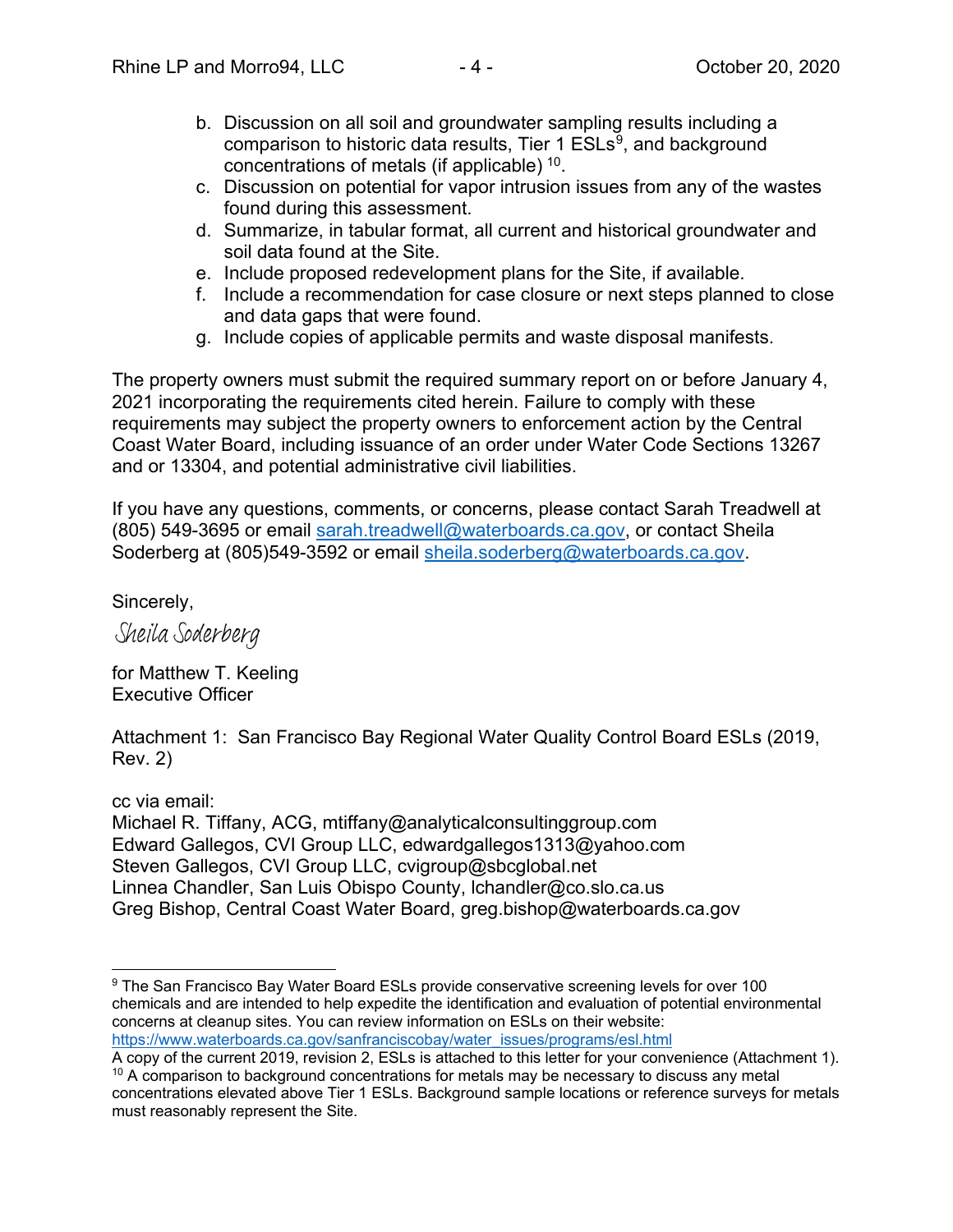Letter Information: r:\rb3\shared\scp\sites\slo co\morro bay\3300 panorama drive former defense fuel point\site assessment 2020\2020\_wp\_response\_st.docx

CR# 2030163; Former Estero Bay Defense Fuel Supply Point Workplan Response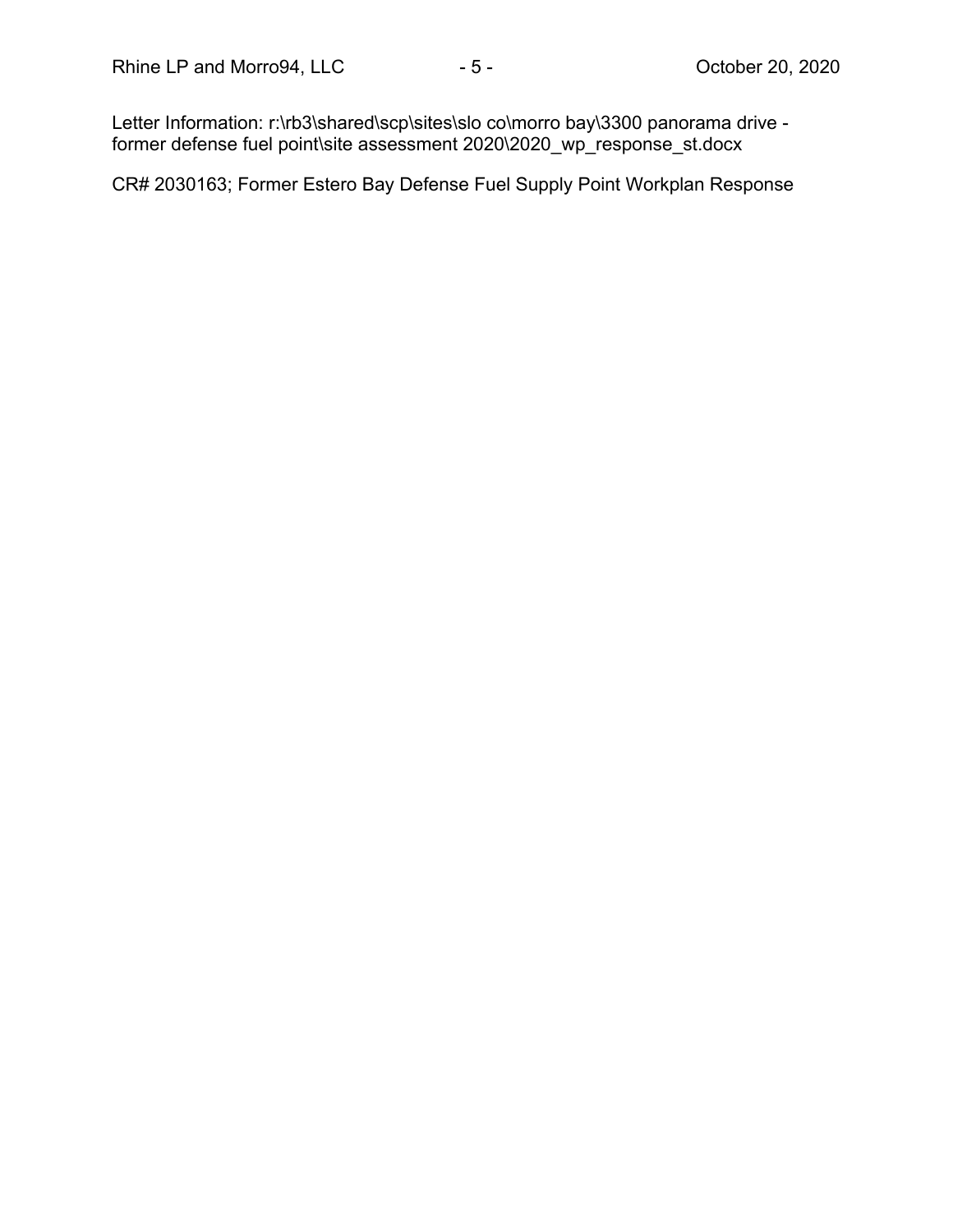

Environmental Screening Levels<br>San Francisco Bay Regional Water Quality Control Board

| <b>GAVIN NEWSOM</b><br>GOVERNOR                          |
|----------------------------------------------------------|
| <b>JARED BLUMENF</b><br>SECRETARY FOR<br>ENVIRONMENTAL P |



|                                                        |                           |                                   | Tier 1 ESLs <sup>1</sup><br>2019 (Rev. 2) |                                                                                      |                                    |
|--------------------------------------------------------|---------------------------|-----------------------------------|-------------------------------------------|--------------------------------------------------------------------------------------|------------------------------------|
|                                                        |                           |                                   |                                           | Based on a generic conceptual site model designed for use at most sites <sup>2</sup> |                                    |
| <b>Chemicals</b>                                       | CAS No.                   | <b>Groundwater</b><br>$(\mu g/L)$ | <b>Soil</b><br>(mg/kg)                    | Subslab / Soil Gas<br>$(\mu g/m^3)$                                                  | <b>Indoor Air</b><br>$(\mu g/m^3)$ |
| Acenaphthene [PAH]                                     | 83-32-9                   | $1.5E + 01$                       | $1.2E + 01$                               | $1.7E + 04$                                                                          | $5.1E + 02$                        |
| Acenaphthylene [PAH]                                   | 208-96-8                  | $1.5E + 01$                       | $6.4E + 00$                               |                                                                                      | $\overline{\phantom{a}}$           |
| Acetone                                                | 67-64-1                   | $1.5E + 03$                       | $9.2E - 01$                               | $1.0E + 06$                                                                          | $3.1E + 04$                        |
| Aldrin                                                 | 309-00-2                  | 1.4E-04                           | 2.4E-03                                   | 1.9E-02                                                                              | 5.7E-04                            |
| Anthracene [PAH]                                       | 120-12-7                  | 7.3E-01                           | $1.9E + 00$                               | $\overline{\phantom{a}}$                                                             | $\overline{\phantom{a}}$           |
| Antimony                                               | 7440-36-0                 | $6.0E + 00$                       | $1.1E + 01$                               | $\overline{\phantom{a}}$                                                             | $\overline{\phantom{a}}$           |
| Arsenic                                                | 7440-38-2                 | $1.0E + 01$                       | 6.7E-02                                   | $\overline{\phantom{a}}$                                                             | $\overline{\phantom{a}}$           |
| Barium                                                 | 7440-39-3                 | $1.0E + 03$                       | $3.9E + 02$                               | $\overline{\phantom{a}}$                                                             | $\overline{\phantom{a}}$           |
| Benzene                                                | 71-43-2                   | 4.2E-01                           | 2.5E-02                                   | $3.2E + 00$                                                                          | 9.7E-02                            |
| Benzo[a]anthracene [PAH]<br>Benzo[b]fluoranthene [PAH] | 56-55-3<br>205-99-2       | 1.7E-02<br>4.9E-02                | 6.3E-01<br>$1.1E + 00$                    | $3.1E-01$                                                                            | $9.2E-03$                          |
| Benzo[k]fluoranthene [PAH]                             | 207-08-9                  | 4.9E-02                           | $2.8E + 00$                               | $\overline{\phantom{a}}$                                                             | --<br>--                           |
| Benzo[g,h,i]perylene [PAH]                             | 191-24-2                  | 1.0E-01                           | $2.5E + 00$                               | $\overline{\phantom{a}}$                                                             | $\overline{\phantom{a}}$           |
| Benzo[a]pyrene [PAH]                                   | 50-32-8                   | 1.4E-02                           | $1.1E-01$                                 | --                                                                                   | $\overline{\phantom{a}}$           |
| Beryllium                                              | 7440-41-7                 | $2.7E + 00$                       | $5.0E + 00$                               | $\ddotsc$                                                                            | --                                 |
| 1,1-Biphenyl                                           | $92 - 52 - 4$             | 5.0E-01                           | 4.2E-01                                   | $1.4E + 01$                                                                          | 4.2E-01                            |
| Bis(2-chloroethyl) ether                               | 111-44-4                  | 6.3E-03                           | 3.4E-05                                   | 1.3E-01                                                                              | 4.0E-03                            |
| Bis(2-chloro-1-methylethyl) ether                      | 108-60-1                  | 3.6E-01                           | $5.1E-03$                                 | $9.4E + 00$                                                                          | 2.8E-01                            |
| Bis(2-ethylhexyl) phthalate                            | 117-81-7                  | $4.0E + 00$                       | 8.0E-01                                   | $\overline{\phantom{a}}$                                                             | $\overline{\phantom{a}}$           |
| Boron                                                  | 7440-42-8                 | $1.6E + 00$                       | $1.2E + 02$                               | --                                                                                   | $\overline{\phantom{a}}$           |
| Bromodichloromethane                                   | 75-27-4                   | 8.7E-01                           | 1.6E-02                                   | $2.5E + 00$                                                                          | 7.6E-02                            |
| Bromoform (Tribromomethane)                            | 75-25-2                   | $8.0E + 01$                       | 6.9E-01                                   | $8.5E + 01$                                                                          | $2.6E + 00$                        |
| Bromomethane                                           | 74-83-9                   | 7.5E+00                           | 3.6E-01                                   | $1.7E + 02$                                                                          | $5.2E + 00$                        |
| Cadmium (soil)                                         | 7440-43-9                 | --                                | 1.9E+00                                   | --                                                                                   | $\overline{\phantom{a}}$           |
| Cadmium (water)                                        | 7440-43-9                 | $2.5E-01$                         | --                                        | --                                                                                   | $\ddotsc$                          |
| Carbon tetrachloride                                   | 56-23-5                   | 4.3E-01                           | 7.6E-02                                   | $1.6E + 01$                                                                          | 4.7E-01                            |
| Chlordane                                              | 12789-03-6                | 5.9E-04                           | 8.5E-03                                   | 2.8E-01                                                                              | 8.3E-03                            |
| o-Chloroaniline                                        | 106-47-8                  | 3.6E-01                           | 6.7E-03                                   | $\overline{\phantom{a}}$                                                             | $\overline{\phantom{a}}$           |
| Chlorobenzene                                          | 108-90-7                  | $2.5E + 01$                       | $1.4E + 00$                               | $1.7E + 03$                                                                          | $5.2E + 01$                        |
| Chloroethane                                           | 75-00-3                   | $1.6E + 01$                       | $1.2E + 00$                               | $3.5E + 05$                                                                          | $1.0E + 04$                        |
| Chloroform                                             | 67-66-3                   | $8.1E - 01$                       | 2.3E-02                                   | $4.1E + 00$                                                                          | $1.2E - 01$                        |
| Chloromethane                                          | 74-87-3                   | 1.9E+02                           | $1.1E + 01$                               | $3.1E + 03$                                                                          | $9.4E + 01$                        |
| 2-Chlorophenol                                         | $95 - 57 - 8$             | 1.8E-01                           | $1.2E-02$                                 | $6.3E + 02$                                                                          | $1.9E + 01$                        |
| Chromium (total)                                       | 7440-47-3                 | $5.0E + 01$                       | $1.6E + 02$                               |                                                                                      | $\overline{\phantom{a}}$           |
| Chromium III                                           | 16065-83-1                | $1.8E + 02$                       | $1.2E + 05$                               | $\overline{\phantom{a}}$                                                             | $\overline{\phantom{a}}$           |
| Chromium VI                                            | 18540-29-9                | 2.0E-02                           | 3.0E-01                                   | $\overline{\phantom{a}}$                                                             | --                                 |
| Chrysene [PAH]                                         | 218-01-9                  | 4.9E-02                           | $2.2E + 00$                               | --                                                                                   | --                                 |
| Cobalt                                                 | 7440-48-4                 | $3.0E + 00$                       | $2.3E + 01$                               | $\overline{\phantom{a}}$                                                             | $\overline{\phantom{a}}$           |
| Copper                                                 | 7440-50-8                 | $3.1E + 00$                       | $1.8E + 02$                               | $\overline{\phantom{a}}$                                                             | $\overline{\phantom{a}}$           |
| Cyanide                                                | $57-12-5$                 | $1.0E + 00$                       | 3.4E-03                                   | $2.8E + 01$                                                                          | 8.3E-01                            |
| Dibenz[a,h]anthracene [PAH]                            | $53 - 70 - 3$             | 2.5E-02                           | 1.1E-01                                   | $\overline{\phantom{a}}$<br>$\overline{\phantom{a}}$                                 | --<br>$\overline{\phantom{a}}$     |
| Dibromochloromethane<br>1,2-dibromo-3-chloropropane    | 124-48-1<br>$96 - 12 - 8$ | $3.4E + 01$<br>2.8E-02            | $3.5E-01$<br>5.9E-04                      | 5.6E-03                                                                              | 1.7E-04                            |
| 1,2-Dibromoethane                                      | 106-93-4                  | 5.0E-02                           | 5.3E-04                                   | 1.6E-01                                                                              | 4.7E-03                            |
| 1.2-Dichlorobenzene                                    | $95 - 50 - 1$             | $1.4E + 01$                       | $1.0E + 00$                               | 7.0E+03                                                                              | $2.1E + 02$                        |
| 1.3-Dichlorobenzene                                    | 541-73-1                  | $6.5E + 01$                       | $6.0E + 00$                               | $\overline{\phantom{a}}$                                                             | $\overline{\phantom{a}}$           |
| 1,4-Dichlorobenzene                                    | 106-46-7                  | 2.6E+00                           | 2.0E-01                                   | $8.5E + 00$                                                                          | 2.6E-01                            |
| 3,3-Dichlorobenzidine                                  | 91-94-1                   | 4.6E-02                           | 2.5E-02                                   | --                                                                                   | --                                 |
| <b>DDD</b>                                             | 72-54-8                   | 8.4E-04                           | 2.7E+00                                   | --                                                                                   | --                                 |
| $\overline{\mathsf{DDE}}$                              | 72-55-9                   | 5.9E-04                           | 3.3E-01                                   | 9.6E-01                                                                              | 2.9E-02                            |
| DDT                                                    | 50-29-3                   | 5.9E-04                           | $1.1E-03$                                 |                                                                                      |                                    |
| 1,1-Dichloroethane                                     | 75-34-3                   | 5.0E+00                           | 2.0E-01                                   | $5.8E + 01$                                                                          | $1.8E + 00$                        |
| 1.2-Dichloroethane                                     | 107-06-2                  | 5.0E-01                           | 7.0E-03                                   | $3.6E + 00$                                                                          | $1.1E-01$                          |
| 1,1-Dichloroethene                                     | 75-35-4                   | $3.2E + 00$                       | 5.4E-01                                   | $2.4E + 03$                                                                          | 7.3E+01                            |
| cis-1,2-Dichloroethene                                 | 156-59-2                  | $6.0E + 00$                       | 1.9E-01                                   | $2.8E + 02$                                                                          | 8.3E+00                            |
| trans-1,2-Dichloroethene                               | 156-60-5                  | $1.0E + 01$                       | 6.5E-01                                   | 2.8E+03                                                                              | $8.3E + 01$                        |
| 2,4-Dichlorophenol                                     | 120-83-2                  | $3.0E - 01$                       | 7.5E-03                                   | $4.7E + 04$                                                                          | $1.4E + 03$                        |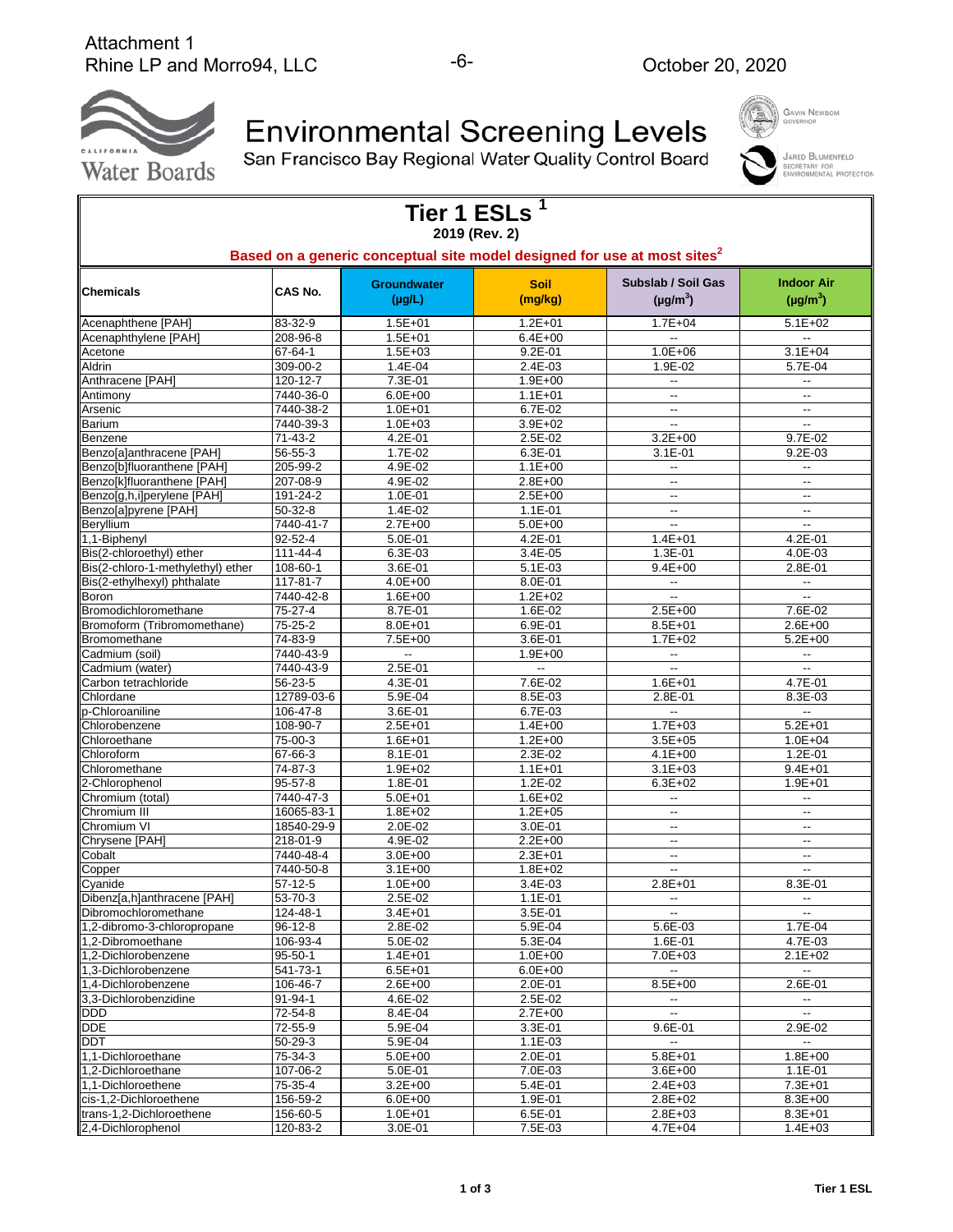

# Environmental Screening Levels<br>San Francisco Bay Regional Water Quality Control Board

| Tier 1 ESLs <sup>1</sup><br>2019 (Rev. 2)<br>Based on a generic conceptual site model designed for use at most sites <sup>2</sup><br>Subslab / Soil Gas<br><b>Indoor Air</b><br><b>Groundwater</b><br><b>Soil</b><br>CAS No.<br><b>Chemicals</b><br>(mg/kg)<br>$(\mu g/m^3)$<br>$(\mu g/L)$<br>$(\mu g/m^3)$<br>1,2-Dichloropropane<br>78-87-5<br>$2.3E + 00$<br>$6.5E-02$<br>$9.4E + 00$<br>2.8E-01<br>1,3-Dichloropropene<br>542-75-6<br>5.0E-01<br>1.7E-02<br>$5.8E + 00$<br>1.8E-01<br>60-57-1<br>$1.4E - 04$<br>Dieldrin<br>4.6E-04<br>$2.0E-02$<br>$6.1E-04$<br>Diethyl phthalate<br>84-66-2<br>$1.5E + 00$<br>2.5E-02<br>$\overline{\phantom{a}}$<br>$\overline{\phantom{a}}$<br>131-11-3<br>Dimethyl phthalate<br>$1.5E + 00$<br>3.5E-02<br>$\ddotsc$<br>--<br>2,4-Dimethylphenol<br>105-67-9<br>$1.0E + 02$<br>$8.1E + 00$<br>$3.3E + 01$<br>$1.0E + 00$<br>$51 - 28 - 5$<br>$3.9E + 01$<br>$3.0E + 00$<br>2,4-Dinitrophenol<br>$\overline{\phantom{a}}$<br>$\overline{\phantom{a}}$<br>2,4-Dinitrotoluene<br>121-14-2<br>2.4E-01<br>2.3E-02<br>$\overline{\phantom{a}}$<br>$\overline{\phantom{a}}$<br>123-91-1<br>1.7E-04<br>1,4-Dioxane<br>3.8E-01<br>$1.2E + 01$<br>3.6E-01<br>Dioxin (2,3,7,8-TCDD)<br>1746-01-6<br>1.4E-08<br>4.8E-06<br>2.5E-06<br>7.4E-08<br>115-29-7<br>Endosulfan<br>8.7E-03<br>9.8E-03<br>$\overline{\phantom{a}}$<br>$\overline{\phantom{a}}$<br>$72 - 20 - 8$<br>Endrin<br>2.3E-03<br>1.1E-03<br>$\ddotsc$<br>Ξ.<br>Ethylbenzene<br>$100 - 41 - 4$<br>$3.5E + 00$<br>4.3E-01<br>$3.7E + 01$<br>$1.1E + 00$<br>Fluoranthene [PAH]<br>206-44-0<br>8.0E+00<br>6.9E-01<br>Щ.<br>$\overline{\phantom{a}}$<br>86-73-7<br>Fluorene [PAH]<br>3.9E+00<br>$6.0E + 00$<br>7.2E-02<br>Heptachlor<br>76-44-8<br>2.1E-04<br>1.2E-01<br>2.2E-03<br>3.6E-02<br>Heptachlor epoxide<br>1024-57-3<br>1.1E-04<br>1.8E-04<br>$1.1E-03$<br>Hexachlorobenzene<br>118-74-1<br>7.7E-04<br>8.0E-04<br>1.8E-01<br>5.5E-03<br>87-68-3<br>Hexachlorobutadiene<br>1.4E-01<br>2.8E-02<br>$4.3E + 00$<br>1.3E-01<br>58-89-9<br>g-Hexachlorocyclohexane (Lindane)<br>1.6E-02<br>7.4E-03<br>$\overline{a}$<br>Щ.<br>Hexachloroethane<br>67-72-1<br>3.3E-01<br>1.9E-02<br>$8.5E + 00$<br>2.6E-01<br>193-39-5<br>Indeno[1,2,3-c,d]pyrene [PAH]<br>4.9E-02<br>4.8E-01<br>7439-92-1<br>$2.5E + 00$<br>$3.2E + 01$<br>Lead<br>$\overline{a}$<br>$\overline{\phantom{a}}$<br>Mercury (elemental)<br>7439-97-6<br>2.5E-02<br>$1.3E + 01$<br>$1.0E + 00$<br>$3.1E-02$<br>Methoxychlor<br>72-43-5<br>3.0E-03<br>1.3E-02<br>75-09-2<br>1.2E-01<br>$3.4E + 01$<br>$1.0E + 00$<br>Methylene chloride<br>$5.0E + 00$<br>78-93-3<br>$5.6E + 03$<br>$6.1E + 00$<br>$1.7E + 05$<br>$5.2E + 03$<br>Methyl ethyl ketone<br>$4.2E + 02$<br>Methyl isobutyl ketone<br>108-10-1<br>$1.2E + 02$<br>3.6E-01<br>$1.4E + 04$<br>22967-92-6<br>Methyl mercury<br>3.0E-03<br>3.4E-02<br>$\ddotsc$<br>Ξ.<br>2-Methylnaphthalene<br>$91 - 57 - 6$<br>$2.1E + 00$<br>8.8E-01<br>$2.3E + 03$<br>$6.8E + 01$<br>1634-04-4<br>2.8E-02<br>Methyl tertiary butyl ether (MTBE)<br>$5.0E + 00$<br>$3.6E + 02$<br>$1.1E + 01$<br>Molybdenum<br>7439-98-7<br>$1.0E + 02$<br>$6.9E + 00$<br>$\overline{\phantom{a}}$<br>н.<br>Naphthalene [PAH]<br>$91 - 20 - 3$<br>1.7E-01<br>4.2E-02<br>$2.8E + 00$<br>8.3E-02<br>Nickel<br>7440-02-0<br>$8.2E + 00$<br>8.6E+01<br>Pentachlorophenol<br>87-86-5<br>$1.0E + 00$<br>1.3E-02<br>$\overline{\phantom{a}}$<br>$\overline{\phantom{a}}$<br>Perchlorate<br>7790-98-9<br>$5.5E + 01$<br>$6.0E + 00$<br>$\overline{\phantom{a}}$<br>$\overline{\phantom{a}}$<br>Petroleum - Gasoline<br>$1.0E + 02$<br>$1.0E + 02$<br>$3.3E + 03$<br>$1.0E + 02$<br>--<br>Petroleum - Stoddard Solvent<br><br>$1.0E + 02$<br>$1.0E + 02$<br>$1.1E + 04$<br>$3.3E + 02$<br>$1.0E + 02$<br>$1.0E + 02$<br>$1.1E + 04$<br>$3.3E + 02$<br>Petroleum - Jet Fuel<br><br>$1.0E + 02$<br>$2.6E + 02$<br>8.9E+03<br>$2.7E + 02$<br>Petroleum - Diesel<br>Petroleum - HOPs<br>$1.0E + 02$<br>$\overline{\phantom{a}}$<br>--<br>$\overline{\phantom{a}}$<br>--<br>Petroleum - Motor Oil<br>$1.6E + 03$<br>--<br>$\overline{\phantom{a}}$<br>$\overline{\phantom{a}}$<br>Phenanthrene [PAH]<br>$85 - 01 - 8$<br>4.6E+00<br>7.8E+00<br>$1.8E + 03$<br>$5.5E + 01$<br>1.6E-01<br>Phenol<br>108-95-2<br>5.0E+00<br>$5.2E + 03$<br>$1.6E + 02$<br>Polychlorinated biphenyls (PCBs)<br>2.3E-01<br>1336-36-3<br>1.7E-04<br>1.6E-01<br>4.9E-03<br>129-00-0<br>Pyrene [PAH]<br>$2.0E + 00$<br>$4.5E + 01$<br>$\overline{\phantom{a}}$<br>--<br>Selenium<br>7782-49-2<br>5.0E-01<br>$2.4E + 00$<br>$\overline{\phantom{a}}$<br>--<br>Silver<br>7440-22-4<br>1.9E-01<br>$2.5E + 01$<br>$\overline{\phantom{a}}$<br>$\overline{\phantom{a}}$<br>$100 - 42 - 5$<br>$9.2E - 01$<br>Styrene<br>$1.0E + 01$<br>$3.1E + 04$<br>$9.4E + 02$<br>7.5E-02<br>tert-Butyl alcohol<br>75-65-0<br>$1.2E + 01$<br>$\overline{\phantom{a}}$<br>$\overline{\phantom{a}}$<br>630-20-6<br>$1.3E + 01$<br>$3.8E - 01$<br>1,1,1,2-Tetrachloroethane<br>5.7E-01<br>1.7E-02<br>1.8E-02<br>$1.6E + 00$<br>4.8E-02<br>1,1,2,2-Tetrachloroethane<br>79-34-5<br>$1.0E + 00$<br>Tetrachloroethene<br>127-18-4<br>6.4E-01<br>8.0E-02<br>$1.5E + 01$<br>4.6E-01<br>Thallium<br>7440-28-0<br>2.0E+00<br>7.8E-01<br>$\overline{\phantom{a}}$<br>$\overline{\phantom{a}}$<br>108-88-3<br>$3.2E + 00$<br>$1.0E + 04$<br>$3.1E + 02$<br>Toluene<br>4.0E+01<br>Toxaphene<br>8001-35-2<br>2.0E-04<br>5.1E-01<br>$\overline{\phantom{a}}$<br>-- |          |         |             |         |             |
|--------------------------------------------------------------------------------------------------------------------------------------------------------------------------------------------------------------------------------------------------------------------------------------------------------------------------------------------------------------------------------------------------------------------------------------------------------------------------------------------------------------------------------------------------------------------------------------------------------------------------------------------------------------------------------------------------------------------------------------------------------------------------------------------------------------------------------------------------------------------------------------------------------------------------------------------------------------------------------------------------------------------------------------------------------------------------------------------------------------------------------------------------------------------------------------------------------------------------------------------------------------------------------------------------------------------------------------------------------------------------------------------------------------------------------------------------------------------------------------------------------------------------------------------------------------------------------------------------------------------------------------------------------------------------------------------------------------------------------------------------------------------------------------------------------------------------------------------------------------------------------------------------------------------------------------------------------------------------------------------------------------------------------------------------------------------------------------------------------------------------------------------------------------------------------------------------------------------------------------------------------------------------------------------------------------------------------------------------------------------------------------------------------------------------------------------------------------------------------------------------------------------------------------------------------------------------------------------------------------------------------------------------------------------------------------------------------------------------------------------------------------------------------------------------------------------------------------------------------------------------------------------------------------------------------------------------------------------------------------------------------------------------------------------------------------------------------------------------------------------------------------------------------------------------------------------------------------------------------------------------------------------------------------------------------------------------------------------------------------------------------------------------------------------------------------------------------------------------------------------------------------------------------------------------------------------------------------------------------------------------------------------------------------------------------------------------------------------------------------------------------------------------------------------------------------------------------------------------------------------------------------------------------------------------------------------------------------------------------------------------------------------------------------------------------------------------------------------------------------------------------------------------------------------------------------------------------------------------------------------------------------------------------------------------------------------------------------------------------------------------------------------------------------------------------------------------------------------------------------------------------------------------------------------------------------------------------------------------------------------------------------------------------------------------------------------------------------------------------------------------------------------------------------------------------------------------------------------------------------------------------------------------------------------------------------------------------------------------------------------------------------------------------------------------------------------------------------------------------------------------------------------------------------------------------------------------------------------------------------------------------------------------------------------------------------------------------------------------------------------------------------------------------------------------------------------------------------------------|----------|---------|-------------|---------|-------------|
|                                                                                                                                                                                                                                                                                                                                                                                                                                                                                                                                                                                                                                                                                                                                                                                                                                                                                                                                                                                                                                                                                                                                                                                                                                                                                                                                                                                                                                                                                                                                                                                                                                                                                                                                                                                                                                                                                                                                                                                                                                                                                                                                                                                                                                                                                                                                                                                                                                                                                                                                                                                                                                                                                                                                                                                                                                                                                                                                                                                                                                                                                                                                                                                                                                                                                                                                                                                                                                                                                                                                                                                                                                                                                                                                                                                                                                                                                                                                                                                                                                                                                                                                                                                                                                                                                                                                                                                                                                                                                                                                                                                                                                                                                                                                                                                                                                                                                                                                                                                                                                                                                                                                                                                                                                                                                                                                                                                                                                                                          |          |         |             |         |             |
|                                                                                                                                                                                                                                                                                                                                                                                                                                                                                                                                                                                                                                                                                                                                                                                                                                                                                                                                                                                                                                                                                                                                                                                                                                                                                                                                                                                                                                                                                                                                                                                                                                                                                                                                                                                                                                                                                                                                                                                                                                                                                                                                                                                                                                                                                                                                                                                                                                                                                                                                                                                                                                                                                                                                                                                                                                                                                                                                                                                                                                                                                                                                                                                                                                                                                                                                                                                                                                                                                                                                                                                                                                                                                                                                                                                                                                                                                                                                                                                                                                                                                                                                                                                                                                                                                                                                                                                                                                                                                                                                                                                                                                                                                                                                                                                                                                                                                                                                                                                                                                                                                                                                                                                                                                                                                                                                                                                                                                                                          |          |         |             |         |             |
|                                                                                                                                                                                                                                                                                                                                                                                                                                                                                                                                                                                                                                                                                                                                                                                                                                                                                                                                                                                                                                                                                                                                                                                                                                                                                                                                                                                                                                                                                                                                                                                                                                                                                                                                                                                                                                                                                                                                                                                                                                                                                                                                                                                                                                                                                                                                                                                                                                                                                                                                                                                                                                                                                                                                                                                                                                                                                                                                                                                                                                                                                                                                                                                                                                                                                                                                                                                                                                                                                                                                                                                                                                                                                                                                                                                                                                                                                                                                                                                                                                                                                                                                                                                                                                                                                                                                                                                                                                                                                                                                                                                                                                                                                                                                                                                                                                                                                                                                                                                                                                                                                                                                                                                                                                                                                                                                                                                                                                                                          |          |         |             |         |             |
|                                                                                                                                                                                                                                                                                                                                                                                                                                                                                                                                                                                                                                                                                                                                                                                                                                                                                                                                                                                                                                                                                                                                                                                                                                                                                                                                                                                                                                                                                                                                                                                                                                                                                                                                                                                                                                                                                                                                                                                                                                                                                                                                                                                                                                                                                                                                                                                                                                                                                                                                                                                                                                                                                                                                                                                                                                                                                                                                                                                                                                                                                                                                                                                                                                                                                                                                                                                                                                                                                                                                                                                                                                                                                                                                                                                                                                                                                                                                                                                                                                                                                                                                                                                                                                                                                                                                                                                                                                                                                                                                                                                                                                                                                                                                                                                                                                                                                                                                                                                                                                                                                                                                                                                                                                                                                                                                                                                                                                                                          |          |         |             |         |             |
|                                                                                                                                                                                                                                                                                                                                                                                                                                                                                                                                                                                                                                                                                                                                                                                                                                                                                                                                                                                                                                                                                                                                                                                                                                                                                                                                                                                                                                                                                                                                                                                                                                                                                                                                                                                                                                                                                                                                                                                                                                                                                                                                                                                                                                                                                                                                                                                                                                                                                                                                                                                                                                                                                                                                                                                                                                                                                                                                                                                                                                                                                                                                                                                                                                                                                                                                                                                                                                                                                                                                                                                                                                                                                                                                                                                                                                                                                                                                                                                                                                                                                                                                                                                                                                                                                                                                                                                                                                                                                                                                                                                                                                                                                                                                                                                                                                                                                                                                                                                                                                                                                                                                                                                                                                                                                                                                                                                                                                                                          |          |         |             |         |             |
|                                                                                                                                                                                                                                                                                                                                                                                                                                                                                                                                                                                                                                                                                                                                                                                                                                                                                                                                                                                                                                                                                                                                                                                                                                                                                                                                                                                                                                                                                                                                                                                                                                                                                                                                                                                                                                                                                                                                                                                                                                                                                                                                                                                                                                                                                                                                                                                                                                                                                                                                                                                                                                                                                                                                                                                                                                                                                                                                                                                                                                                                                                                                                                                                                                                                                                                                                                                                                                                                                                                                                                                                                                                                                                                                                                                                                                                                                                                                                                                                                                                                                                                                                                                                                                                                                                                                                                                                                                                                                                                                                                                                                                                                                                                                                                                                                                                                                                                                                                                                                                                                                                                                                                                                                                                                                                                                                                                                                                                                          |          |         |             |         |             |
|                                                                                                                                                                                                                                                                                                                                                                                                                                                                                                                                                                                                                                                                                                                                                                                                                                                                                                                                                                                                                                                                                                                                                                                                                                                                                                                                                                                                                                                                                                                                                                                                                                                                                                                                                                                                                                                                                                                                                                                                                                                                                                                                                                                                                                                                                                                                                                                                                                                                                                                                                                                                                                                                                                                                                                                                                                                                                                                                                                                                                                                                                                                                                                                                                                                                                                                                                                                                                                                                                                                                                                                                                                                                                                                                                                                                                                                                                                                                                                                                                                                                                                                                                                                                                                                                                                                                                                                                                                                                                                                                                                                                                                                                                                                                                                                                                                                                                                                                                                                                                                                                                                                                                                                                                                                                                                                                                                                                                                                                          |          |         |             |         |             |
|                                                                                                                                                                                                                                                                                                                                                                                                                                                                                                                                                                                                                                                                                                                                                                                                                                                                                                                                                                                                                                                                                                                                                                                                                                                                                                                                                                                                                                                                                                                                                                                                                                                                                                                                                                                                                                                                                                                                                                                                                                                                                                                                                                                                                                                                                                                                                                                                                                                                                                                                                                                                                                                                                                                                                                                                                                                                                                                                                                                                                                                                                                                                                                                                                                                                                                                                                                                                                                                                                                                                                                                                                                                                                                                                                                                                                                                                                                                                                                                                                                                                                                                                                                                                                                                                                                                                                                                                                                                                                                                                                                                                                                                                                                                                                                                                                                                                                                                                                                                                                                                                                                                                                                                                                                                                                                                                                                                                                                                                          |          |         |             |         |             |
|                                                                                                                                                                                                                                                                                                                                                                                                                                                                                                                                                                                                                                                                                                                                                                                                                                                                                                                                                                                                                                                                                                                                                                                                                                                                                                                                                                                                                                                                                                                                                                                                                                                                                                                                                                                                                                                                                                                                                                                                                                                                                                                                                                                                                                                                                                                                                                                                                                                                                                                                                                                                                                                                                                                                                                                                                                                                                                                                                                                                                                                                                                                                                                                                                                                                                                                                                                                                                                                                                                                                                                                                                                                                                                                                                                                                                                                                                                                                                                                                                                                                                                                                                                                                                                                                                                                                                                                                                                                                                                                                                                                                                                                                                                                                                                                                                                                                                                                                                                                                                                                                                                                                                                                                                                                                                                                                                                                                                                                                          |          |         |             |         |             |
|                                                                                                                                                                                                                                                                                                                                                                                                                                                                                                                                                                                                                                                                                                                                                                                                                                                                                                                                                                                                                                                                                                                                                                                                                                                                                                                                                                                                                                                                                                                                                                                                                                                                                                                                                                                                                                                                                                                                                                                                                                                                                                                                                                                                                                                                                                                                                                                                                                                                                                                                                                                                                                                                                                                                                                                                                                                                                                                                                                                                                                                                                                                                                                                                                                                                                                                                                                                                                                                                                                                                                                                                                                                                                                                                                                                                                                                                                                                                                                                                                                                                                                                                                                                                                                                                                                                                                                                                                                                                                                                                                                                                                                                                                                                                                                                                                                                                                                                                                                                                                                                                                                                                                                                                                                                                                                                                                                                                                                                                          |          |         |             |         |             |
|                                                                                                                                                                                                                                                                                                                                                                                                                                                                                                                                                                                                                                                                                                                                                                                                                                                                                                                                                                                                                                                                                                                                                                                                                                                                                                                                                                                                                                                                                                                                                                                                                                                                                                                                                                                                                                                                                                                                                                                                                                                                                                                                                                                                                                                                                                                                                                                                                                                                                                                                                                                                                                                                                                                                                                                                                                                                                                                                                                                                                                                                                                                                                                                                                                                                                                                                                                                                                                                                                                                                                                                                                                                                                                                                                                                                                                                                                                                                                                                                                                                                                                                                                                                                                                                                                                                                                                                                                                                                                                                                                                                                                                                                                                                                                                                                                                                                                                                                                                                                                                                                                                                                                                                                                                                                                                                                                                                                                                                                          |          |         |             |         |             |
|                                                                                                                                                                                                                                                                                                                                                                                                                                                                                                                                                                                                                                                                                                                                                                                                                                                                                                                                                                                                                                                                                                                                                                                                                                                                                                                                                                                                                                                                                                                                                                                                                                                                                                                                                                                                                                                                                                                                                                                                                                                                                                                                                                                                                                                                                                                                                                                                                                                                                                                                                                                                                                                                                                                                                                                                                                                                                                                                                                                                                                                                                                                                                                                                                                                                                                                                                                                                                                                                                                                                                                                                                                                                                                                                                                                                                                                                                                                                                                                                                                                                                                                                                                                                                                                                                                                                                                                                                                                                                                                                                                                                                                                                                                                                                                                                                                                                                                                                                                                                                                                                                                                                                                                                                                                                                                                                                                                                                                                                          |          |         |             |         |             |
|                                                                                                                                                                                                                                                                                                                                                                                                                                                                                                                                                                                                                                                                                                                                                                                                                                                                                                                                                                                                                                                                                                                                                                                                                                                                                                                                                                                                                                                                                                                                                                                                                                                                                                                                                                                                                                                                                                                                                                                                                                                                                                                                                                                                                                                                                                                                                                                                                                                                                                                                                                                                                                                                                                                                                                                                                                                                                                                                                                                                                                                                                                                                                                                                                                                                                                                                                                                                                                                                                                                                                                                                                                                                                                                                                                                                                                                                                                                                                                                                                                                                                                                                                                                                                                                                                                                                                                                                                                                                                                                                                                                                                                                                                                                                                                                                                                                                                                                                                                                                                                                                                                                                                                                                                                                                                                                                                                                                                                                                          |          |         |             |         |             |
|                                                                                                                                                                                                                                                                                                                                                                                                                                                                                                                                                                                                                                                                                                                                                                                                                                                                                                                                                                                                                                                                                                                                                                                                                                                                                                                                                                                                                                                                                                                                                                                                                                                                                                                                                                                                                                                                                                                                                                                                                                                                                                                                                                                                                                                                                                                                                                                                                                                                                                                                                                                                                                                                                                                                                                                                                                                                                                                                                                                                                                                                                                                                                                                                                                                                                                                                                                                                                                                                                                                                                                                                                                                                                                                                                                                                                                                                                                                                                                                                                                                                                                                                                                                                                                                                                                                                                                                                                                                                                                                                                                                                                                                                                                                                                                                                                                                                                                                                                                                                                                                                                                                                                                                                                                                                                                                                                                                                                                                                          |          |         |             |         |             |
|                                                                                                                                                                                                                                                                                                                                                                                                                                                                                                                                                                                                                                                                                                                                                                                                                                                                                                                                                                                                                                                                                                                                                                                                                                                                                                                                                                                                                                                                                                                                                                                                                                                                                                                                                                                                                                                                                                                                                                                                                                                                                                                                                                                                                                                                                                                                                                                                                                                                                                                                                                                                                                                                                                                                                                                                                                                                                                                                                                                                                                                                                                                                                                                                                                                                                                                                                                                                                                                                                                                                                                                                                                                                                                                                                                                                                                                                                                                                                                                                                                                                                                                                                                                                                                                                                                                                                                                                                                                                                                                                                                                                                                                                                                                                                                                                                                                                                                                                                                                                                                                                                                                                                                                                                                                                                                                                                                                                                                                                          |          |         |             |         |             |
|                                                                                                                                                                                                                                                                                                                                                                                                                                                                                                                                                                                                                                                                                                                                                                                                                                                                                                                                                                                                                                                                                                                                                                                                                                                                                                                                                                                                                                                                                                                                                                                                                                                                                                                                                                                                                                                                                                                                                                                                                                                                                                                                                                                                                                                                                                                                                                                                                                                                                                                                                                                                                                                                                                                                                                                                                                                                                                                                                                                                                                                                                                                                                                                                                                                                                                                                                                                                                                                                                                                                                                                                                                                                                                                                                                                                                                                                                                                                                                                                                                                                                                                                                                                                                                                                                                                                                                                                                                                                                                                                                                                                                                                                                                                                                                                                                                                                                                                                                                                                                                                                                                                                                                                                                                                                                                                                                                                                                                                                          |          |         |             |         |             |
|                                                                                                                                                                                                                                                                                                                                                                                                                                                                                                                                                                                                                                                                                                                                                                                                                                                                                                                                                                                                                                                                                                                                                                                                                                                                                                                                                                                                                                                                                                                                                                                                                                                                                                                                                                                                                                                                                                                                                                                                                                                                                                                                                                                                                                                                                                                                                                                                                                                                                                                                                                                                                                                                                                                                                                                                                                                                                                                                                                                                                                                                                                                                                                                                                                                                                                                                                                                                                                                                                                                                                                                                                                                                                                                                                                                                                                                                                                                                                                                                                                                                                                                                                                                                                                                                                                                                                                                                                                                                                                                                                                                                                                                                                                                                                                                                                                                                                                                                                                                                                                                                                                                                                                                                                                                                                                                                                                                                                                                                          |          |         |             |         |             |
|                                                                                                                                                                                                                                                                                                                                                                                                                                                                                                                                                                                                                                                                                                                                                                                                                                                                                                                                                                                                                                                                                                                                                                                                                                                                                                                                                                                                                                                                                                                                                                                                                                                                                                                                                                                                                                                                                                                                                                                                                                                                                                                                                                                                                                                                                                                                                                                                                                                                                                                                                                                                                                                                                                                                                                                                                                                                                                                                                                                                                                                                                                                                                                                                                                                                                                                                                                                                                                                                                                                                                                                                                                                                                                                                                                                                                                                                                                                                                                                                                                                                                                                                                                                                                                                                                                                                                                                                                                                                                                                                                                                                                                                                                                                                                                                                                                                                                                                                                                                                                                                                                                                                                                                                                                                                                                                                                                                                                                                                          |          |         |             |         |             |
|                                                                                                                                                                                                                                                                                                                                                                                                                                                                                                                                                                                                                                                                                                                                                                                                                                                                                                                                                                                                                                                                                                                                                                                                                                                                                                                                                                                                                                                                                                                                                                                                                                                                                                                                                                                                                                                                                                                                                                                                                                                                                                                                                                                                                                                                                                                                                                                                                                                                                                                                                                                                                                                                                                                                                                                                                                                                                                                                                                                                                                                                                                                                                                                                                                                                                                                                                                                                                                                                                                                                                                                                                                                                                                                                                                                                                                                                                                                                                                                                                                                                                                                                                                                                                                                                                                                                                                                                                                                                                                                                                                                                                                                                                                                                                                                                                                                                                                                                                                                                                                                                                                                                                                                                                                                                                                                                                                                                                                                                          |          |         |             |         |             |
|                                                                                                                                                                                                                                                                                                                                                                                                                                                                                                                                                                                                                                                                                                                                                                                                                                                                                                                                                                                                                                                                                                                                                                                                                                                                                                                                                                                                                                                                                                                                                                                                                                                                                                                                                                                                                                                                                                                                                                                                                                                                                                                                                                                                                                                                                                                                                                                                                                                                                                                                                                                                                                                                                                                                                                                                                                                                                                                                                                                                                                                                                                                                                                                                                                                                                                                                                                                                                                                                                                                                                                                                                                                                                                                                                                                                                                                                                                                                                                                                                                                                                                                                                                                                                                                                                                                                                                                                                                                                                                                                                                                                                                                                                                                                                                                                                                                                                                                                                                                                                                                                                                                                                                                                                                                                                                                                                                                                                                                                          |          |         |             |         |             |
|                                                                                                                                                                                                                                                                                                                                                                                                                                                                                                                                                                                                                                                                                                                                                                                                                                                                                                                                                                                                                                                                                                                                                                                                                                                                                                                                                                                                                                                                                                                                                                                                                                                                                                                                                                                                                                                                                                                                                                                                                                                                                                                                                                                                                                                                                                                                                                                                                                                                                                                                                                                                                                                                                                                                                                                                                                                                                                                                                                                                                                                                                                                                                                                                                                                                                                                                                                                                                                                                                                                                                                                                                                                                                                                                                                                                                                                                                                                                                                                                                                                                                                                                                                                                                                                                                                                                                                                                                                                                                                                                                                                                                                                                                                                                                                                                                                                                                                                                                                                                                                                                                                                                                                                                                                                                                                                                                                                                                                                                          |          |         |             |         |             |
|                                                                                                                                                                                                                                                                                                                                                                                                                                                                                                                                                                                                                                                                                                                                                                                                                                                                                                                                                                                                                                                                                                                                                                                                                                                                                                                                                                                                                                                                                                                                                                                                                                                                                                                                                                                                                                                                                                                                                                                                                                                                                                                                                                                                                                                                                                                                                                                                                                                                                                                                                                                                                                                                                                                                                                                                                                                                                                                                                                                                                                                                                                                                                                                                                                                                                                                                                                                                                                                                                                                                                                                                                                                                                                                                                                                                                                                                                                                                                                                                                                                                                                                                                                                                                                                                                                                                                                                                                                                                                                                                                                                                                                                                                                                                                                                                                                                                                                                                                                                                                                                                                                                                                                                                                                                                                                                                                                                                                                                                          |          |         |             |         |             |
|                                                                                                                                                                                                                                                                                                                                                                                                                                                                                                                                                                                                                                                                                                                                                                                                                                                                                                                                                                                                                                                                                                                                                                                                                                                                                                                                                                                                                                                                                                                                                                                                                                                                                                                                                                                                                                                                                                                                                                                                                                                                                                                                                                                                                                                                                                                                                                                                                                                                                                                                                                                                                                                                                                                                                                                                                                                                                                                                                                                                                                                                                                                                                                                                                                                                                                                                                                                                                                                                                                                                                                                                                                                                                                                                                                                                                                                                                                                                                                                                                                                                                                                                                                                                                                                                                                                                                                                                                                                                                                                                                                                                                                                                                                                                                                                                                                                                                                                                                                                                                                                                                                                                                                                                                                                                                                                                                                                                                                                                          |          |         |             |         |             |
|                                                                                                                                                                                                                                                                                                                                                                                                                                                                                                                                                                                                                                                                                                                                                                                                                                                                                                                                                                                                                                                                                                                                                                                                                                                                                                                                                                                                                                                                                                                                                                                                                                                                                                                                                                                                                                                                                                                                                                                                                                                                                                                                                                                                                                                                                                                                                                                                                                                                                                                                                                                                                                                                                                                                                                                                                                                                                                                                                                                                                                                                                                                                                                                                                                                                                                                                                                                                                                                                                                                                                                                                                                                                                                                                                                                                                                                                                                                                                                                                                                                                                                                                                                                                                                                                                                                                                                                                                                                                                                                                                                                                                                                                                                                                                                                                                                                                                                                                                                                                                                                                                                                                                                                                                                                                                                                                                                                                                                                                          |          |         |             |         |             |
|                                                                                                                                                                                                                                                                                                                                                                                                                                                                                                                                                                                                                                                                                                                                                                                                                                                                                                                                                                                                                                                                                                                                                                                                                                                                                                                                                                                                                                                                                                                                                                                                                                                                                                                                                                                                                                                                                                                                                                                                                                                                                                                                                                                                                                                                                                                                                                                                                                                                                                                                                                                                                                                                                                                                                                                                                                                                                                                                                                                                                                                                                                                                                                                                                                                                                                                                                                                                                                                                                                                                                                                                                                                                                                                                                                                                                                                                                                                                                                                                                                                                                                                                                                                                                                                                                                                                                                                                                                                                                                                                                                                                                                                                                                                                                                                                                                                                                                                                                                                                                                                                                                                                                                                                                                                                                                                                                                                                                                                                          |          |         |             |         |             |
|                                                                                                                                                                                                                                                                                                                                                                                                                                                                                                                                                                                                                                                                                                                                                                                                                                                                                                                                                                                                                                                                                                                                                                                                                                                                                                                                                                                                                                                                                                                                                                                                                                                                                                                                                                                                                                                                                                                                                                                                                                                                                                                                                                                                                                                                                                                                                                                                                                                                                                                                                                                                                                                                                                                                                                                                                                                                                                                                                                                                                                                                                                                                                                                                                                                                                                                                                                                                                                                                                                                                                                                                                                                                                                                                                                                                                                                                                                                                                                                                                                                                                                                                                                                                                                                                                                                                                                                                                                                                                                                                                                                                                                                                                                                                                                                                                                                                                                                                                                                                                                                                                                                                                                                                                                                                                                                                                                                                                                                                          |          |         |             |         |             |
|                                                                                                                                                                                                                                                                                                                                                                                                                                                                                                                                                                                                                                                                                                                                                                                                                                                                                                                                                                                                                                                                                                                                                                                                                                                                                                                                                                                                                                                                                                                                                                                                                                                                                                                                                                                                                                                                                                                                                                                                                                                                                                                                                                                                                                                                                                                                                                                                                                                                                                                                                                                                                                                                                                                                                                                                                                                                                                                                                                                                                                                                                                                                                                                                                                                                                                                                                                                                                                                                                                                                                                                                                                                                                                                                                                                                                                                                                                                                                                                                                                                                                                                                                                                                                                                                                                                                                                                                                                                                                                                                                                                                                                                                                                                                                                                                                                                                                                                                                                                                                                                                                                                                                                                                                                                                                                                                                                                                                                                                          |          |         |             |         |             |
|                                                                                                                                                                                                                                                                                                                                                                                                                                                                                                                                                                                                                                                                                                                                                                                                                                                                                                                                                                                                                                                                                                                                                                                                                                                                                                                                                                                                                                                                                                                                                                                                                                                                                                                                                                                                                                                                                                                                                                                                                                                                                                                                                                                                                                                                                                                                                                                                                                                                                                                                                                                                                                                                                                                                                                                                                                                                                                                                                                                                                                                                                                                                                                                                                                                                                                                                                                                                                                                                                                                                                                                                                                                                                                                                                                                                                                                                                                                                                                                                                                                                                                                                                                                                                                                                                                                                                                                                                                                                                                                                                                                                                                                                                                                                                                                                                                                                                                                                                                                                                                                                                                                                                                                                                                                                                                                                                                                                                                                                          |          |         |             |         |             |
|                                                                                                                                                                                                                                                                                                                                                                                                                                                                                                                                                                                                                                                                                                                                                                                                                                                                                                                                                                                                                                                                                                                                                                                                                                                                                                                                                                                                                                                                                                                                                                                                                                                                                                                                                                                                                                                                                                                                                                                                                                                                                                                                                                                                                                                                                                                                                                                                                                                                                                                                                                                                                                                                                                                                                                                                                                                                                                                                                                                                                                                                                                                                                                                                                                                                                                                                                                                                                                                                                                                                                                                                                                                                                                                                                                                                                                                                                                                                                                                                                                                                                                                                                                                                                                                                                                                                                                                                                                                                                                                                                                                                                                                                                                                                                                                                                                                                                                                                                                                                                                                                                                                                                                                                                                                                                                                                                                                                                                                                          |          |         |             |         |             |
|                                                                                                                                                                                                                                                                                                                                                                                                                                                                                                                                                                                                                                                                                                                                                                                                                                                                                                                                                                                                                                                                                                                                                                                                                                                                                                                                                                                                                                                                                                                                                                                                                                                                                                                                                                                                                                                                                                                                                                                                                                                                                                                                                                                                                                                                                                                                                                                                                                                                                                                                                                                                                                                                                                                                                                                                                                                                                                                                                                                                                                                                                                                                                                                                                                                                                                                                                                                                                                                                                                                                                                                                                                                                                                                                                                                                                                                                                                                                                                                                                                                                                                                                                                                                                                                                                                                                                                                                                                                                                                                                                                                                                                                                                                                                                                                                                                                                                                                                                                                                                                                                                                                                                                                                                                                                                                                                                                                                                                                                          |          |         |             |         |             |
|                                                                                                                                                                                                                                                                                                                                                                                                                                                                                                                                                                                                                                                                                                                                                                                                                                                                                                                                                                                                                                                                                                                                                                                                                                                                                                                                                                                                                                                                                                                                                                                                                                                                                                                                                                                                                                                                                                                                                                                                                                                                                                                                                                                                                                                                                                                                                                                                                                                                                                                                                                                                                                                                                                                                                                                                                                                                                                                                                                                                                                                                                                                                                                                                                                                                                                                                                                                                                                                                                                                                                                                                                                                                                                                                                                                                                                                                                                                                                                                                                                                                                                                                                                                                                                                                                                                                                                                                                                                                                                                                                                                                                                                                                                                                                                                                                                                                                                                                                                                                                                                                                                                                                                                                                                                                                                                                                                                                                                                                          |          |         |             |         |             |
|                                                                                                                                                                                                                                                                                                                                                                                                                                                                                                                                                                                                                                                                                                                                                                                                                                                                                                                                                                                                                                                                                                                                                                                                                                                                                                                                                                                                                                                                                                                                                                                                                                                                                                                                                                                                                                                                                                                                                                                                                                                                                                                                                                                                                                                                                                                                                                                                                                                                                                                                                                                                                                                                                                                                                                                                                                                                                                                                                                                                                                                                                                                                                                                                                                                                                                                                                                                                                                                                                                                                                                                                                                                                                                                                                                                                                                                                                                                                                                                                                                                                                                                                                                                                                                                                                                                                                                                                                                                                                                                                                                                                                                                                                                                                                                                                                                                                                                                                                                                                                                                                                                                                                                                                                                                                                                                                                                                                                                                                          |          |         |             |         |             |
|                                                                                                                                                                                                                                                                                                                                                                                                                                                                                                                                                                                                                                                                                                                                                                                                                                                                                                                                                                                                                                                                                                                                                                                                                                                                                                                                                                                                                                                                                                                                                                                                                                                                                                                                                                                                                                                                                                                                                                                                                                                                                                                                                                                                                                                                                                                                                                                                                                                                                                                                                                                                                                                                                                                                                                                                                                                                                                                                                                                                                                                                                                                                                                                                                                                                                                                                                                                                                                                                                                                                                                                                                                                                                                                                                                                                                                                                                                                                                                                                                                                                                                                                                                                                                                                                                                                                                                                                                                                                                                                                                                                                                                                                                                                                                                                                                                                                                                                                                                                                                                                                                                                                                                                                                                                                                                                                                                                                                                                                          |          |         |             |         |             |
|                                                                                                                                                                                                                                                                                                                                                                                                                                                                                                                                                                                                                                                                                                                                                                                                                                                                                                                                                                                                                                                                                                                                                                                                                                                                                                                                                                                                                                                                                                                                                                                                                                                                                                                                                                                                                                                                                                                                                                                                                                                                                                                                                                                                                                                                                                                                                                                                                                                                                                                                                                                                                                                                                                                                                                                                                                                                                                                                                                                                                                                                                                                                                                                                                                                                                                                                                                                                                                                                                                                                                                                                                                                                                                                                                                                                                                                                                                                                                                                                                                                                                                                                                                                                                                                                                                                                                                                                                                                                                                                                                                                                                                                                                                                                                                                                                                                                                                                                                                                                                                                                                                                                                                                                                                                                                                                                                                                                                                                                          |          |         |             |         |             |
|                                                                                                                                                                                                                                                                                                                                                                                                                                                                                                                                                                                                                                                                                                                                                                                                                                                                                                                                                                                                                                                                                                                                                                                                                                                                                                                                                                                                                                                                                                                                                                                                                                                                                                                                                                                                                                                                                                                                                                                                                                                                                                                                                                                                                                                                                                                                                                                                                                                                                                                                                                                                                                                                                                                                                                                                                                                                                                                                                                                                                                                                                                                                                                                                                                                                                                                                                                                                                                                                                                                                                                                                                                                                                                                                                                                                                                                                                                                                                                                                                                                                                                                                                                                                                                                                                                                                                                                                                                                                                                                                                                                                                                                                                                                                                                                                                                                                                                                                                                                                                                                                                                                                                                                                                                                                                                                                                                                                                                                                          |          |         |             |         |             |
|                                                                                                                                                                                                                                                                                                                                                                                                                                                                                                                                                                                                                                                                                                                                                                                                                                                                                                                                                                                                                                                                                                                                                                                                                                                                                                                                                                                                                                                                                                                                                                                                                                                                                                                                                                                                                                                                                                                                                                                                                                                                                                                                                                                                                                                                                                                                                                                                                                                                                                                                                                                                                                                                                                                                                                                                                                                                                                                                                                                                                                                                                                                                                                                                                                                                                                                                                                                                                                                                                                                                                                                                                                                                                                                                                                                                                                                                                                                                                                                                                                                                                                                                                                                                                                                                                                                                                                                                                                                                                                                                                                                                                                                                                                                                                                                                                                                                                                                                                                                                                                                                                                                                                                                                                                                                                                                                                                                                                                                                          |          |         |             |         |             |
|                                                                                                                                                                                                                                                                                                                                                                                                                                                                                                                                                                                                                                                                                                                                                                                                                                                                                                                                                                                                                                                                                                                                                                                                                                                                                                                                                                                                                                                                                                                                                                                                                                                                                                                                                                                                                                                                                                                                                                                                                                                                                                                                                                                                                                                                                                                                                                                                                                                                                                                                                                                                                                                                                                                                                                                                                                                                                                                                                                                                                                                                                                                                                                                                                                                                                                                                                                                                                                                                                                                                                                                                                                                                                                                                                                                                                                                                                                                                                                                                                                                                                                                                                                                                                                                                                                                                                                                                                                                                                                                                                                                                                                                                                                                                                                                                                                                                                                                                                                                                                                                                                                                                                                                                                                                                                                                                                                                                                                                                          |          |         |             |         |             |
|                                                                                                                                                                                                                                                                                                                                                                                                                                                                                                                                                                                                                                                                                                                                                                                                                                                                                                                                                                                                                                                                                                                                                                                                                                                                                                                                                                                                                                                                                                                                                                                                                                                                                                                                                                                                                                                                                                                                                                                                                                                                                                                                                                                                                                                                                                                                                                                                                                                                                                                                                                                                                                                                                                                                                                                                                                                                                                                                                                                                                                                                                                                                                                                                                                                                                                                                                                                                                                                                                                                                                                                                                                                                                                                                                                                                                                                                                                                                                                                                                                                                                                                                                                                                                                                                                                                                                                                                                                                                                                                                                                                                                                                                                                                                                                                                                                                                                                                                                                                                                                                                                                                                                                                                                                                                                                                                                                                                                                                                          |          |         |             |         |             |
|                                                                                                                                                                                                                                                                                                                                                                                                                                                                                                                                                                                                                                                                                                                                                                                                                                                                                                                                                                                                                                                                                                                                                                                                                                                                                                                                                                                                                                                                                                                                                                                                                                                                                                                                                                                                                                                                                                                                                                                                                                                                                                                                                                                                                                                                                                                                                                                                                                                                                                                                                                                                                                                                                                                                                                                                                                                                                                                                                                                                                                                                                                                                                                                                                                                                                                                                                                                                                                                                                                                                                                                                                                                                                                                                                                                                                                                                                                                                                                                                                                                                                                                                                                                                                                                                                                                                                                                                                                                                                                                                                                                                                                                                                                                                                                                                                                                                                                                                                                                                                                                                                                                                                                                                                                                                                                                                                                                                                                                                          |          |         |             |         |             |
|                                                                                                                                                                                                                                                                                                                                                                                                                                                                                                                                                                                                                                                                                                                                                                                                                                                                                                                                                                                                                                                                                                                                                                                                                                                                                                                                                                                                                                                                                                                                                                                                                                                                                                                                                                                                                                                                                                                                                                                                                                                                                                                                                                                                                                                                                                                                                                                                                                                                                                                                                                                                                                                                                                                                                                                                                                                                                                                                                                                                                                                                                                                                                                                                                                                                                                                                                                                                                                                                                                                                                                                                                                                                                                                                                                                                                                                                                                                                                                                                                                                                                                                                                                                                                                                                                                                                                                                                                                                                                                                                                                                                                                                                                                                                                                                                                                                                                                                                                                                                                                                                                                                                                                                                                                                                                                                                                                                                                                                                          |          |         |             |         |             |
|                                                                                                                                                                                                                                                                                                                                                                                                                                                                                                                                                                                                                                                                                                                                                                                                                                                                                                                                                                                                                                                                                                                                                                                                                                                                                                                                                                                                                                                                                                                                                                                                                                                                                                                                                                                                                                                                                                                                                                                                                                                                                                                                                                                                                                                                                                                                                                                                                                                                                                                                                                                                                                                                                                                                                                                                                                                                                                                                                                                                                                                                                                                                                                                                                                                                                                                                                                                                                                                                                                                                                                                                                                                                                                                                                                                                                                                                                                                                                                                                                                                                                                                                                                                                                                                                                                                                                                                                                                                                                                                                                                                                                                                                                                                                                                                                                                                                                                                                                                                                                                                                                                                                                                                                                                                                                                                                                                                                                                                                          |          |         |             |         |             |
|                                                                                                                                                                                                                                                                                                                                                                                                                                                                                                                                                                                                                                                                                                                                                                                                                                                                                                                                                                                                                                                                                                                                                                                                                                                                                                                                                                                                                                                                                                                                                                                                                                                                                                                                                                                                                                                                                                                                                                                                                                                                                                                                                                                                                                                                                                                                                                                                                                                                                                                                                                                                                                                                                                                                                                                                                                                                                                                                                                                                                                                                                                                                                                                                                                                                                                                                                                                                                                                                                                                                                                                                                                                                                                                                                                                                                                                                                                                                                                                                                                                                                                                                                                                                                                                                                                                                                                                                                                                                                                                                                                                                                                                                                                                                                                                                                                                                                                                                                                                                                                                                                                                                                                                                                                                                                                                                                                                                                                                                          |          |         |             |         |             |
|                                                                                                                                                                                                                                                                                                                                                                                                                                                                                                                                                                                                                                                                                                                                                                                                                                                                                                                                                                                                                                                                                                                                                                                                                                                                                                                                                                                                                                                                                                                                                                                                                                                                                                                                                                                                                                                                                                                                                                                                                                                                                                                                                                                                                                                                                                                                                                                                                                                                                                                                                                                                                                                                                                                                                                                                                                                                                                                                                                                                                                                                                                                                                                                                                                                                                                                                                                                                                                                                                                                                                                                                                                                                                                                                                                                                                                                                                                                                                                                                                                                                                                                                                                                                                                                                                                                                                                                                                                                                                                                                                                                                                                                                                                                                                                                                                                                                                                                                                                                                                                                                                                                                                                                                                                                                                                                                                                                                                                                                          |          |         |             |         |             |
|                                                                                                                                                                                                                                                                                                                                                                                                                                                                                                                                                                                                                                                                                                                                                                                                                                                                                                                                                                                                                                                                                                                                                                                                                                                                                                                                                                                                                                                                                                                                                                                                                                                                                                                                                                                                                                                                                                                                                                                                                                                                                                                                                                                                                                                                                                                                                                                                                                                                                                                                                                                                                                                                                                                                                                                                                                                                                                                                                                                                                                                                                                                                                                                                                                                                                                                                                                                                                                                                                                                                                                                                                                                                                                                                                                                                                                                                                                                                                                                                                                                                                                                                                                                                                                                                                                                                                                                                                                                                                                                                                                                                                                                                                                                                                                                                                                                                                                                                                                                                                                                                                                                                                                                                                                                                                                                                                                                                                                                                          |          |         |             |         |             |
|                                                                                                                                                                                                                                                                                                                                                                                                                                                                                                                                                                                                                                                                                                                                                                                                                                                                                                                                                                                                                                                                                                                                                                                                                                                                                                                                                                                                                                                                                                                                                                                                                                                                                                                                                                                                                                                                                                                                                                                                                                                                                                                                                                                                                                                                                                                                                                                                                                                                                                                                                                                                                                                                                                                                                                                                                                                                                                                                                                                                                                                                                                                                                                                                                                                                                                                                                                                                                                                                                                                                                                                                                                                                                                                                                                                                                                                                                                                                                                                                                                                                                                                                                                                                                                                                                                                                                                                                                                                                                                                                                                                                                                                                                                                                                                                                                                                                                                                                                                                                                                                                                                                                                                                                                                                                                                                                                                                                                                                                          |          |         |             |         |             |
|                                                                                                                                                                                                                                                                                                                                                                                                                                                                                                                                                                                                                                                                                                                                                                                                                                                                                                                                                                                                                                                                                                                                                                                                                                                                                                                                                                                                                                                                                                                                                                                                                                                                                                                                                                                                                                                                                                                                                                                                                                                                                                                                                                                                                                                                                                                                                                                                                                                                                                                                                                                                                                                                                                                                                                                                                                                                                                                                                                                                                                                                                                                                                                                                                                                                                                                                                                                                                                                                                                                                                                                                                                                                                                                                                                                                                                                                                                                                                                                                                                                                                                                                                                                                                                                                                                                                                                                                                                                                                                                                                                                                                                                                                                                                                                                                                                                                                                                                                                                                                                                                                                                                                                                                                                                                                                                                                                                                                                                                          |          |         |             |         |             |
|                                                                                                                                                                                                                                                                                                                                                                                                                                                                                                                                                                                                                                                                                                                                                                                                                                                                                                                                                                                                                                                                                                                                                                                                                                                                                                                                                                                                                                                                                                                                                                                                                                                                                                                                                                                                                                                                                                                                                                                                                                                                                                                                                                                                                                                                                                                                                                                                                                                                                                                                                                                                                                                                                                                                                                                                                                                                                                                                                                                                                                                                                                                                                                                                                                                                                                                                                                                                                                                                                                                                                                                                                                                                                                                                                                                                                                                                                                                                                                                                                                                                                                                                                                                                                                                                                                                                                                                                                                                                                                                                                                                                                                                                                                                                                                                                                                                                                                                                                                                                                                                                                                                                                                                                                                                                                                                                                                                                                                                                          |          |         |             |         |             |
|                                                                                                                                                                                                                                                                                                                                                                                                                                                                                                                                                                                                                                                                                                                                                                                                                                                                                                                                                                                                                                                                                                                                                                                                                                                                                                                                                                                                                                                                                                                                                                                                                                                                                                                                                                                                                                                                                                                                                                                                                                                                                                                                                                                                                                                                                                                                                                                                                                                                                                                                                                                                                                                                                                                                                                                                                                                                                                                                                                                                                                                                                                                                                                                                                                                                                                                                                                                                                                                                                                                                                                                                                                                                                                                                                                                                                                                                                                                                                                                                                                                                                                                                                                                                                                                                                                                                                                                                                                                                                                                                                                                                                                                                                                                                                                                                                                                                                                                                                                                                                                                                                                                                                                                                                                                                                                                                                                                                                                                                          |          |         |             |         |             |
|                                                                                                                                                                                                                                                                                                                                                                                                                                                                                                                                                                                                                                                                                                                                                                                                                                                                                                                                                                                                                                                                                                                                                                                                                                                                                                                                                                                                                                                                                                                                                                                                                                                                                                                                                                                                                                                                                                                                                                                                                                                                                                                                                                                                                                                                                                                                                                                                                                                                                                                                                                                                                                                                                                                                                                                                                                                                                                                                                                                                                                                                                                                                                                                                                                                                                                                                                                                                                                                                                                                                                                                                                                                                                                                                                                                                                                                                                                                                                                                                                                                                                                                                                                                                                                                                                                                                                                                                                                                                                                                                                                                                                                                                                                                                                                                                                                                                                                                                                                                                                                                                                                                                                                                                                                                                                                                                                                                                                                                                          |          |         |             |         |             |
|                                                                                                                                                                                                                                                                                                                                                                                                                                                                                                                                                                                                                                                                                                                                                                                                                                                                                                                                                                                                                                                                                                                                                                                                                                                                                                                                                                                                                                                                                                                                                                                                                                                                                                                                                                                                                                                                                                                                                                                                                                                                                                                                                                                                                                                                                                                                                                                                                                                                                                                                                                                                                                                                                                                                                                                                                                                                                                                                                                                                                                                                                                                                                                                                                                                                                                                                                                                                                                                                                                                                                                                                                                                                                                                                                                                                                                                                                                                                                                                                                                                                                                                                                                                                                                                                                                                                                                                                                                                                                                                                                                                                                                                                                                                                                                                                                                                                                                                                                                                                                                                                                                                                                                                                                                                                                                                                                                                                                                                                          |          |         |             |         |             |
|                                                                                                                                                                                                                                                                                                                                                                                                                                                                                                                                                                                                                                                                                                                                                                                                                                                                                                                                                                                                                                                                                                                                                                                                                                                                                                                                                                                                                                                                                                                                                                                                                                                                                                                                                                                                                                                                                                                                                                                                                                                                                                                                                                                                                                                                                                                                                                                                                                                                                                                                                                                                                                                                                                                                                                                                                                                                                                                                                                                                                                                                                                                                                                                                                                                                                                                                                                                                                                                                                                                                                                                                                                                                                                                                                                                                                                                                                                                                                                                                                                                                                                                                                                                                                                                                                                                                                                                                                                                                                                                                                                                                                                                                                                                                                                                                                                                                                                                                                                                                                                                                                                                                                                                                                                                                                                                                                                                                                                                                          |          |         |             |         |             |
|                                                                                                                                                                                                                                                                                                                                                                                                                                                                                                                                                                                                                                                                                                                                                                                                                                                                                                                                                                                                                                                                                                                                                                                                                                                                                                                                                                                                                                                                                                                                                                                                                                                                                                                                                                                                                                                                                                                                                                                                                                                                                                                                                                                                                                                                                                                                                                                                                                                                                                                                                                                                                                                                                                                                                                                                                                                                                                                                                                                                                                                                                                                                                                                                                                                                                                                                                                                                                                                                                                                                                                                                                                                                                                                                                                                                                                                                                                                                                                                                                                                                                                                                                                                                                                                                                                                                                                                                                                                                                                                                                                                                                                                                                                                                                                                                                                                                                                                                                                                                                                                                                                                                                                                                                                                                                                                                                                                                                                                                          |          |         |             |         |             |
|                                                                                                                                                                                                                                                                                                                                                                                                                                                                                                                                                                                                                                                                                                                                                                                                                                                                                                                                                                                                                                                                                                                                                                                                                                                                                                                                                                                                                                                                                                                                                                                                                                                                                                                                                                                                                                                                                                                                                                                                                                                                                                                                                                                                                                                                                                                                                                                                                                                                                                                                                                                                                                                                                                                                                                                                                                                                                                                                                                                                                                                                                                                                                                                                                                                                                                                                                                                                                                                                                                                                                                                                                                                                                                                                                                                                                                                                                                                                                                                                                                                                                                                                                                                                                                                                                                                                                                                                                                                                                                                                                                                                                                                                                                                                                                                                                                                                                                                                                                                                                                                                                                                                                                                                                                                                                                                                                                                                                                                                          |          |         |             |         |             |
|                                                                                                                                                                                                                                                                                                                                                                                                                                                                                                                                                                                                                                                                                                                                                                                                                                                                                                                                                                                                                                                                                                                                                                                                                                                                                                                                                                                                                                                                                                                                                                                                                                                                                                                                                                                                                                                                                                                                                                                                                                                                                                                                                                                                                                                                                                                                                                                                                                                                                                                                                                                                                                                                                                                                                                                                                                                                                                                                                                                                                                                                                                                                                                                                                                                                                                                                                                                                                                                                                                                                                                                                                                                                                                                                                                                                                                                                                                                                                                                                                                                                                                                                                                                                                                                                                                                                                                                                                                                                                                                                                                                                                                                                                                                                                                                                                                                                                                                                                                                                                                                                                                                                                                                                                                                                                                                                                                                                                                                                          |          |         |             |         |             |
|                                                                                                                                                                                                                                                                                                                                                                                                                                                                                                                                                                                                                                                                                                                                                                                                                                                                                                                                                                                                                                                                                                                                                                                                                                                                                                                                                                                                                                                                                                                                                                                                                                                                                                                                                                                                                                                                                                                                                                                                                                                                                                                                                                                                                                                                                                                                                                                                                                                                                                                                                                                                                                                                                                                                                                                                                                                                                                                                                                                                                                                                                                                                                                                                                                                                                                                                                                                                                                                                                                                                                                                                                                                                                                                                                                                                                                                                                                                                                                                                                                                                                                                                                                                                                                                                                                                                                                                                                                                                                                                                                                                                                                                                                                                                                                                                                                                                                                                                                                                                                                                                                                                                                                                                                                                                                                                                                                                                                                                                          |          |         |             |         |             |
|                                                                                                                                                                                                                                                                                                                                                                                                                                                                                                                                                                                                                                                                                                                                                                                                                                                                                                                                                                                                                                                                                                                                                                                                                                                                                                                                                                                                                                                                                                                                                                                                                                                                                                                                                                                                                                                                                                                                                                                                                                                                                                                                                                                                                                                                                                                                                                                                                                                                                                                                                                                                                                                                                                                                                                                                                                                                                                                                                                                                                                                                                                                                                                                                                                                                                                                                                                                                                                                                                                                                                                                                                                                                                                                                                                                                                                                                                                                                                                                                                                                                                                                                                                                                                                                                                                                                                                                                                                                                                                                                                                                                                                                                                                                                                                                                                                                                                                                                                                                                                                                                                                                                                                                                                                                                                                                                                                                                                                                                          |          |         |             |         |             |
| 1,2,4-Trichlorobenzene                                                                                                                                                                                                                                                                                                                                                                                                                                                                                                                                                                                                                                                                                                                                                                                                                                                                                                                                                                                                                                                                                                                                                                                                                                                                                                                                                                                                                                                                                                                                                                                                                                                                                                                                                                                                                                                                                                                                                                                                                                                                                                                                                                                                                                                                                                                                                                                                                                                                                                                                                                                                                                                                                                                                                                                                                                                                                                                                                                                                                                                                                                                                                                                                                                                                                                                                                                                                                                                                                                                                                                                                                                                                                                                                                                                                                                                                                                                                                                                                                                                                                                                                                                                                                                                                                                                                                                                                                                                                                                                                                                                                                                                                                                                                                                                                                                                                                                                                                                                                                                                                                                                                                                                                                                                                                                                                                                                                                                                   | 120-82-1 | 5.0E+00 | $1.2E + 00$ | 7.0E+01 | $2.1E + 00$ |

**GAVIN NEWSOM** COVERNOS

Jared Blumenfeld<br>secretary for<br>environmental protection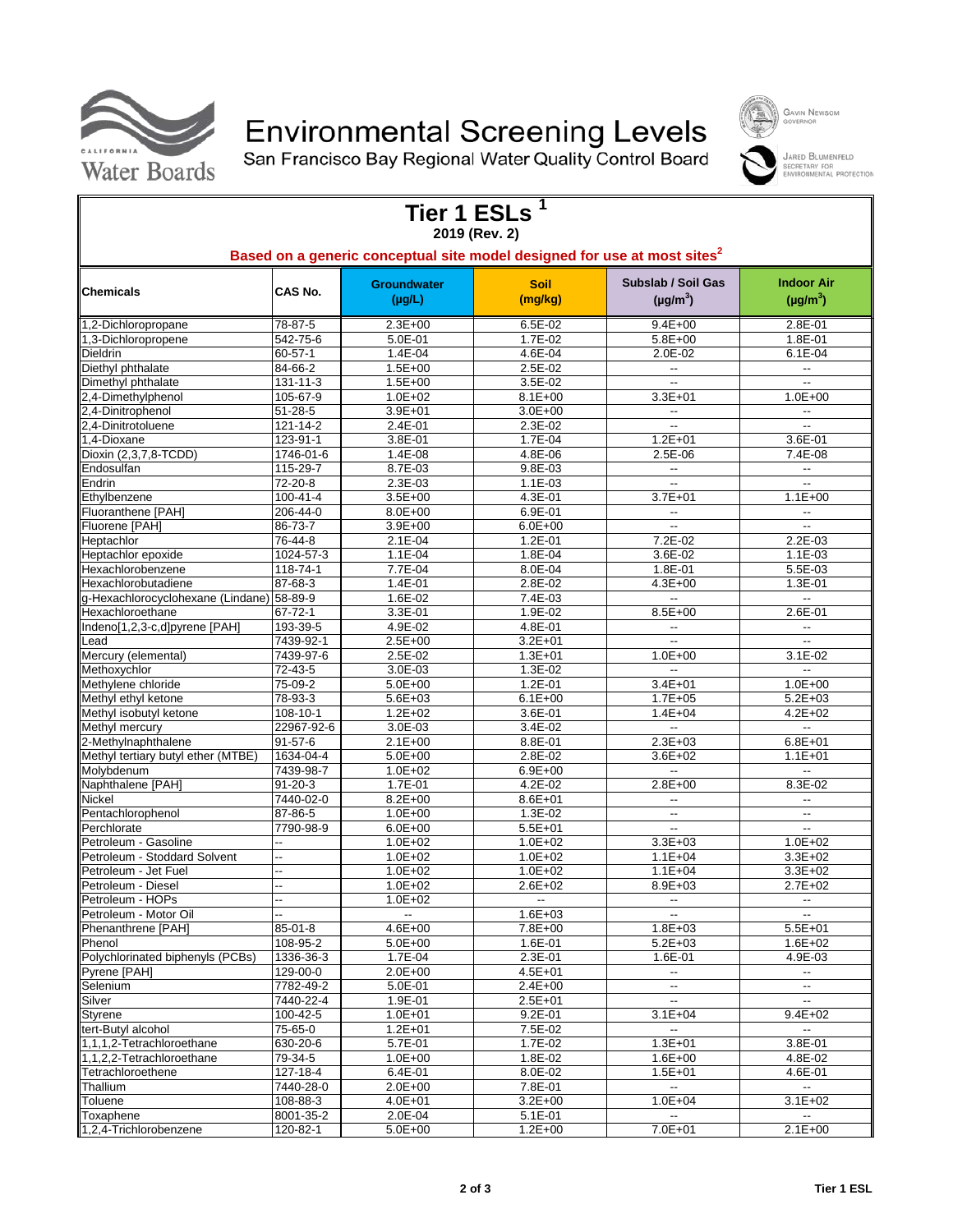

## **Environmental Screening Levels**

San Francisco Bay Regional Water Quality Control Board



JARED BLUMENFELD SECRETARY FOR<br>ENVIRONMENTAL PROTECTION

|                                                                                                                                                                          |           | <b>Tier 1 ESLs</b>                | 2019 (Rev. 2)          |                                                                                                                                             |                                    |
|--------------------------------------------------------------------------------------------------------------------------------------------------------------------------|-----------|-----------------------------------|------------------------|---------------------------------------------------------------------------------------------------------------------------------------------|------------------------------------|
|                                                                                                                                                                          |           |                                   |                        | Based on a generic conceptual site model designed for use at most sites <sup>2</sup>                                                        |                                    |
| Chemicals                                                                                                                                                                | CAS No.   | <b>Groundwater</b><br>$(\mu g/L)$ | <b>Soil</b><br>(mg/kg) | Subslab / Soil Gas<br>$(\mu g/m^3)$                                                                                                         | <b>Indoor Air</b><br>$(\mu g/m^3)$ |
| 1,1,1-Trichloroethane                                                                                                                                                    | 71-55-6   | $6.2E + 01$                       | $7.0E + 00$            | $3.5E + 04$                                                                                                                                 | $1.0E + 03$                        |
| 1.1.2-Trichloroethane                                                                                                                                                    | 79-00-5   | $5.0E + 00$                       | 7.6E-02                | $5.8E + 00$                                                                                                                                 | 1.8E-01                            |
| Trichloroethene                                                                                                                                                          | 79-01-6   | $1.2E + 00$                       | 8.5E-02                | $1.6E + 01$                                                                                                                                 | 4.8E-01                            |
| 2,4,5-Trichlorophenol                                                                                                                                                    | 95-95-4   | $1.1E + 01$                       | $2.9E + 00$            |                                                                                                                                             | $\overline{\phantom{a}}$           |
| 2,4,6-Trichlorophenol                                                                                                                                                    | 88-06-2   | $6.3E-01$                         | 4.0E-02                | $1.0E + 01$                                                                                                                                 | $3.0E - 01$                        |
| 1,2,3-Trichloropropane                                                                                                                                                   | 96-18-4   | 5.0E-03                           | $1.1E-04$              | $1.0E + 01$                                                                                                                                 | $3.1E-01$                          |
| Vanadium                                                                                                                                                                 | 7440-62-2 | $1.9E + 01$                       | $1.8E + 01$            |                                                                                                                                             | $-$                                |
| Vinyl chloride                                                                                                                                                           | 75-01-4   | 8.6E-03                           | 1.5E-03                | $3.2E - 01$                                                                                                                                 | $9.5E-03$                          |
| Xylenes                                                                                                                                                                  | 1330-20-7 | $2.0E + 01$                       | $2.1E + 00$            | $3.5E + 03$                                                                                                                                 | 1.0E+02                            |
| Zinc                                                                                                                                                                     | 7440-66-6 | $8.1E + 01$                       | $3.4E + 02$            |                                                                                                                                             |                                    |
| Notes:<br>1 - ESLs are developed based on methodologies discussed in the User's Guide. Evaluation of laboratory detection limits and naturally occurring<br>information. |           |                                   |                        | background or ambient concentrations should be independently conducted. See User's Guide Chapter 12 (Additional Considerations) for further |                                    |

2 - Generic Conceptual Site Model - See User's Guide Chapter 2. Input settings are:

Land Use = Residential

Groundwater Use = Drinking Water Resource

MCL Priority over Risk-Based Levels = Yes

Discharge to Surface Water = Saltwater & Freshwater

Vegetation Level = Substantial

Soil Exposure Depth = Shallow

#### **Abbreviations:**

DDD - Dichlorodiphenyldichloroethane

DDE - Dichlorodiphenyldichloroethene

DDT - Dichlorodiphenyltrichloroethane

HOPs - Hydrocarbon Oxidation Products (biodegradation metabolites and photo-oxidation products of petroleum hydrocarbons). See User's Guide

Chapter 4 for further information.

PAH - Polycyclic aromatic hydrocarbon

TCDD - Tetrachlorodibenzodioxin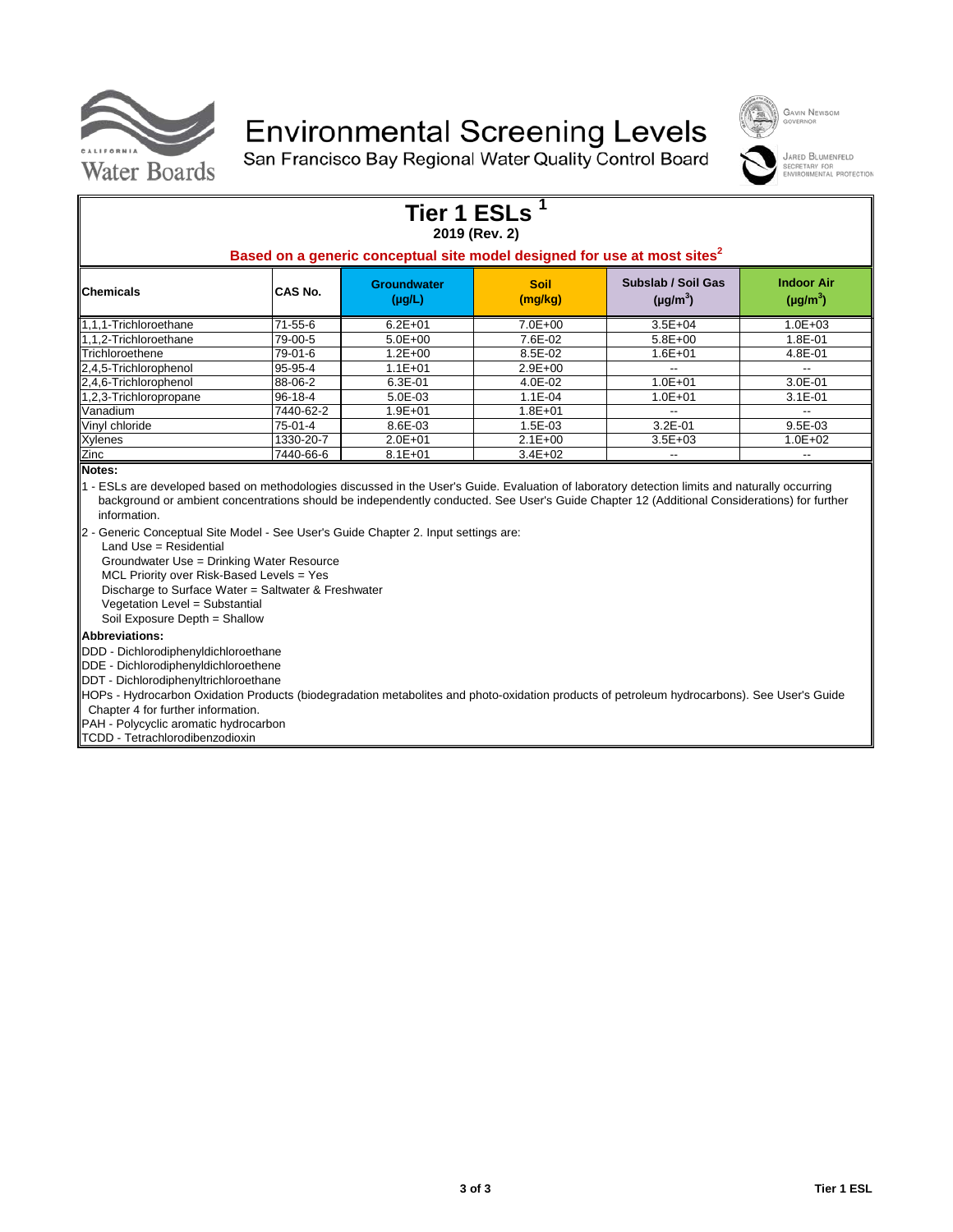| 2019 (Rev. 2)                     |               |                          |                                                                           |                                             |                          | <b>Summary of Groundwater ESLs (µg/L)</b>          |                                         |                          |                          |                                                                                |                          |                             |                          |                                                |                          |                        |
|-----------------------------------|---------------|--------------------------|---------------------------------------------------------------------------|---------------------------------------------|--------------------------|----------------------------------------------------|-----------------------------------------|--------------------------|--------------------------|--------------------------------------------------------------------------------|--------------------------|-----------------------------|--------------------------|------------------------------------------------|--------------------------|------------------------|
| <b>Chemicals</b>                  | CAS No.       |                          | <b>Direct Exposure</b><br><b>Human Health Risk Levels</b><br>(Table GW-1) |                                             |                          | <b>Aquatic Habitat Goal Levels</b><br>(Table GW-2) |                                         |                          | <b>Residential</b>       | Groundwater Vapor Intrusion Human Health<br><b>Risk Levels</b><br>(Table GW-3) | Commercial/Industrial    | Gross<br>Contam-<br>ination |                          | <b>Odor Nuisance</b><br>Levels<br>(Table GW-5) | GW<br>Tier 1             | <b>Basis</b>           |
|                                   |               | <b>MCL</b><br>Priority   | <b>Tapwater</b><br>Cancer<br>Risk                                         | <b>Tapwater</b><br>Non-<br>cancer<br>Hazard | Fresh<br>Water<br>Ecotox | <b>Saltwater</b><br>Ecotox                         | Seafood<br>Ingestion<br>Human<br>Health | Cancer<br><b>Risk</b>    | Non-<br>cancer<br>Hazard | Cancer<br>Risk                                                                 | Non-<br>cancer<br>Hazard | Levels<br>(GW-4)            | <b>Drinking</b><br>Water | Non-<br><b>Drinking</b><br>Water               | <b>ESL</b>               |                        |
| Acenaphthene [PAH]                | 83-32-9       | $5.3E + 02$              | $\overline{\phantom{a}}$                                                  | $5.3E + 02$                                 | $2.3E + 01$              | $1.5E + 01$                                        | $2.7E + 03$                             | $\sim$                   | $\overline{\phantom{a}}$ | $\sim$                                                                         | $\overline{\phantom{a}}$ | $2.0E + 03$                 | $2.0E + 01$              | $2.0E + 02$                                    | $1.5E + 01$              | <b>Aquatic Habitat</b> |
| Acenaphthylene [PAH]              | 208-96-8      |                          | $\ddot{\phantom{a}}$                                                      | $\overline{\phantom{a}}$                    | $\sim$                   | $1.5E + 01$                                        | $\overline{\phantom{a}}$                | $\sim$                   | $\overline{\phantom{a}}$ | $\overline{\phantom{a}}$                                                       | $\sim$                   | $2.0E + 03$                 | $\sim$                   | $\sim$                                         | $1.5E + 01$              | <b>Aquatic Habitat</b> |
| Acetone                           | 67-64-1       | $1.4E + 04$              | $\overline{\phantom{a}}$                                                  | $1.4E + 04$                                 | $1.5E + 03$              | $\sim$                                             | $\overline{\phantom{a}}$                | $\overline{\phantom{a}}$ | $2.3E + 07$              | $\overline{\phantom{a}}$                                                       | $9.7E + 07$              | $5.0E + 04$                 | $2.0E + 04$              | $2.0E + 05$                                    | $1.5E + 03$              | <b>Aquatic Habitat</b> |
| Aldrin                            | 309-00-2      | 9.2E-04                  | $9.2E - 04$                                                               | $2.0E-03$                                   | 3.0E-01                  | $1.3E - 01$                                        | 1.4E-04                                 | $3.2E - 01$              | ÷.                       | $1.4E + 00$                                                                    | $\sim$                   | $8.5E + 00$                 | $1.7E + 01$              | $1.7E + 02$                                    | 1.4E-04                  | <b>Aquatic Habitat</b> |
| Anthracene [PAH]                  | 120-12-7      | $1.8E + 03$              | $\overline{\phantom{a}}$                                                  | $1.8E + 03$                                 | 7.3E-01                  | $1.5E + 01$                                        | $1.1E + 05$                             | $\overline{\phantom{a}}$ | --                       | $\sim$                                                                         | $\overline{\phantom{a}}$ | $2.2E + 01$                 | $\overline{\phantom{a}}$ | $\overline{\phantom{a}}$                       | 7.3E-01                  | <b>Aquatic Habitat</b> |
| Antimony                          | 7440-36-0     | $6.0E + 00$              | --                                                                        | $1.0E + 00$                                 | $3.0E + 01$              | $5.0E + 02$                                        | $4.3E + 03$                             | $\overline{\phantom{a}}$ | --                       | $\overline{\phantom{a}}$                                                       | $\sim$                   | $5.0E + 04$                 | $\overline{\phantom{a}}$ | $\sim$                                         | $6.0E + 00$              | <b>MCL</b>             |
| Arsenic                           | 7440-38-2     | $1.0E + 01$              | 4.0E-03                                                                   | 7.0E-02                                     | $1.5E + 02$              | $3.6E + 01$                                        | $\overline{\phantom{a}}$                | $\overline{\phantom{a}}$ | $\overline{a}$           | $\overline{\phantom{a}}$                                                       | $\overline{\phantom{a}}$ | $5.0E + 04$                 | $\overline{\phantom{a}}$ | $\overline{\phantom{a}}$                       | $1.0E + 01$              | <b>MCL</b>             |
| Barium                            | 7440-39-3     | $1.0E + 03$              | $\overline{\phantom{a}}$                                                  | $2.0E + 03$                                 | $\sim$                   | μ.                                                 | $\overline{\phantom{a}}$                | $\overline{\phantom{a}}$ | $\overline{a}$           | $\overline{\phantom{a}}$                                                       | $\overline{\phantom{a}}$ | $5.0E + 04$                 | $\overline{\phantom{a}}$ | $\overline{\phantom{a}}$                       | $1.0E + 03$              | <b>MCL</b>             |
| Benzene                           | 71-43-2       | $1.0E + 00$              | 1.5E-01                                                                   | $5.7E+00$                                   | $4.6E + 01$              | $3.5E + 02$                                        | $7.1E + 01$                             | 4.2E-01                  | $1.4E + 01$              | $1.8E + 00$                                                                    | $5.7E + 01$              | $5.0E + 04$                 | $1.7E + 02$              | $2.0E + 04$                                    | 4.2E-01                  | Vapor Intrusion        |
| Benzo[a]anthracene [PAH]          | 56-55-3       | 1.7E-02                  | 1.7E-02                                                                   | $\overline{\phantom{a}}$                    | 2.7E-02                  | $1.5E + 01$                                        | 4.9E-02                                 | $1.9E + 01$              | --                       | $2.3E + 02$                                                                    | $\overline{\phantom{a}}$ | $4.7E + 00$                 | $\overline{\phantom{a}}$ | $\overline{\phantom{a}}$                       | 1.7E-02                  | Tap Canc-Risk          |
| Benzo[b]fluoranthene [PAH]        | 205-99-2      | 2.5E-01                  | 2.5E-01                                                                   |                                             | $\sim$                   | $1.5E + 01$                                        | 4.9E-02                                 | $\overline{\phantom{a}}$ | ÷.                       | $\overline{\phantom{a}}$                                                       | $\sim$                   | 7.5E-01                     | $\overline{\phantom{a}}$ | $\sim$                                         | 4.9E-02                  | <b>Aquatic Habitat</b> |
| Benzo[k]fluoranthene [PAH]        | 207-08-9      | $2.5E+00$                | $2.5E+00$                                                                 | $\overline{\phantom{a}}$                    | $3.7E + 00$              | $1.5E + 01$                                        | 4.9E-02                                 | $\overline{\phantom{a}}$ | ۰.                       | $\overline{\phantom{a}}$                                                       | $\overline{\phantom{a}}$ | 4.0E-01                     | $\overline{\phantom{a}}$ | $\overline{\phantom{a}}$                       | 4.9E-02                  | <b>Aquatic Habitat</b> |
| Benzo[g,h,i]perylene [PAH]        | 191-24-2      | $\overline{\phantom{a}}$ | $\overline{\phantom{a}}$                                                  | $\overline{\phantom{a}}$                    | 1.0E-01                  | $1.5E + 01$                                        | $\overline{\phantom{a}}$                | $\overline{\phantom{a}}$ | ۰.                       | $\overline{\phantom{a}}$                                                       | $\overline{\phantom{a}}$ | $1.3E-01$                   | $\overline{\phantom{a}}$ | $\overline{\phantom{a}}$                       | 1.0E-01                  | <b>Aquatic Habitat</b> |
| Benzo[a]pyrene [PAH]              | $50 - 32 - 8$ | 2.0E-01                  | 7.0E-03                                                                   | $6.0E + 00$                                 | 1.4E-02                  | $1.5E + 01$                                        | 4.9E-02                                 | $\overline{\phantom{a}}$ | --                       | $\overline{\phantom{a}}$                                                       | $\overline{\phantom{a}}$ | 8.0E-01                     | $\overline{\phantom{a}}$ | $\overline{\phantom{a}}$                       | 1.4E-02                  | <b>Aquatic Habitat</b> |
| Beryllium                         | 7440-41-7     | 4.0E+00                  | $\overline{\phantom{a}}$                                                  | $1.0E + 00$                                 | $2.7E + 00$              | $\overline{\phantom{a}}$                           | $\sim$                                  | $\sim$                   | --                       | $\sim$                                                                         | $\overline{\phantom{a}}$ | $5.0E + 04$                 | $\overline{\phantom{a}}$ | $\sim$                                         | $2.7E+00$                | <b>Aquatic Habitat</b> |
| 1,1-Biphenyl                      | 92-52-4       | 8.3E-01                  | $3.8E + 00$                                                               | 8.3E-01                                     | $1.4E + 01$              | μ.                                                 | Ξ.                                      | $\sim$                   | $3.2E + 01$              | Ξ.                                                                             | $1.3E + 02$              | $3.8E + 03$                 | 5.0E-01                  | $5.0E + 00$                                    | 5.0E-01                  | Odor/Nuis              |
| Bis(2-chloroethyl) ether          | 111-44-4      | 6.3E-03                  | 6.3E-03                                                                   | $\sim$                                      | $6.1E + 01$              | $\overline{a}$                                     | $1.4E + 00$                             | $5.6E + 00$              | $\overline{\phantom{a}}$ | $2.5E + 01$                                                                    | $\sim$                   | $5.0E + 04$                 | $3.6E + 02$              | $3.6E + 03$                                    | 6.3E-03                  | Tap Canc-Risk          |
| Bis(2-chloro-1-methylethyl) ether | 108-60-1      | 3.6E-01                  | 3.6E-01                                                                   | $7.1E + 02$                                 | $6.1E + 01$              | --                                                 | $1.7E + 05$                             | $9.4E + 01$              | --                       | $4.1E + 02$                                                                    | $\overline{\phantom{a}}$ | $5.0E + 04$                 | $3.2E + 02$              | $3.2E + 03$                                    | 3.6E-01                  | <b>Tap Canc-Risk</b>   |
| Bis(2-ethylhexyl) phthalate       | 117-81-7      | 4.0E+00                  | $5.6E + 00$                                                               | $4.0E + 02$                                 | $3.2E + 01$              | $\overline{\phantom{a}}$                           | $5.9E + 00$                             | $\overline{\phantom{a}}$ | $\overline{\phantom{a}}$ | $\overline{\phantom{a}}$                                                       | $\overline{\phantom{a}}$ | $1.4E + 02$                 | $\overline{\phantom{a}}$ | $\overline{\phantom{a}}$                       | $4.0E + 00$              | <b>MCL</b>             |
| Boron                             | 7440-42-8     | $1.0E + 03$              | $\overline{a}$                                                            | $1.0E + 03$                                 | $1.6E + 00$              | $\overline{\phantom{a}}$                           | $\overline{\phantom{a}}$                | $\overline{\phantom{a}}$ | ۰.                       | $\overline{\phantom{a}}$                                                       | $\overline{\phantom{a}}$ | $5.0E + 04$                 | $\overline{\phantom{a}}$ | $\overline{\phantom{a}}$                       | $1.6E + 00$              | <b>Aquatic Habitat</b> |
| Bromodichloromethane              | 75-27-4       | $8.0E + 01$              | $1.2E - 01$                                                               | $3.8E + 02$                                 | $1.1E + 03$              | $3.2E + 03$                                        | $\sim$                                  | 8.7E-01                  | $\overline{\phantom{a}}$ | $3.8E + 00$                                                                    | $\sim$                   | $5.0E + 04$                 | $\sim$                   | $\sim$                                         | 8.7E-01                  | Vapor Intrusion        |
| Bromoform (Tribromomethane)       | $75 - 25 - 2$ | $8.0E + 01$              | $2.9E + 00$                                                               | $3.8E + 02$                                 | $1.1E + 03$              | $3.2E + 03$                                        | $3.6E + 02$                             | $1.2E + 02$              | $\overline{\phantom{a}}$ | $5.1E+02$                                                                      | $\overline{\phantom{a}}$ | $5.0E + 04$                 | $5.1E + 02$              | $5.1E + 03$                                    | $8.0E + 01$              | <b>MCL</b>             |
| Bromomethane                      | 74-83-9       | $7.5E+00$                | $\ddotsc$                                                                 | 7.5E+00                                     | $1.6E + 02$              | $3.2E + 03$                                        | $4.0E + 03$                             | $\sim$                   | $1.7E + 01$              | Ξ.                                                                             | $7.3E + 01$              | $5.0E + 04$                 | ۰.                       | $\overline{\phantom{a}}$                       | $7.5E + 00$              | Tap NC-Hazard          |
| Cadmium (soil)                    | 7440-43-9     | $\overline{\phantom{a}}$ | $\overline{\phantom{a}}$                                                  | $\overline{\phantom{a}}$                    | $\overline{\phantom{a}}$ | $\overline{\phantom{a}}$                           | $\overline{\phantom{a}}$                | $\overline{\phantom{a}}$ | --                       | $\overline{\phantom{a}}$                                                       | $\overline{\phantom{a}}$ | $\overline{\phantom{a}}$    | $\overline{\phantom{a}}$ | $\overline{\phantom{a}}$                       | $\overline{\phantom{a}}$ |                        |
| Cadmium (water)                   | 7440-43-9     | $5.0E + 00$              | --                                                                        | 4.0E-02                                     | 2.5E-01                  | $9.3E + 00$                                        |                                         |                          | $\overline{\phantom{a}}$ | $\sim$                                                                         | $\overline{\phantom{a}}$ | $5.0E + 04$                 | $\sim$                   | $\sim$                                         | 2.5E-01                  | <b>Aquatic Habitat</b> |
| Carbon tetrachloride              | 56-23-5       | 5.0E-01                  | 1.0E-01                                                                   | $3.6E + 01$                                 | $2.4E + 02$              | $3.2E + 03$                                        | $4.4E + 00$                             | $4.3E - 01$              | $3.8E + 01$              | $1.9E + 00$                                                                    | $1.6E + 02$              | $5.0E + 04$                 | $5.2E + 02$              | $5.2E + 03$                                    | 4.3E-01                  | Vapor Intrusion        |
| Chlordane                         | 12789-03-6    | 1.0E-01                  | 1.3E-02                                                                   | $1.3E + 00$                                 | 4.3E-03                  | 4.0E-03                                            | 5.9E-04                                 | $4.1E + 00$              | $3.7E + 02$              | $1.8E + 01$                                                                    | $1.5E + 03$              | $2.8E + 01$                 | $2.5E+00$                | $2.5E + 01$                                    | 5.9E-04                  | <b>Aquatic Habitat</b> |
| p-Chloroaniline                   | 106-47-8      | 3.6E-01                  | 3.6E-01                                                                   | 7.6E+01                                     | $5.0E + 00$              | ۰.                                                 | $\overline{\phantom{a}}$                | $\overline{\phantom{a}}$ | ۰.                       | $\overline{\phantom{a}}$                                                       | $\overline{\phantom{a}}$ | $5.0E + 04$                 | $\overline{\phantom{a}}$ | $\overline{\phantom{a}}$                       | 3.6E-01                  | Tap Canc-Risk          |
| Chlorobenzene                     | 108-90-7      | 7.0E+01                  | $\overline{\phantom{a}}$                                                  | 7.0E+01                                     | $2.5E + 01$              | $6.5E + 01$                                        | $2.1E + 04$                             | $\overline{\phantom{a}}$ | $4.0E + 02$              | $\overline{\phantom{a}}$                                                       | $1.7E + 03$              | $5.0E + 04$                 | $5.0E + 01$              | $5.0E + 02$                                    | $2.5E + 01$              | <b>Aquatic Habitat</b> |
| Chloroethane                      | 75-00-3       | $2.1E + 04$              | $\ddot{\phantom{a}}$                                                      | $2.1E + 04$                                 | $\overline{\phantom{a}}$ | ۰.                                                 | $\overline{\phantom{a}}$                | $\overline{\phantom{a}}$ | $2.3E + 04$              | $\overline{\phantom{a}}$                                                       | $9.7E + 04$              | $5.0E + 04$                 | $1.6E + 01$              | $1.6E + 02$                                    | $1.6E + 01$              | Odor/Nuis              |
| Chloroform                        | 67-66-3       | $8.0E + 01$              | $2.2E - 01$                                                               | $9.7E + 01$                                 | $6.2E + 02$              | $3.2E + 03$                                        | $\sim$                                  | 8.1E-01                  | $6.8E + 02$              | $3.6E + 00$                                                                    | $2.9E + 03$              | $5.0E + 04$                 | $2.4E + 03$              | $2.4E + 04$                                    | $8.1E - 01$              | Vapor Intrusion        |
| Chloromethane                     | 74-87-3       | $1.9E + 02$              | $\overline{a}$                                                            | $1.9E + 02$                                 | $1.1E + 03$              | $3.2E + 03$                                        | --                                      | $\mathbf{L}$             | $2.6E + 02$              | $\overline{\phantom{a}}$                                                       | $1.1E + 03$              | $5.0E + 04$                 | $\overline{\phantom{a}}$ | $\overline{\phantom{a}}$                       | $1.9E + 02$              | Tap NC-Hazard          |
| 2-Chlorophenol                    | $95 - 57 - 8$ | $9.1E + 01$              | $\overline{\phantom{a}}$                                                  | $9.1E + 01$                                 | $4.4E + 02$              | ۰.                                                 | $4.0E + 02$                             | $\overline{\phantom{a}}$ | ۰.                       | $\overline{\phantom{a}}$                                                       | $\overline{\phantom{a}}$ | $5.0E + 04$                 | 1.8E-01                  | $1.8E + 00$                                    | 1.8E-01                  | Odor/Nuis              |
| Chromium (total)                  | 7440-47-3     | $5.0E + 01$              | $\overline{a}$                                                            | $\overline{\phantom{a}}$                    | $1.8E + 02$              | --                                                 | $\overline{\phantom{a}}$                | $\overline{\phantom{a}}$ | $\overline{\phantom{a}}$ | $\overline{\phantom{a}}$                                                       | $\overline{\phantom{a}}$ | $5.0E + 04$                 | $\sim$                   | $\sim$                                         | $5.0E + 01$              | <b>MCL</b>             |
| Chromium III                      | 16065-83-1    | $2.2E + 04$              | $\ddot{\phantom{a}}$                                                      | $2.2E + 04$                                 | $1.8E + 02$              | $1.0E + 03$                                        | $\overline{\phantom{a}}$                | $\overline{\phantom{a}}$ | ۰.                       | $\overline{a}$                                                                 | $\overline{\phantom{a}}$ | $5.0E + 04$                 | $\overline{\phantom{a}}$ | $\overline{\phantom{a}}$                       | $1.8E + 02$              | <b>Aquatic Habitat</b> |
| Chromium VI                       | 18540-29-9    | 2.0E-02                  | 2.0E-02                                                                   | $4.4E + 01$                                 | $1.1E + 01$              | $5.0E + 01$                                        | $\overline{\phantom{a}}$                | $\overline{\phantom{a}}$ | --                       | $\sim$                                                                         | $\overline{\phantom{a}}$ | $5.0E + 04$                 | $\overline{\phantom{a}}$ | $\overline{\phantom{a}}$                       | 2.0E-02                  | Tap Canc-Risk          |
|                                   |               |                          |                                                                           |                                             |                          |                                                    |                                         |                          |                          |                                                                                |                          |                             |                          |                                                |                          |                        |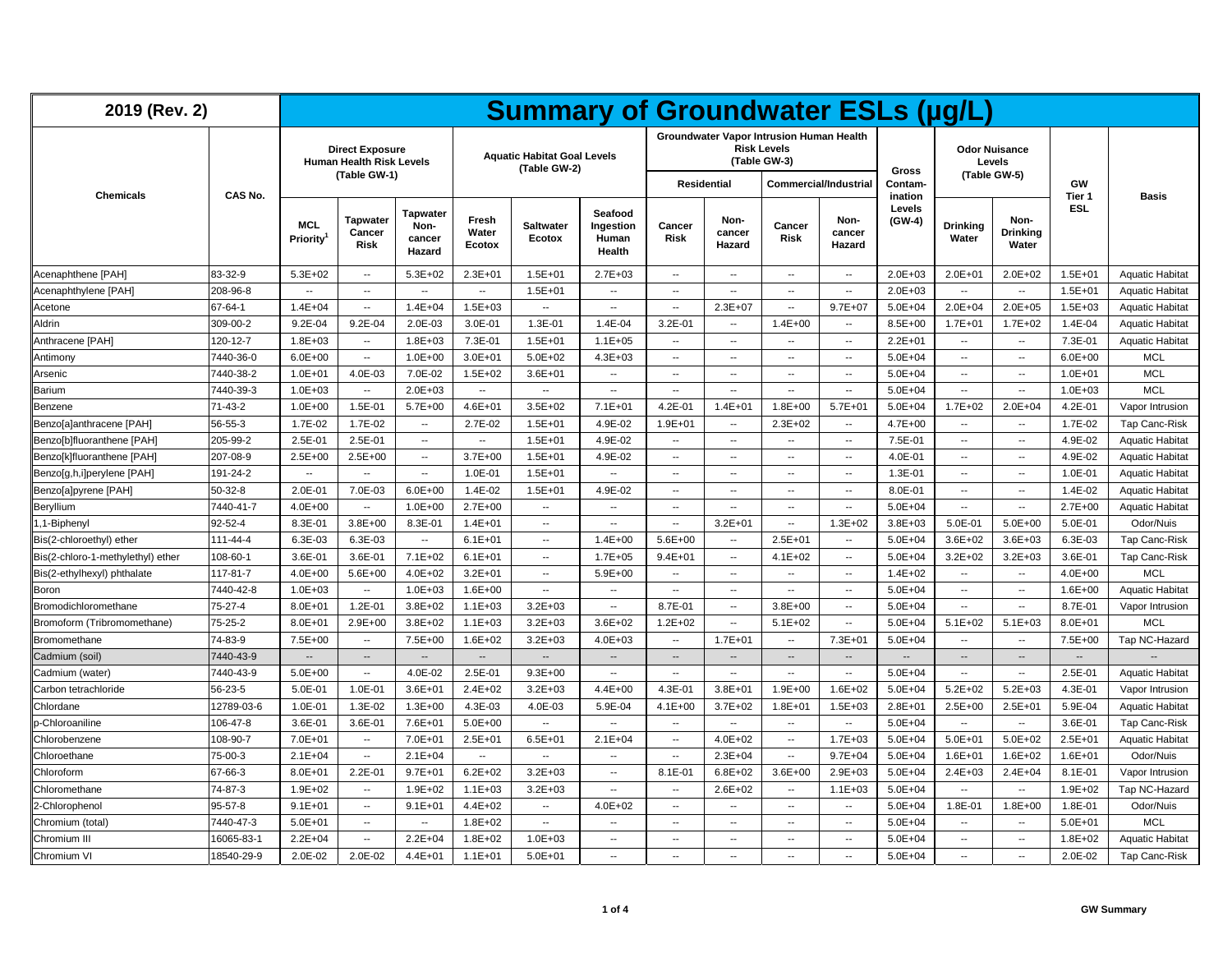| 2019 (Rev. 2)               |                |                               |                                                                           |                                             |                          | <b>Summary of Groundwater ESLs (µg/L)</b>          |                                         |                          |                          |                                                                                |                          |                           |                                      |                           |              |                        |
|-----------------------------|----------------|-------------------------------|---------------------------------------------------------------------------|---------------------------------------------|--------------------------|----------------------------------------------------|-----------------------------------------|--------------------------|--------------------------|--------------------------------------------------------------------------------|--------------------------|---------------------------|--------------------------------------|---------------------------|--------------|------------------------|
|                             |                |                               | <b>Direct Exposure</b><br><b>Human Health Risk Levels</b><br>(Table GW-1) |                                             |                          | <b>Aquatic Habitat Goal Levels</b><br>(Table GW-2) |                                         |                          |                          | Groundwater Vapor Intrusion Human Health<br><b>Risk Levels</b><br>(Table GW-3) |                          | Gross                     | <b>Odor Nuisance</b><br>(Table GW-5) | Levels                    |              |                        |
| <b>Chemicals</b>            | CAS No.        |                               |                                                                           |                                             |                          |                                                    |                                         |                          | Residential              |                                                                                | Commercial/Industrial    | <b>Contam-</b><br>ination |                                      |                           | GW<br>Tier 1 | <b>Basis</b>           |
|                             |                | <b>MCL</b><br><b>Priority</b> | <b>Tapwater</b><br>Cancer<br><b>Risk</b>                                  | <b>Tapwater</b><br>Non-<br>cancer<br>Hazard | Fresh<br>Water<br>Ecotox | <b>Saltwater</b><br>Ecotox                         | Seafood<br>Ingestion<br>Human<br>Health | Cancer<br><b>Risk</b>    | Non-<br>cancer<br>Hazard | Cancer<br>Risk                                                                 | Non-<br>cancer<br>Hazard | Levels<br>$(GW-4)$        | <b>Drinking</b><br>Water             | Non-<br>Drinking<br>Water | <b>ESL</b>   |                        |
| Chrysene [PAH]              | 218-01-9       | $2.5E + 01$                   | $2.5E + 01$                                                               | $\overline{\phantom{a}}$                    | 3.5E-01                  | $1.5E + 01$                                        | 4.9E-02                                 | $\sim$                   | $\overline{\phantom{a}}$ | $\overline{a}$                                                                 | $\overline{\phantom{a}}$ | $1.0E + 00$               | $\overline{\phantom{a}}$             | $\sim$                    | 4.9E-02      | <b>Aquatic Habitat</b> |
| Cobalt                      | 7440-48-4      | $6.0E + 00$                   | $\overline{\phantom{a}}$                                                  | $6.0E + 00$                                 | $3.0E + 00$              | ۰.                                                 | $\overline{\phantom{a}}$                | $\sim$                   | $\overline{\phantom{a}}$ | --                                                                             | $\ddotsc$                | $5.0E + 04$               | $\overline{\phantom{a}}$             | ۰.                        | $3.0E + 00$  | <b>Aquatic Habitat</b> |
| Copper                      | 7440-50-8      | $1.0E + 03$                   | $\overline{\phantom{a}}$                                                  | $3.0E + 02$                                 | $9.0E + 00$              | $3.1E + 00$                                        | $\ddotsc$                               | $\overline{\phantom{a}}$ | $\overline{\phantom{a}}$ | $\overline{\phantom{a}}$                                                       | $\ddotsc$                | $5.0E + 04$               | $1.0E + 03$                          | ۰.                        | $3.1E + 00$  | <b>Aquatic Habitat</b> |
| Cyanide                     | $57-12-5$      | $1.5E + 02$                   | $\overline{\phantom{a}}$                                                  | $1.5E + 00$                                 | $5.2E + 00$              | $1.0E + 00$                                        | $2.2E + 05$                             | $\overline{\phantom{a}}$ | $2.0E + 02$              | $\overline{\phantom{a}}$                                                       | $8.3E + 02$              | $5.0E + 04$               | $1.7E + 02$                          | $1.7E + 03$               | $1.0E + 00$  | <b>Aquatic Habitat</b> |
| Dibenz[a,h]anthracene [PAH] | 53-70-3        | 2.5E-02                       | 2.5E-02                                                                   | $\overline{\phantom{a}}$                    | 7.5E+00                  | $1.5E + 01$                                        | 4.9E-02                                 | $\overline{\phantom{a}}$ | $\overline{\phantom{a}}$ | $\overline{\phantom{a}}$                                                       | $\overline{\phantom{a}}$ | $1.3E + 00$               | $\overline{\phantom{a}}$             | ۰.                        | 2.5E-02      | Tap Canc-Risk          |
| Dibromochloromethane        | 124-48-1       | $8.0E + 01$                   | 8.7E-01                                                                   | $3.8E + 02$                                 | $1.1E + 03$              | $3.2E + 03$                                        | $3.4E + 01$                             | $\sim$                   | $\overline{a}$           | $\overline{\phantom{a}}$                                                       | $\sim$                   | $5.0E + 04$               | $\overline{a}$                       | $\sim$                    | $3.4E + 01$  | <b>Aquatic Habitat</b> |
| ,2-dibromo-3-chloropropane  | 96-12-8        | 2.0E-01                       | 3.0E-04                                                                   | 3.7E-01                                     | $\overline{\phantom{a}}$ | --                                                 | $\overline{\phantom{a}}$                | 2.8E-02                  | $3.5E + 01$              | 3.4E-01                                                                        | $1.5E + 02$              | $5.0E + 04$               | $1.0E + 01$                          | $1.0E + 02$               | 2.8E-02      | Vapor Intrusion        |
| ,2-Dibromoethane            | 106-93-4       | 5.0E-02                       | 7.5E-03                                                                   | $1.7E + 00$                                 | $1.4E + 03$              | ۰.                                                 | $\overline{\phantom{a}}$                | 1.7E-01                  | $3.1E + 01$              | 7.6E-01                                                                        | $1.3E + 02$              | $5.0E + 04$               | $\overline{\phantom{a}}$             | ۰.                        | 5.0E-02      | <b>MCL</b>             |
| ,2-Dichlorobenzene          | $95 - 50 - 1$  | $1.0E + 02$                   | $\sim$                                                                    | $3.0E + 02$                                 | $1.4E + 01$              | $6.5E + 01$                                        | $1.7E + 04$                             | $\overline{\phantom{a}}$ | $2.7E + 03$              | $\sim$                                                                         | $1.1E + 04$              | $5.0E + 04$               | $1.0E + 02$                          | $1.0E + 02$               | $1.4E + 01$  | <b>Aquatic Habitat</b> |
| 1,3-Dichlorobenzene         | 541-73-1       | $6.0E + 02$                   | $\overline{\phantom{a}}$                                                  | $6.0E + 02$                                 | $7.1E + 01$              | $6.5E + 01$                                        | $2.6E + 03$                             | $\sim$                   | $\overline{\phantom{a}}$ | $\overline{\phantom{a}}$                                                       | $\overline{\phantom{a}}$ | $5.0E + 04$               | $\sim$                               | ۰.                        | $6.5E + 01$  | <b>Aquatic Habitat</b> |
| 1,4-Dichlorobenzene         | 106-46-7       | $5.0E + 00$                   | 4.8E-01                                                                   | $5.7E + 02$                                 | $1.5E + 01$              | $6.5E + 01$                                        | $2.6E + 03$                             | $2.6E + 00$              | $8.4E + 03$              | $1.1E + 01$                                                                    | $3.5E + 04$              | $4.1E + 04$               | $5.0E + 00$                          | $1.1E + 02$               | $2.6E + 00$  | Vapor Intrusion        |
| 3,3-Dichlorobenzidine       | 91-94-1        | 4.6E-02                       | 4.6E-02                                                                   | $\overline{\phantom{a}}$                    | $2.5E + 02$              | μ.                                                 | 7.7E-02                                 | $\sim$                   | $\overline{\phantom{a}}$ | $\sim$                                                                         | $\sim$                   | $1.6E + 03$               | $\sim$                               | $\sim$                    | 4.6E-02      | Tap Canc-Risk          |
| DDD                         | 72-54-8        | $3.1E-02$                     | $3.1E-02$                                                                 | $\overline{\phantom{a}}$                    | 1.0E-03                  | 1.0E-03                                            | 8.4E-04                                 | $\sim$                   | $\overline{\phantom{a}}$ | --                                                                             | $\overline{\phantom{a}}$ | $4.5E + 01$               | $\overline{\phantom{a}}$             | ۰.                        | 8.4E-04      | <b>Aquatic Habitat</b> |
| <b>DDE</b>                  | 72-55-9        | 4.6E-02                       | 4.6E-02                                                                   | $\overline{\phantom{a}}$                    | 1.0E-03                  | 1.0E-03                                            | 5.9E-04                                 | $1.7E + 01$              | $\overline{\phantom{a}}$ | $7.4E + 01$                                                                    | $\overline{\phantom{a}}$ | $2.0E + 01$               | $\overline{\phantom{a}}$             | ۰.                        | 5.9E-04      | <b>Aquatic Habitat</b> |
| DDT                         | $50 - 29 - 3$  | 2.3E-01                       | 2.3E-01                                                                   | $1.0E + 01$                                 | 1.0E-03                  | 1.0E-03                                            | 5.9E-04                                 | $\sim$                   | $\overline{\phantom{a}}$ | $\overline{\phantom{a}}$                                                       | $\overline{\phantom{a}}$ | $2.8E + 00$               | $3.5E + 02$                          | $3.5E + 03$               | 5.9E-04      | <b>Aquatic Habitat</b> |
| 1,1-Dichloroethane          | 75-34-3        | $5.0E + 00$                   | $2.7E + 00$                                                               | $3.8E + 03$                                 | $4.7E + 01$              | $\overline{\phantom{a}}$                           | $\overline{\phantom{a}}$                | 7.6E+00                  | $\overline{\phantom{a}}$ | $3.3E + 01$                                                                    | $\overline{\phantom{a}}$ | $5.0E + 04$               | $\sim$                               | ۰.                        | $5.0E + 00$  | <b>MCL</b>             |
| 1,2-Dichloroethane          | 107-06-2       | 5.0E-01                       | 1.7E-01                                                                   | $1.3E + 01$                                 | $1.0E + 04$              | $1.1E + 04$                                        | $9.9E + 01$                             | $2.2E+00$                | $1.5E + 02$              | $9.8E + 00$                                                                    | $6.4E + 02$              | $5.0E + 04$               | 7.0E+03                              | $2.0E + 05$               | 5.0E-01      | <b>MCL</b>             |
| 1.1-Dichloroethene          | 75-35-4        | $6.0E + 00$                   | $\overline{\phantom{a}}$                                                  | $1.0E + 01$                                 | $2.5E + 01$              | $2.2E + 04$                                        | $3.2E + 00$                             | $\sim$                   | $6.6E + 01$              | $\overline{\phantom{a}}$                                                       | $2.8E + 02$              | $5.0E + 04$               | $1.5E + 03$                          | $1.5E + 04$               | $3.2E + 00$  | <b>Aquatic Habitat</b> |
| cis-1,2-Dichloroethene      | 156-59-2       | $6.0E + 00$                   | $\overline{\phantom{a}}$                                                  | $1.1E + 01$                                 | $5.9E + 02$              | $2.2E + 04$                                        | $\overline{\phantom{a}}$                | $\sim$                   | $4.9E + 01$              | $\sim$                                                                         | $2.1E + 02$              | $5.0E + 04$               | $\overline{\phantom{a}}$             | $\overline{\phantom{a}}$  | $6.0E + 00$  | <b>MCL</b>             |
| trans-1.2-Dichloroethene    | 156-60-5       | $1.0E + 01$                   | $\ddotsc$                                                                 | $5.0E + 01$                                 | $5.9E + 02$              | $2.2E + 04$                                        | $1.4E + 05$                             | $\overline{\phantom{a}}$ | $2.2E + 02$              | $\overline{\phantom{a}}$                                                       | $9.2E + 02$              | $5.0E + 04$               | $2.6E + 02$                          | $2.6E + 03$               | $1.0E + 01$  | <b>MCL</b>             |
| 2,4-Dichlorophenol          | 120-83-2       | $4.6E + 01$                   | $\ddotsc$                                                                 | $4.6E + 01$                                 | $1.8E + 02$              | $\overline{\phantom{a}}$                           | 7.9E+02                                 | $\overline{\phantom{a}}$ | $\overline{\phantom{a}}$ | $\overline{\phantom{a}}$                                                       | $\overline{\phantom{a}}$ | $5.0E + 04$               | 3.0E-01                              | $3.0E + 00$               | 3.0E-01      | Odor/Nuis              |
| 1,2-Dichloropropane         | 78-87-5        | $5.0E + 00$                   | 4.4E-01                                                                   | $8.3E + 00$                                 | $2.9E + 03$              | $1.5E + 03$                                        | $3.9E + 01$                             | $2.3E + 00$              | $3.5E + 01$              | $1.0E + 01$                                                                    | $1.5E + 02$              | $5.0E + 04$               | $1.0E + 01$                          | $1.0E + 02$               | $2.3E+00$    | Vapor Intrusion        |
| 1,3-Dichloropropene         | 542-75-6       | 5.0E-01                       | 2.0E-01                                                                   | $3.9E + 01$                                 | $1.2E + 02$              | 7.9E+01                                            | $1.7E + 03$                             | $1.2E + 00$              | $1.4E + 02$              | $5.1E+00$                                                                      | $5.8E + 02$              | $5.0E + 04$               | $\sim$                               | $\overline{a}$            | 5.0E-01      | <b>MCL</b>             |
| <b>Dieldrin</b>             | $60 - 57 - 1$  | $7.1E-04$                     | 7.1E-04                                                                   | 2.0E-03                                     | 5.6E-02                  | 1.9E-03                                            | 1.4E-04                                 | $1.5E + 00$              | $\overline{\phantom{a}}$ | $6.5E + 00$                                                                    | $\sim$                   | $1.0E + 02$               | $4.1E + 01$                          | $4.1E + 02$               | 1.4E-04      | <b>Aquatic Habitat</b> |
| Diethyl phthalate           | 84-66-2        | $1.5E + 04$                   | $\overline{\phantom{a}}$                                                  | $1.5E + 04$                                 | $1.5E + 00$              | $1.7E + 00$                                        | $1.2E + 05$                             | $\overline{\phantom{a}}$ | $\overline{\phantom{a}}$ | $\overline{a}$                                                                 | $\sim$                   | $5.0E + 04$               | $\overline{\phantom{a}}$             | $\overline{a}$            | $1.5E + 00$  | <b>Aquatic Habitat</b> |
| Dimethyl phthalate          | 131-11-3       | $\overline{\phantom{a}}$      | $\ddotsc$                                                                 | $\overline{\phantom{a}}$                    | $1.5E + 00$              | $1.7E + 00$                                        | $2.9E + 06$                             | $\sim$                   | $\overline{\phantom{a}}$ | --                                                                             | $\overline{\phantom{a}}$ | $5.0E + 04$               | $\overline{\phantom{a}}$             | μ.                        | $1.5E + 00$  | <b>Aquatic Habitat</b> |
| 2,4-Dimethylphenol          | 105-67-9       | $1.0E + 02$                   | $\ddotsc$                                                                 | $1.0E + 02$                                 | $5.3E + 02$              | $1.1E + 02$                                        | $2.3E + 03$                             | $\overline{\phantom{a}}$ | --                       | $\overline{\phantom{a}}$                                                       | $\overline{\phantom{a}}$ | $5.0E + 04$               | $4.0E + 02$                          | $4.0E + 03$               | $1.0E + 02$  | Tap NC-Hazard          |
| 2,4-Dinitrophenol           | $51 - 28 - 5$  | $3.9E + 01$                   | $\overline{\phantom{a}}$                                                  | 3.9E+01                                     | 7.5E+01                  | $4.9E + 02$                                        | $1.4E + 04$                             | $\overline{\phantom{a}}$ | $\overline{\phantom{a}}$ | $\overline{\phantom{a}}$                                                       | $\sim$                   | $5.0E + 04$               | $\overline{\phantom{a}}$             | $\overline{a}$            | $3.9E + 01$  | Tap NC-Hazard          |
| 2,4-Dinitrotoluene          | 121-14-2       | 2.4E-01                       | $2.4E - 01$                                                               | $3.8E + 01$                                 | $1.2E + 02$              | $1.9E + 02$                                        | $9.1E + 00$                             | $\overline{\phantom{a}}$ | $\overline{\phantom{a}}$ | $\overline{\phantom{a}}$                                                       | $\ddotsc$                | $5.0E + 04$               | $\overline{\phantom{a}}$             | ۰.                        | $2.4E - 01$  | Tap Canc-Risk          |
| 1.4-Dioxane                 | 123-91-1       | 3.8E-01                       | 3.8E-01                                                                   | $5.7E + 01$                                 | $3.4E + 05$              | $5.0E + 05$                                        | $\sim$                                  | $1.8E + 03$              | $1.6E + 05$              | $8.0E + 03$                                                                    | $6.6E + 05$              | $5.0E + 04$               | $2.3E + 05$                          | ۰.                        | 3.8E-01      | <b>Tap Canc-Risk</b>   |
| Dioxin (2,3,7,8-TCDD)       | 1746-01-6      | 3.0E-05                       | 1.2E-07                                                                   | 1.2E-05                                     | 5.0E-06                  | $\overline{\phantom{a}}$                           | 1.4E-08                                 | 3.7E-05                  | $2.1E-02$                | 1.6E-04                                                                        | 8.8E-02                  | 1.0E-01                   | $\overline{\phantom{a}}$             | $\overline{a}$            | 1.4E-08      | <b>Aquatic Habitat</b> |
| Endosulfan                  | 115-29-7       | $1.0E + 02$                   | $\ddotsc$                                                                 | $1.0E + 02$                                 | 5.6E-02                  | 8.7E-03                                            | $2.4E + 02$                             | $\overline{\phantom{a}}$ | --                       | $\overline{\phantom{a}}$                                                       | $\overline{\phantom{a}}$ | $1.7E + 02$               | $\overline{\phantom{a}}$             | ۰.                        | 8.7E-03      | <b>Aquatic Habitat</b> |
| Endrin                      | 72-20-8        | $2.0E + 00$                   | $\sim$                                                                    | 3.0E-01                                     | 3.6E-02                  | 2.3E-03                                            | 8.1E-01                                 | $\overline{\phantom{a}}$ | $\overline{\phantom{a}}$ | ٠.                                                                             | $\sim$                   | $1.3E + 02$               | $4.1E + 01$                          | $4.1E + 02$               | 2.3E-03      | <b>Aquatic Habitat</b> |
| Ethylbenzene                | $100 - 41 - 4$ | $3.0E + 01$                   | $1.5E + 00$                                                               | $3.0E + 02$                                 | $2.9E + 02$              | $4.3E + 01$                                        | $2.9E + 04$                             | $3.5E + 00$              | $3.3E + 03$              | $1.5E + 01$                                                                    | $1.4E + 04$              | $5.0E + 04$               | $3.0E + 01$                          | $3.0E + 02$               | $3.5E + 00$  | Vapor Intrusion        |
| Fluoranthene [PAH]          | 206-44-0       | $8.0E + 02$                   | μ.                                                                        | $8.0E + 02$                                 | $8.1E + 00$              | $8.0E + 00$                                        | $3.7E + 02$                             | $\sim$                   | $\overline{\phantom{a}}$ | $\overline{\phantom{a}}$                                                       | $\sim$                   | $1.3E + 02$               | $\overline{\phantom{a}}$             | μ.                        | $8.0E + 00$  | <b>Aquatic Habitat</b> |
| Fluorene [PAH]              | 86-73-7        | $2.9E + 02$                   | $\overline{a}$                                                            | $2.9E + 02$                                 | $3.9E + 00$              | $1.5E + 01$                                        | $1.4E + 04$                             | $\sim$                   | $\overline{\phantom{a}}$ | $\overline{\phantom{a}}$                                                       | $\overline{\phantom{a}}$ | $8.5E + 02$               | $\overline{\phantom{a}}$             | $\overline{a}$            | $3.9E + 00$  | <b>Aquatic Habitat</b> |
|                             |                |                               |                                                                           |                                             |                          |                                                    |                                         |                          |                          |                                                                                |                          |                           |                                      |                           |              |                        |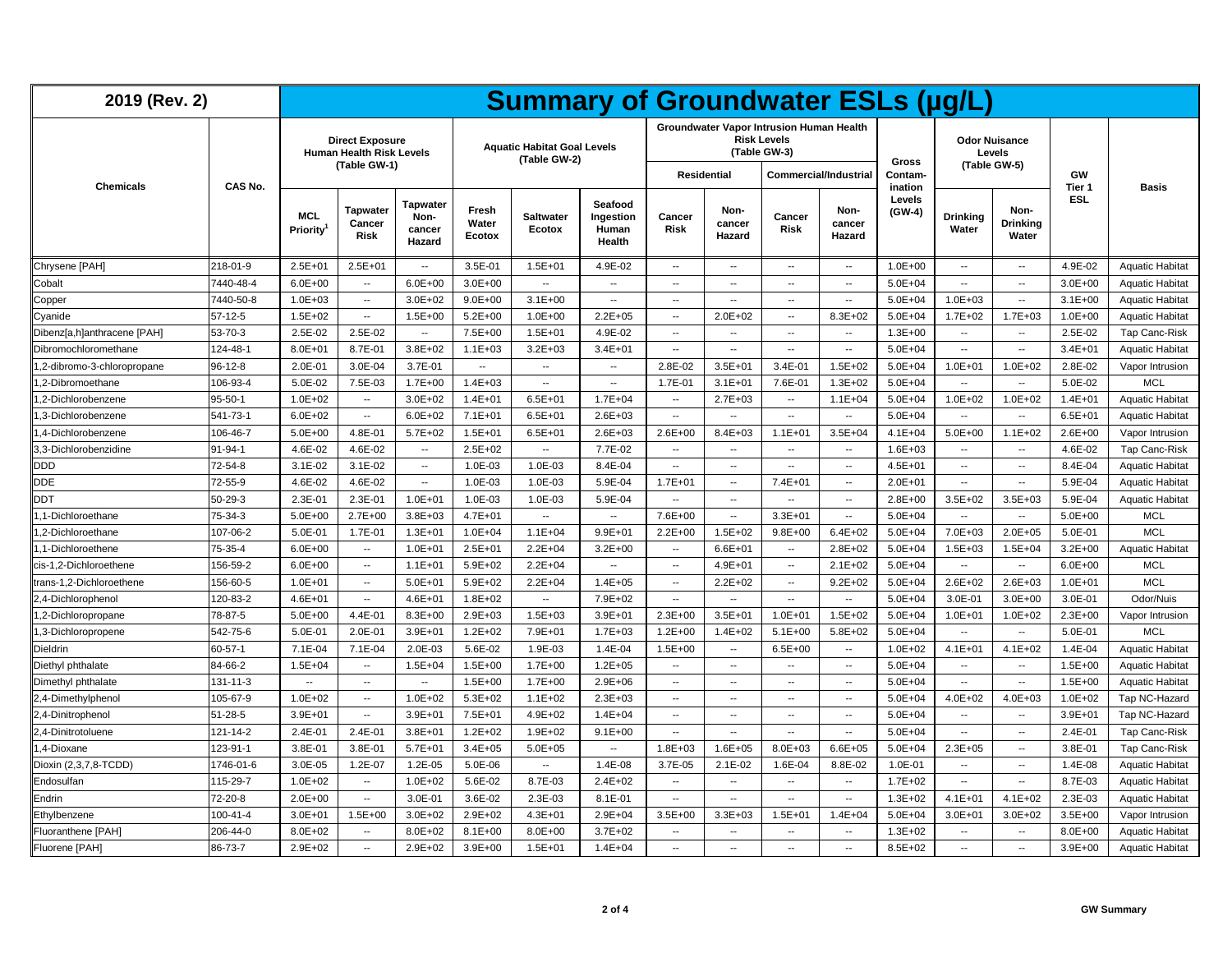| 2019 (Rev. 2)                      |               |                          |                                                                           |                                             |                          | <b>Summary of Groundwater ESLs (µg/L)</b>          |                                         |                          |                          |                                                                                |                          |                          |                          |                                  |                          |                        |
|------------------------------------|---------------|--------------------------|---------------------------------------------------------------------------|---------------------------------------------|--------------------------|----------------------------------------------------|-----------------------------------------|--------------------------|--------------------------|--------------------------------------------------------------------------------|--------------------------|--------------------------|--------------------------|----------------------------------|--------------------------|------------------------|
|                                    |               |                          | <b>Direct Exposure</b><br><b>Human Health Risk Levels</b><br>(Table GW-1) |                                             |                          | <b>Aquatic Habitat Goal Levels</b><br>(Table GW-2) |                                         |                          | <b>Residential</b>       | Groundwater Vapor Intrusion Human Health<br><b>Risk Levels</b><br>(Table GW-3) | Commercial/Industrial    | Gross<br>Contam-         | (Table GW-5)             | <b>Odor Nuisance</b><br>Levels   | GW                       |                        |
| <b>Chemicals</b>                   | CAS No.       |                          |                                                                           |                                             |                          |                                                    |                                         |                          |                          |                                                                                |                          | ination                  |                          |                                  | Tier 1                   | <b>Basis</b>           |
|                                    |               | <b>MCL</b><br>Priority   | <b>Tapwater</b><br>Cancer<br>Risk                                         | <b>Tapwater</b><br>Non-<br>cancer<br>Hazard | Fresh<br>Water<br>Ecotox | <b>Saltwater</b><br>Ecotox                         | Seafood<br>Ingestion<br>Human<br>Health | Cancer<br><b>Risk</b>    | Non-<br>cancer<br>Hazard | Cancer<br><b>Risk</b>                                                          | Non-<br>cancer<br>Hazard | Levels<br>(GW-4)         | Drinking<br>Water        | Non-<br><b>Drinking</b><br>Water | <b>ESL</b>               |                        |
| Heptachlor                         | 76-44-8       | 1.0E-02                  | 1.4E-03                                                                   | $1.3E + 00$                                 | 3.8E-03                  | 3.6E-03                                            | $2.1E-04$                               | 1.8E-01                  | $\overline{\phantom{a}}$ | 7.9E-01                                                                        | $\sim$                   | $9.0E + 01$              | $2.0E + 01$              | $2.0E + 02$                      | $2.1E-04$                | <b>Aquatic Habitat</b> |
| Heptachlor epoxide                 | 1024-57-3     | 1.0E-02                  | 1.4E-03                                                                   | 1.2E-01                                     | 3.8E-03                  | 3.6E-03                                            | 1.1E-04                                 | $1.3E + 00$              | $\sim$                   | $5.5E+00$                                                                      | $\sim$                   | $1.0E + 02$              | $\overline{\phantom{a}}$ | Ξ.                               | 1.1E-04                  | <b>Aquatic Habitat</b> |
| Hexachlorobenzene                  | 118-74-1      | $1.0E + 00$              | 8.8E-03                                                                   | $1.6E + 01$                                 | $3.7E + 00$              | $6.5E + 01$                                        | 7.7E-04                                 | 7.9E-02                  |                          | 3.4E-01                                                                        | $\sim$                   | $3.1E + 00$              | $3.0E + 03$              | $3.0E + 04$                      | 7.7E-04                  | <b>Aquatic Habitat</b> |
| Hexachlorobutadiene                | 87-68-3       | 1.4E-01                  | 1.4E-01                                                                   | $6.5E + 00$                                 | $4.7E + 00$              | $3.2E + 00$                                        | $5.0E + 01$                             | 3.0E-01                  | $\overline{\phantom{a}}$ | $1.3E + 00$                                                                    | $\sim$                   | $1.6E + 03$              | $6.0E + 00$              | $6.0E + 01$                      | 1.4E-01                  | <b>Tap Canc-Risk</b>   |
| q-Hexachlorocyclohexane (Lindane)  | 58-89-9       | 2.0E-01                  | 3.2E-02                                                                   | $3.6E + 00$                                 | 8.0E-02                  | 1.6E-02                                            | 6.3E-02                                 | $\overline{\phantom{a}}$ | μ.                       | Ξ.                                                                             | $\overline{\phantom{a}}$ | $3.7E + 03$              | $1.2E + 04$              | $1.2E + 05$                      | 1.6E-02                  | <b>Aquatic Habitat</b> |
| Hexachloroethane                   | $67 - 72 - 1$ | 3.3E-01                  | 3.3E-01                                                                   | $6.2E + 00$                                 | $1.2E + 01$              | $9.4E + 01$                                        | $8.9E + 00$                             | $1.6E + 00$              | $2.0E + 02$              | 7.0E+00                                                                        | $8.2E + 02$              | $2.5E + 04$              | $1.0E + 01$              | $1.0E + 02$                      | 3.3E-01                  | Tap Canc-Risk          |
| Indeno[1,2,3-c,d]pyrene [PAH]      | 193-39-5      | 2.5E-01                  | 2.5E-01                                                                   | $\overline{\phantom{a}}$                    | --                       | $1.5E + 01$                                        | 4.9E-02                                 | $\overline{\phantom{a}}$ | $\overline{\phantom{a}}$ | $\overline{\phantom{a}}$                                                       | $\sim$                   | 9.5E-02                  | $\overline{\phantom{a}}$ | $\overline{\phantom{a}}$         | 4.9E-02                  | <b>Aquatic Habitat</b> |
| Lead                               | 7439-92-1     | $1.5E + 01$              | $9.2E + 00$                                                               | 2.0E-01                                     | $2.5E + 00$              | $8.1E + 00$                                        | $\overline{\phantom{a}}$                | $\sim$                   | $\overline{\phantom{a}}$ | $\overline{\phantom{a}}$                                                       | $\sim$                   | $5.0E + 04$              | $\overline{\phantom{a}}$ | $\overline{\phantom{a}}$         | 2.5E+00                  | <b>Aquatic Habitat</b> |
| Mercury (elemental)                | 7439-97-6     | $2.0E + 00$              | $\overline{a}$                                                            | $6.1E-02$                                   | 2.5E-02                  | 2.5E-02                                            | $5.1E-02$                               | $\overline{\phantom{a}}$ | 8.9E-02                  | $\overline{\phantom{a}}$                                                       | 3.8E-01                  | $3.0E + 01$              | $\overline{\phantom{a}}$ | $\overline{\phantom{a}}$         | 2.5E-02                  | <b>Aquatic Habitat</b> |
| Methoxychlor                       | 72-43-5       | $3.0E + 01$              | $\overline{a}$                                                            | $9.0E - 02$                                 | 1.9E-02                  | 3.0E-03                                            | $\ddotsc$                               | $\sim$                   | $\overline{\phantom{a}}$ | $\overline{\phantom{a}}$                                                       | $\overline{\phantom{a}}$ | $5.0E + 01$              | $4.7E + 03$              | $4.7E + 04$                      | 3.0E-03                  | <b>Aquatic Habitat</b> |
| Methylene chloride                 | 75-09-2       | $5.0E + 00$              | 9.3E-01                                                                   | $1.0E + 02$                                 | $2.2E + 03$              | $3.2E + 03$                                        | $1.6E + 03$                             | 7.8E+00                  | $3.2E + 03$              | $9.4E + 01$                                                                    | $1.3E + 04$              | $5.0E + 04$              | $9.1E + 03$              | $9.1E + 04$                      | 5.0E+00                  | <b>MCL</b>             |
| Methyl ethyl ketone                | 78-93-3       | $5.6E + 03$              | $\sim$                                                                    | $5.6E + 03$                                 | $1.4E + 04$              | μ.                                                 | $\ddot{\phantom{a}}$                    | $\sim$                   | $2.3E + 06$              | $\sim$                                                                         | $9.5E + 06$              | $5.0E + 04$              | $8.4E + 03$              | $8.4E + 04$                      | $5.6E + 03$              | Tap NC-Hazard          |
| Methyl isobutyl ketone             | 108-10-1      | $1.2E + 02$              | $\overline{\phantom{a}}$                                                  | $1.2E + 02$                                 | $1.7E + 02$              | $\overline{\phantom{a}}$                           | $\overline{\phantom{a}}$                | $\sim$                   | $5.6E + 05$              | $\sim$                                                                         | $2.3E + 06$              | $5.0E + 04$              | $1.3E + 03$              | $1.3E + 04$                      | $1.2E + 02$              | Tap NC-Hazard          |
| Methyl mercury                     | 22967-92-6    | $2.0E + 00$              | $\overline{\phantom{a}}$                                                  | $2.0E + 00$                                 | 3.0E-03                  | --                                                 | $\overline{\phantom{a}}$                | $\sim$                   | $\overline{\phantom{a}}$ | $\overline{\phantom{a}}$                                                       | $\overline{\phantom{a}}$ | $5.0E + 04$              | $\overline{\phantom{a}}$ | $\overline{\phantom{a}}$         | 3.0E-03                  | <b>Aquatic Habitat</b> |
| 2-Methylnaphthalene                | $91 - 57 - 6$ | $3.6E + 01$              | $\ddotsc$                                                                 | $3.6E + 01$                                 | $2.1E+00$                | $3.0E + 01$                                        | $\overline{\phantom{a}}$                | $\sim$                   | $\overline{\phantom{a}}$ | $\overline{\phantom{a}}$                                                       | $\sim$                   | $1.3E + 04$              | $1.0E + 01$              | $1.0E + 02$                      | $2.1E+00$                | <b>Aquatic Habitat</b> |
| Methyl tertiary butyl ether (MTBE) | 1634-04-4     | $5.0E + 00$              | $1.3E + 01$                                                               | $6.3E + 03$                                 | $6.6E + 04$              | 8.0E+03                                            | $\overline{\phantom{a}}$                | $4.5E + 02$              | $1.3E + 05$              | $2.0E + 03$                                                                    | $5.5E + 05$              | $5.0E + 04$              | $5.0E + 00$              | $1.8E + 03$                      | $5.0E + 00$              | Odor/Nuis              |
| Molybdenum                         | 7439-98-7     | $1.0E + 02$              | $\sim$                                                                    | $1.0E + 02$                                 | $2.4E + 02$              | $\sim$                                             | $\sim$                                  | $\sim$                   | $\overline{a}$           | $\ddot{\phantom{a}}$                                                           | $\sim$                   | $5.0E + 04$              | $\sim$                   | $\sim$                           | $1.0E + 02$              | Tap NC-Hazard          |
| Naphthalene [PAH]                  | $91 - 20 - 3$ | 1.7E-01                  | 1.7E-01                                                                   | $6.1E + 00$                                 | $2.4E + 01$              | $1.5E + 01$                                        | $\sim$                                  | $4.6E + 00$              | $1.7E + 02$              | $2.0E + 01$                                                                    | $7.3E + 02$              | $1.6E + 04$              | $2.1E + 01$              | $2.1E + 02$                      | 1.7E-01                  | <b>Tap Canc-Risk</b>   |
| Nickel                             | 7440-02-0     | $1.0E + 02$              | $1.2E + 01$                                                               | $2.2E + 02$                                 | $5.2E + 01$              | $8.2E + 00$                                        | $4.6E + 03$                             | $\sim$                   | $\overline{\phantom{a}}$ | $\overline{\phantom{a}}$                                                       | $\sim$                   | $5.0E + 04$              |                          | $\overline{\phantom{a}}$         | $8.2E + 00$              | <b>Aquatic Habitat</b> |
| Pentachlorophenol                  | 87-86-5       | $1.0E + 00$              | 4.0E-02                                                                   | $2.3E + 01$                                 | $1.5E + 01$              | 7.9E+00                                            | $8.2E + 00$                             | $\sim$                   | $\overline{\phantom{a}}$ | $\sim$                                                                         | $\overline{\phantom{a}}$ | 7.0E+03                  | $3.0E + 01$              | $5.9E + 03$                      | $1.0E + 00$              | <b>MCL</b>             |
| Perchlorate                        | 7790-98-9     | $6.0E + 00$              | $\overline{\phantom{a}}$                                                  | $1.0E + 00$                                 | $6.0E + 02$              | $\overline{a}$                                     | $\overline{\phantom{a}}$                | $\overline{\phantom{a}}$ | $\overline{\phantom{a}}$ | $\overline{a}$                                                                 | $\sim$                   | $5.0E + 04$              | $\overline{\phantom{a}}$ | Ξ.                               | $6.0E + 00$              | <b>MCL</b>             |
| Petroleum - Gasoline               |               | 7.6E+02                  | $\overline{\phantom{a}}$                                                  | 7.6E+02                                     | $4.4E + 02$              | $3.7E + 03$                                        | $\overline{\phantom{a}}$                | $\overline{\phantom{a}}$ | $\overline{\phantom{a}}$ | $\overline{\phantom{a}}$                                                       | $\sim$                   | $5.0E + 04$              | $1.0E + 02$              | $5.0E + 03$                      | $1.0E + 02$              | Odor/Nuis              |
| Petroleum - Stoddard Solvent       |               | $2.1E+02$                | $\overline{\phantom{a}}$                                                  | $2.1E + 02$                                 | $6.4E + 02$              | $6.4E + 02$                                        | $\overline{\phantom{a}}$                | $\sim$                   | $\overline{\phantom{a}}$ | $\sim$                                                                         | $\sim$                   | $2.5E + 03$              | $1.0E + 02$              | $5.0E + 03$                      | $1.0E + 02$              | Odor/Nuis              |
| Petroleum - Jet Fuel               |               | $2.1E+02$                | $\ddotsc$                                                                 | $2.1E + 02$                                 | $6.4E + 02$              | $6.4E + 02$                                        | $\overline{\phantom{a}}$                | $\overline{\phantom{a}}$ | $\overline{\phantom{a}}$ | $\overline{\phantom{a}}$                                                       | $\sim$                   | $2.5E + 03$              | $1.0E + 02$              | $5.0E + 03$                      | $1.0E + 02$              | Odor/Nuis              |
| Petroleum - Diesel                 |               | $2.0E + 02$              | $\overline{\phantom{a}}$                                                  | $2.0E + 02$                                 | $6.4E + 02$              | $6.4E + 02$                                        | $\overline{\phantom{a}}$                | $\sim$                   | $\overline{\phantom{a}}$ | $\sim$                                                                         | $\overline{\phantom{a}}$ | $2.5E + 03$              | $1.0E + 02$              | $5.0E + 03$                      | $1.0E + 02$              | Odor/Nuis              |
| Petroleum - HOPs                   |               | $4.1E + 02$              | $\ddot{\phantom{a}}$                                                      | $4.1E + 02$                                 | $5.1E + 02$              | $5.1E + 02$                                        | $\ddot{\phantom{a}}$                    | $\overline{\phantom{a}}$ | $\overline{\phantom{a}}$ | Ξ.                                                                             | $\overline{\phantom{a}}$ | $5.0E + 04$              | $1.0E + 02$              | $5.0E + 03$                      | $1.0E + 02$              | Odor/Nuis              |
| Petroleum - Motor Oil              |               | $\sim$                   | $\overline{\phantom{a}}$                                                  | $\overline{\phantom{a}}$                    | $\overline{\phantom{a}}$ | $\overline{\phantom{a}}$                           | $\overline{\phantom{a}}$                | $\sim$                   | $\overline{\phantom{a}}$ | $\overline{\phantom{a}}$                                                       | $\overline{\phantom{a}}$ | $\overline{\phantom{a}}$ | $\overline{\phantom{a}}$ | $\overline{\phantom{a}}$         | $\overline{\phantom{a}}$ |                        |
| Phenanthrene [PAH]                 | $85 - 01 - 8$ | $\overline{\phantom{a}}$ | $\overline{\phantom{a}}$                                                  | $\overline{\phantom{a}}$                    | $6.3E + 00$              | $4.6E + 00$                                        | $\overline{\phantom{a}}$                | $\sim$                   | $\overline{\phantom{a}}$ | $\sim$                                                                         | $\sim$                   | $4.1E + 02$              | $1.0E + 03$              | $1.0E + 04$                      | 4.6E+00                  | <b>Aquatic Habitat</b> |
| Phenol                             | 108-95-2      | $4.2E + 03$              | $\overline{\phantom{a}}$                                                  | $4.2E + 03$                                 | $1.3E + 03$              | $5.8E + 02$                                        | $4.6E + 06$                             | $\overline{\phantom{a}}$ | $\overline{\phantom{a}}$ | $\overline{\phantom{a}}$                                                       | $\sim$                   | $5.0E + 04$              | $5.0E + 00$              | 7.9E+04                          | $5.0E + 00$              | Odor/Nuis              |
| Polychlorinated biphenyls (PCBs)   | 1336-36-3     | 5.0E-01                  | 1.9E-03                                                                   | $\sim$                                      | 1.4E-02                  | 3.0E-02                                            | 1.7E-04                                 | 2.9E-01                  | $\overline{\phantom{a}}$ | $1.3E + 00$                                                                    | $\overline{\phantom{a}}$ | $3.5E + 02$              | $\overline{a}$           | $\overline{\phantom{a}}$         | 1.7E-04                  | <b>Aquatic Habitat</b> |
| Pyrene [PAH]                       | 129-00-0      | $1.2E + 02$              | $\ddotsc$                                                                 | $1.2E + 02$                                 | $2.0E + 00$              | $1.5E + 01$                                        | $1.1E + 04$                             | $\overline{\phantom{a}}$ | μ.                       | $\overline{a}$                                                                 | $\sim$                   | 7.0E+01                  | $\ddotsc$                | $\ddotsc$                        | 2.0E+00                  | <b>Aquatic Habitat</b> |
| Selenium                           | 7782-49-2     | $5.0E + 01$              | $\overline{\phantom{a}}$                                                  | $3.0E + 01$                                 | $5.0E + 00$              | 5.0E-01                                            | $\overline{\phantom{a}}$                | $\sim$                   | $\overline{\phantom{a}}$ | $\sim$                                                                         | $\overline{\phantom{a}}$ | $5.0E + 04$              | $\sim$                   | $\overline{\phantom{a}}$         | 5.0E-01                  | <b>Aquatic Habitat</b> |
| Silver                             | 7440-22-4     | $1.0E + 02$              | $\overline{\phantom{a}}$                                                  | $9.4E + 01$                                 | $3.4E + 00$              | 1.9E-01                                            | $\overline{\phantom{a}}$                | $\sim$                   | $\sim$                   | $\overline{\phantom{a}}$                                                       | $\sim$                   | $5.0E + 04$              | $1.0E + 02$              | $\overline{\phantom{a}}$         | 1.9E-01                  | <b>Aquatic Habitat</b> |
| Styrene                            | 100-42-5      | $1.0E + 01$              | 5.0E-01                                                                   | $1.1E + 03$                                 | ۰.                       | ۰.                                                 | $\overline{\phantom{a}}$                | $\overline{\phantom{a}}$ | $8.5E + 03$              | $\overline{\phantom{a}}$                                                       | $3.6E + 04$              | $5.0E + 04$              | $1.0E + 01$              | $1.1E + 02$                      | $1.0E + 01$              | Odor/Nuis              |
| tert-Butyl alcohol                 | 75-65-0       | $1.2E + 01$              | $1.2E + 01$                                                               | $\overline{a}$                              | $1.8E + 04$              | н.                                                 | $\overline{\phantom{a}}$                | $\sim$                   | $\overline{\phantom{a}}$ | $\sim$                                                                         | $\sim$                   | $5.0E + 04$              | $\overline{a}$           | $\overline{\phantom{a}}$         | $1.2E + 01$              | Tap Canc-Risk          |
| 1,1,1,2-Tetrachloroethane          | 630-20-6      | 5.7E-01                  | 5.7E-01                                                                   | $4.8E + 02$                                 | $9.3E + 02$              | $\overline{a}$                                     | $\sim$                                  | $3.8E + 00$              | $\overline{\phantom{a}}$ | $1.7E + 01$                                                                    | $\sim$                   | $5.0E + 04$              | $\overline{a}$           | $\overline{a}$                   | 5.7E-01                  | Tap Canc-Risk          |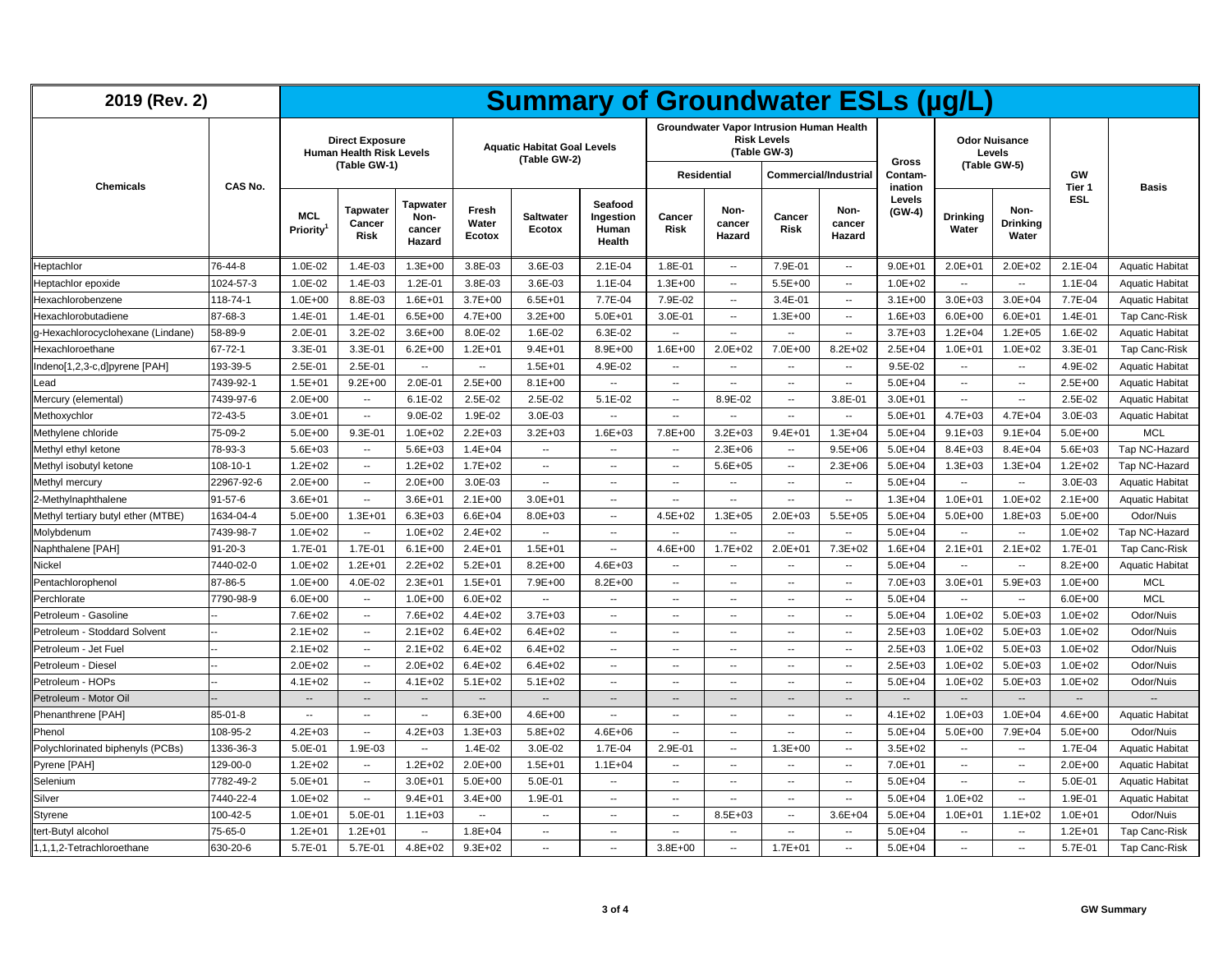| 2019 (Rev. 2)            |                |                        |                                                                           |                                             |                          | <b>Summary of Groundwater ESLs (µg/L)</b>          |                                         |                          |                          |                                                                                                                       |                          |                                    |                          |                                                |              |                        |
|--------------------------|----------------|------------------------|---------------------------------------------------------------------------|---------------------------------------------|--------------------------|----------------------------------------------------|-----------------------------------------|--------------------------|--------------------------|-----------------------------------------------------------------------------------------------------------------------|--------------------------|------------------------------------|--------------------------|------------------------------------------------|--------------|------------------------|
| <b>Chemicals</b>         | <b>CAS No.</b> |                        | <b>Direct Exposure</b><br><b>Human Health Risk Levels</b><br>(Table GW-1) |                                             |                          | <b>Aquatic Habitat Goal Levels</b><br>(Table GW-2) |                                         |                          | Residential              | <b>Groundwater Vapor Intrusion Human Health</b><br><b>Risk Levels</b><br>(Table GW-3)<br><b>Commercial/Industrial</b> |                          | <b>Gross</b><br>Contam-<br>ination |                          | <b>Odor Nuisance</b><br>Levels<br>(Table GW-5) | GW<br>Tier 1 | <b>Basis</b>           |
|                          |                | <b>MCL</b><br>Priority | <b>Tapwater</b><br>Cancer<br><b>Risk</b>                                  | <b>Tapwater</b><br>Non-<br>cancer<br>Hazard | Fresh<br>Water<br>Ecotox | <b>Saltwater</b><br>Ecotox                         | Seafood<br>Ingestion<br>Human<br>Health | Cancer<br><b>Risk</b>    | Non-<br>cancer<br>Hazard | Cancer<br><b>Risk</b>                                                                                                 | Non-<br>cancer<br>Hazard | Levels<br>$(GW-4)$                 | <b>Drinking</b><br>Water | Non-<br><b>Drinking</b><br>Water               | ESL          |                        |
| .1.2.2-Tetrachloroethane | 79-34-5        | $1.0E + 00$            | 7.6E-02                                                                   | $3.6E + 02$                                 | $4.2E + 02$              | $9.0E + 02$                                        | $.1E + 01$                              | $3.2E + 00$              | $\overline{\phantom{a}}$ | $1.4E + 01$                                                                                                           | $\overline{\phantom{a}}$ | $5.0E + 04$                        | $5.0E + 02$              | $5.0E + 03$                                    | $1.0E + 00$  | <b>MCL</b>             |
| Tetrachloroethene        | 127-18-4       | $5.0E + 00$            | $6.0E-02$                                                                 | $4.1E + 01$                                 | $1.2E + 02$              | $2.3E + 02$                                        | $8.9E + 00$                             | $6.4E - 01$              | $5.8E + 01$              | $2.8E + 00$                                                                                                           | $2.4E + 02$              | $5.0E + 04$                        | $1.7E + 02$              | $3.0E + 03$                                    | 6.4E-01      | Vapor Intrusion        |
| Thallium                 | 7440-28-0      | $2.0E + 00$            | $\overline{\phantom{a}}$                                                  | 1.0E-01                                     | $2.0E + 01$              | $2.1E + 02$                                        | $6.3E + 00$                             | $\sim$                   | --                       | $\overline{\phantom{a}}$                                                                                              | $\sim$                   | $5.0E + 04$                        | $\overline{a}$           | --                                             | $2.0E + 00$  | <b>MCL</b>             |
| Toluene                  | 108-88-3       | $4.0E + 01$            | $\overline{\phantom{a}}$                                                  | $1.5E + 02$                                 | $1.3E + 02$              | $2.5E + 03$                                        | $2.0E + 05$                             | $\sim$                   | $1.2E + 03$              | $\sim$                                                                                                                | $4.9E + 03$              | $5.0E + 04$                        | $4.0E + 01$              | $4.0E + 02$                                    | $4.0E + 01$  | Odor/Nuis              |
| Toxaphene                | 8001-35-2      | $3.0E + 00$            | $3.0E - 02$                                                               | $\sim$                                      | 2.0E-04                  | 2.0E-04                                            | 7.5E-04                                 | $\sim$                   | --                       | $\sim$                                                                                                                | $\sim$                   | $2.8E + 02$                        | $1.4E + 02$              | $1.4E + 02$                                    | 2.0E-04      | <b>Aquatic Habitat</b> |
| 1.2.4-Trichlorobenzene   | 120-82-1       | $5.0E + 00$            | $1.1E + 00$                                                               | $4.0E + 00$                                 | $2.5E + 01$              | $6.5E + 01$                                        | $\sim$                                  | $\sim$                   | $3.6E + 01$              | $\sim$                                                                                                                | $1.5E + 02$              | $2.5E + 04$                        | $3.0E + 03$              | $3.0E + 04$                                    | $5.0E + 00$  | <b>MCL</b>             |
| 1.1.1-Trichloroethane    | $71 - 55 - 6$  | $2.0E + 02$            | $\overline{\phantom{a}}$                                                  | $1.0E + 0.3$                                | $6.2E + 01$              | $3.1E + 03$                                        | $\sim$                                  | $\sim$                   | $1.5E + 03$              | $\sim$                                                                                                                | $6.3E + 03$              | $5.0E + 04$                        | $9.7E + 02$              | $5.0E + 05$                                    | $6.2E + 01$  | <b>Aquatic Habitat</b> |
| 1.1.2-Trichloroethane    | 79-00-5        | $5.0E + 00$            | 2.8E-01                                                                   | $4.1E - 01$                                 | $4.7E + 03$              | $\overline{a}$                                     | $4.2E + 01$                             | $5.2E + 00$              | $6.1E + 00$              | $2.3E + 01$                                                                                                           | $2.6E + 01$              | $5.0E + 04$                        | $\sim$                   | $\overline{\phantom{a}}$                       | $5.0E + 00$  | <b>MCL</b>             |
| Trichloroethene          | $79-01-6$      | $5.0E + 00$            | 4.9E-01                                                                   | $2.8E + 00$                                 | $3.6E + 02$              | $2.0E + 02$                                        | $8.1E + 01$                             | $1.2E + 00$              | $5.2E + 00$              | $7.5E+00$                                                                                                             | $2.2E + 01$              | $5.0E + 04$                        | $3.1E + 02$              | $1.0E + 0.5$                                   | $1.2E + 00$  | Vapor Intrusion        |
| 2.4.5-Trichlorophenol    | 95-95-4        | $\sim$                 | $\overline{\phantom{a}}$                                                  | $1.2E + 03$                                 | $6.3E + 01$              | $1.1E + 01$                                        | $\sim$                                  | $\sim$                   | --                       | $\overline{\phantom{a}}$                                                                                              | $\sim$                   | $5.0E + 04$                        | $2.0E + 02$              | $2.0E + 03$                                    | $1.1E + 01$  | <b>Aquatic Habitat</b> |
| 2,4,6-Trichlorophenol    | 88-06-2        | $6.3E-0$               | 6.3E-01                                                                   | $1.2E + 01$                                 | $4.9E + 02$              | ۰.                                                 | $6.5E + 00$                             | $\sim$                   | --                       | $-$                                                                                                                   | $\overline{\phantom{a}}$ | $5.0E + 04$                        | $1.0E + 02$              | $1.0E + 03$                                    | 6.3E-01      | <b>Tap Canc-Risk</b>   |
| .2,3-Trichloropropane    | $96 - 18 - 4$  | 5.0E-03                | 7.0E-04                                                                   | $6.2E - 01$                                 | $2.7E + 03$              | 6.0E-03                                            | $\sim$                                  | $\sim$                   | $2.2E + 01$              | $\overline{\phantom{a}}$                                                                                              | $9.4E + 01$              | $5.0E + 04$                        | --                       | $\overline{\phantom{a}}$                       | 5.0E-03      | <b>MCL</b>             |
| Vanadium                 | 7440-62-2      | $-$                    | $\overline{\phantom{a}}$                                                  | $5.0E + 01$                                 | $1.9E + 01$              | $\qquad \qquad -$                                  | $\sim$ $\sim$                           | $\sim$                   | --                       | $-$                                                                                                                   | $\overline{\phantom{a}}$ | $5.0E + 04$                        | $-$                      | $\sim$                                         | $1.9E + 01$  | <b>Aquatic Habitat</b> |
| Vinyl chloride           | $75-01-4$      | $5.0E - 01$            | 9.7E-03                                                                   | $4.4E + 01$                                 | 7.8E+02                  | $\overline{a}$                                     | $5.3E + 02$                             | 8.6E-03                  | $9.5E + 01$              | $1.4E - 01$                                                                                                           | $4.0E + 02$              | $5.0E + 04$                        | $3.4E + 03$              | $3.4E + 04$                                    | 8.6E-03      | Vapor Intrusion        |
| Xylenes                  | 1330-20-7      | $2.0E + 01$            | $\overline{\phantom{a}}$                                                  | $1.9E + 02$                                 | ۰.                       | $1.0E + 02$                                        | $\sim$                                  | $\sim$                   | $3.9E + 02$              | $\sim$                                                                                                                | $1.6E + 03$              | $5.0E + 04$                        | $2.0E + 01$              | $5.3E + 03$                                    | $2.0E + 01$  | Odor/Nuis              |
| <b>Zinc</b>              | 7440-66-6      | $5.0E + 03$            | $\overline{\phantom{a}}$                                                  | $6.0E + 03$                                 | $1.2E + 02$              | $8.1E + 01$                                        | $\sim$                                  | $\overline{\phantom{a}}$ | --                       | $-1$                                                                                                                  | $\sim$                   | $5.0E + 04$                        | $5.0E + 03$              | $\overline{\phantom{a}}$                       | $8.1E + 01$  | <b>Aquatic Habitat</b> |

**Notes:**

1 - "MCL Priority" lists all available MCL values. If no MCL values are available, the lower of the cancer and noncancer tapwater direct exposure levels is listed.

- Cadium (Soil) - No groundwater values are listed since groundwater ESLs only apply to dissolved chemicals.

Petroleum Motor Oil is composed of large carbon chain compounds (C24-C36+) having negligible solubility. Detections in water samples typically are Petroleum HOPs, nonaqueous phase liquid (NAPL or free product), contaminate entrained in the water sample, or naturally occurring compounds. Review the chromatograms to help determine the nature of the compounds being detected. See User's Guide Chapter 4.

**Abbreviations:**

Canc - Cancer

Contam - Contamination

DDD - Dichlorodiphenyldichloroethane

DDE - Dichlorodiphenyldichloroethene

DDT - Dichlorodiphenyltrichloroethane

HOPs - Hydrocarbon Oxidation Products (biodegradation metabolites and photo-oxidation products of petroleum hydrocarbons). See User's Guide Chapter 4 for further information.

MCL - Maximum Contaminant Level

NC - Noncancer

Odor/Nuis - Odor Nuisance

PAH - Polycyclic aromatic hydrocarbon

Tap - Tapwater

TCDD - Tetrachlorodibenzodioxin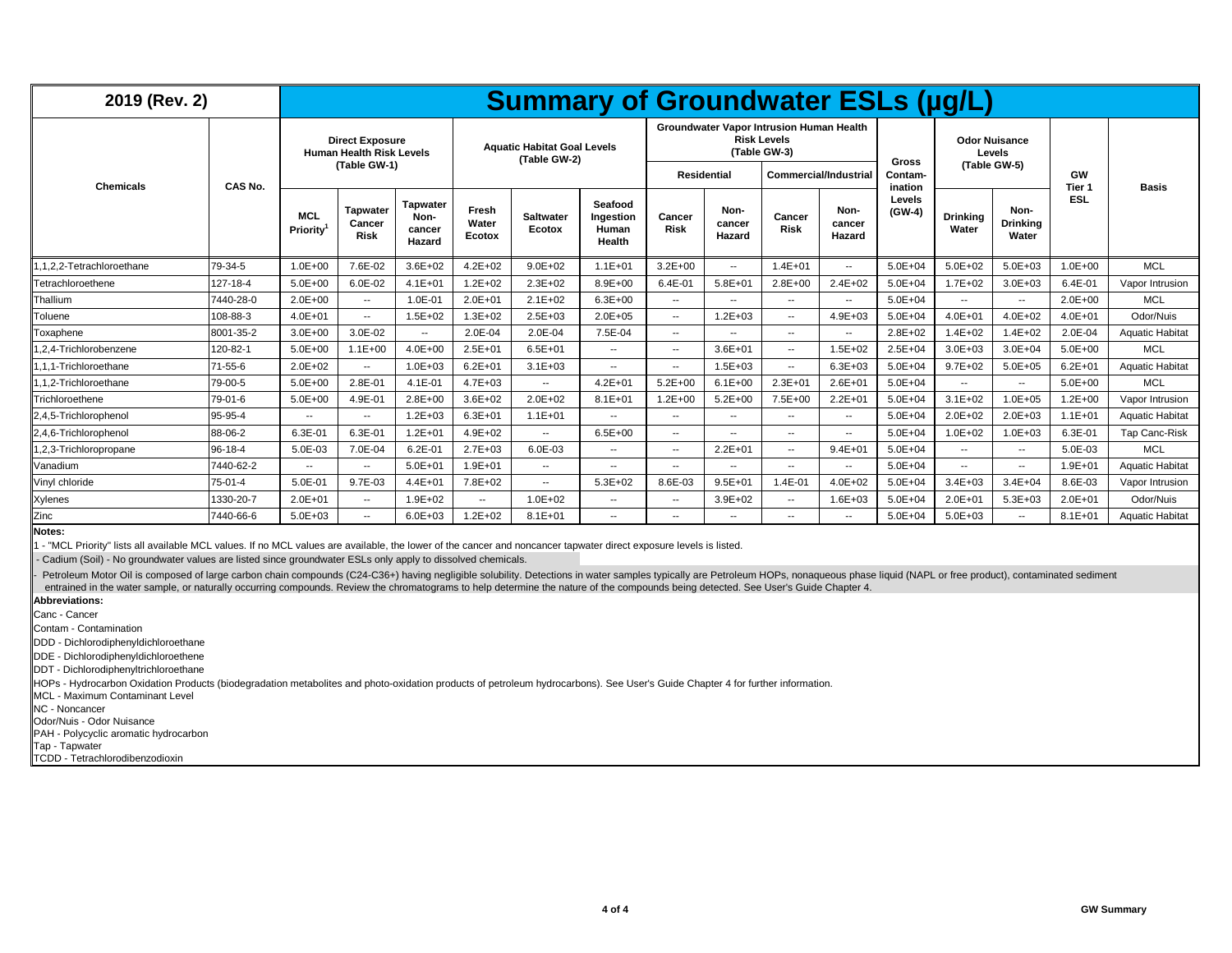| 2019 (Rev. 2)                     |               |                             |                                                        |                              |                                                               |                          |                                                                         |                                                                         | <b>Summary of Soil ESLs (mg/kg)</b>                                                 |                          |                                                         |                                              |                                 |                                            |                                     |                              |                     |
|-----------------------------------|---------------|-----------------------------|--------------------------------------------------------|------------------------------|---------------------------------------------------------------|--------------------------|-------------------------------------------------------------------------|-------------------------------------------------------------------------|-------------------------------------------------------------------------------------|--------------------------|---------------------------------------------------------|----------------------------------------------|---------------------------------|--------------------------------------------|-------------------------------------|------------------------------|---------------------|
|                                   |               |                             |                                                        | Direct Exposure Human Health | Risk Levels (Table S-1)                                       |                          |                                                                         |                                                                         | <b>Terrestrial Habitat Levels</b><br>(Table S-2)                                    |                          | Leaching to<br><b>Groundwater Levels</b><br>(Table S-3) |                                              |                                 | <b>Odor Nuisance Levels</b><br>(Table S-5) |                                     |                              |                     |
| <b>Chemicals</b>                  | CAS No.       |                             | <b>Residential:</b><br><b>Shallow Soil</b><br>Exposure |                              | Commerical/<br>Industrial:<br><b>Shallow Soil</b><br>Exposure |                          | <b>Construction Worker:</b><br>Any Land Use/<br>Any Depth Soil Exposure | Significantly<br>Vegetated Area                                         | Minimally<br><b>Vegetated Area</b>                                                  |                          | Non-                                                    | <b>Gross</b><br>Contamin-<br>ation<br>Levels | Res:                            | Com/Ind:                                   | Any<br><b>Land Use:</b>             | Soil<br>Tier 1<br><b>ESL</b> | <b>Basis</b>        |
|                                   |               | Cancer<br>Risk              | Non-<br>cancer<br>Hazard                               | Cancer<br><b>Risk</b>        | Non-<br>cancer<br>Hazard                                      | Cancer<br>Risk           | Non-<br>cancer<br>Hazard                                                | <b>Examples:</b><br>Parkland or<br>single family<br>homes<br>with yards | Examples:<br><b>High density</b><br>residential or<br>commercial<br>ndustrial areas | <b>Drinking</b><br>Water | drinking<br>Water                                       | (Table S-4)                                  | <b>Shallow Soil</b><br>Exposure | <b>Shallow Soil</b><br>Exposure            | Any Soil<br><b>Exposure</b><br>(CW) |                              |                     |
| Acenaphthene [PAH]                | 83-32-9       | ٠.                          | $3.6E + 03$                                            | $\sim$                       | $4.5E + 04$                                                   | $\ddotsc$                | $1.0E + 04$                                                             | $6.6E + 03$                                                             | $4.6E + 04$                                                                         | $1.2E + 01$              | $1.2E + 01$                                             | $1.2E + 02$                                  | $1.0E + 03$                     | $2.5E + 03$                                | $2.5E + 03$                         | $1.2E + 01$                  | Leaching            |
| Acenaphthylene [PAH]              | 208-96-8      | $\sim$                      | $\sim$                                                 | $\sim$                       | $\sim$                                                        | $\sim$                   | $\sim$                                                                  | $\sim$                                                                  | $\mathbf{r}$                                                                        | $6.4E + 00$              | $6.4E + 00$                                             | $5.9E + 01$                                  | $5.0E + 02$                     | $1.0E + 03$                                | $1.0E + 03$                         | $6.4E + 00$                  | Leaching            |
| Acetone                           | 67-64-1       | $\sim$                      | $6.1E + 04$                                            | $\sim$                       | $6.7E + 05$                                                   | $\overline{\phantom{a}}$ | $2.7E + 05$                                                             | $5.6E + 01$                                                             | $5.6E + 01$                                                                         | $9.2E - 01$              | $9.2E - 01$                                             | $1.1E + 05$                                  | $5.0E + 02$                     | $1.0E + 03$                                | $1.0E + 03$                         | $9.2E - 01$                  | Leaching            |
| Aldrin                            | 309-00-2      | 3.5E-02                     | $2.1E + 00$                                            | 1.5E-01                      | $2.9E + 01$                                                   | $1.0E + 00$              | 7.4E+00                                                                 | 2.4E-03                                                                 | 1.0E-01                                                                             | $8.4E + 00$              | $8.4E + 00$                                             | $8.4E + 00$                                  | $1.0E + 03$                     | $2.5E + 03$                                | $2.5E + 03$                         | 2.4E-03                      | <b>Terr Habitat</b> |
| Anthracene [PAH]                  | 120-12-7      | $\mathcal{L}_{\mathcal{A}}$ | $1.8E + 04$                                            | $\sim$                       | $2.3E + 05$                                                   | $\sim$                   | $5.0E + 04$                                                             | $3.1E + 00$                                                             | $4.0E + 01$                                                                         | $1.9E + 00$              | $1.9E + 00$                                             | $4.1E + 00$                                  | $5.0E + 02$                     | $1.0E + 03$                                | $1.0E + 03$                         | $1.9E + 00$                  | Leaching            |
| Antimony                          | 7440-36-0     | ä,                          | $1.1E + 01$                                            | $\sim$                       | $1.6E + 02$                                                   | $\sim$                   | $5.0E + 01$                                                             | $2.5E + 01$                                                             | $5.0E + 01$                                                                         | $\sim$                   | $\overline{\phantom{a}}$                                | $\sim$                                       | $\sim$                          | $\overline{\phantom{a}}$                   | $\sim$                              | $1.1E + 01$                  | NC-Hazard           |
| Arsenic                           | 7440-38-2     | 6.7E-02                     | 2.6E-01                                                | $3.1E - 01$                  | $3.6E + 00$                                                   | $2.0E + 00$              | 9.8E-01                                                                 | 2.5E+01                                                                 | $5.0E + 01$                                                                         | ä,                       | $\sim$                                                  | $\sim$                                       | $\sim$                          | $\sim$                                     | $\sim$                              | 6.7E-02                      | Canc-Risk           |
| Barium                            | 7440-39-3     | $\sim$                      | $1.5E + 04$                                            | $\sim$                       | $2.2E + 05$                                                   | $\sim$                   | $3.0E + 03$                                                             | $3.9E + 02$                                                             | $6.7E + 02$                                                                         | $\sim$                   | $\sim$                                                  | $\sim$                                       | $\sim$                          | $\overline{\phantom{a}}$                   | $\sim$                              | $3.9E + 02$                  | <b>Terr Habitat</b> |
| Benzene                           | $71-43-2$     | 3.3E-01                     | $1.1E + 01$                                            | $1.4E + 00$                  | $4.7E + 01$                                                   | $3.3E + 01$              | $4.5E + 01$                                                             | $6.0E + 01$                                                             | $3.1E + 02$                                                                         | 2.5E-02                  | 2.5E-02                                                 | $1.9E + 03$                                  | $5.0E + 02$                     | $1.0E + 03$                                | $1.0E + 03$                         | 2.5E-02                      | Leaching            |
| Benzo[a]anthracene [PAH]          | 56-55-3       | $1.1E + 00$                 | $\sim$                                                 | $2.0E + 01$                  | $\sim$                                                        | $1.1E + 02$              | $\sim$                                                                  | 6.3E-01                                                                 | $1.3E + 00$                                                                         | $1.0E + 01$              | $1.0E + 01$                                             | $1.0E + 01$                                  | $5.0E + 02$                     | $1.0E + 03$                                | $1.0E + 03$                         | 6.3E-01                      | <b>Terr Habitat</b> |
| Benzo[a]pyrene [PAH]              | 50-32-8       | 1.1E-01                     | $1.8E + 01$                                            | $2.1E + 00$                  | $2.2E + 02$                                                   | $1.1E + 01$              | $1.0E + 01$                                                             | $2.5E + 01$                                                             | $9.0E + 01$                                                                         | $5.7E + 00$              | $5.7E + 00$                                             | $5.7E+00$                                    | $5.0E + 02$                     | $1.0E + 03$                                | $1.0E + 03$                         | 1.1E-01                      | Canc-Risk           |
| Benzo[b]fluoranthene [PAH]        | 205-99-2      | $1.1E + 00$                 | $\overline{\phantom{a}}$                               | $2.1E + 01$                  | $\sim$                                                        | $1.1E + 02$              | $\overline{\phantom{a}}$                                                | $\sim$                                                                  | $\overline{\phantom{a}}$                                                            | $5.4E + 00$              | 7.5E+01                                                 | $5.4E + 00$                                  | $5.0E + 02$                     | $1.0E + 03$                                | $1.0E + 03$                         | $1.1E + 00$                  | Canc-Risk           |
| Benzo[g,h,i]perylene [PAH]        | 191-24-2      | $\overline{\phantom{a}}$    | $\sim$                                                 | à.                           | $\sim$                                                        | à.                       | $\sim$                                                                  | $8.3E + 00$                                                             | $1.7E + 01$                                                                         | 2.7E+01                  | $2.7E + 01$                                             | $2.5E + 00$                                  | $5.0E + 02$                     | $1.0E + 03$                                | $1.0E + 03$                         | $2.5E + 00$                  | Gross Contam        |
| Benzo[k]fluoranthene [PAH]        | 207-08-9      | $1.1E + 01$                 | $\sim$                                                 | $2.1E + 02$                  | $\overline{\phantom{a}}$                                      | $9.1E + 02$              | $\sim$                                                                  | $9.5E + 00$                                                             | $1.9E + 01$                                                                         | 4.8E+00                  | $3.9E + 01$                                             | $2.8E + 00$                                  | $5.0E + 02$                     | $1.0E + 03$                                | $1.0E + 03$                         | 2.8E+00                      | Gross Contam        |
| Beryllium                         | 7440-41-7     | $1.6E + 03$                 | $1.6E + 01$                                            | $6.9E + 03$                  | $2.3E + 02$                                                   | $1.8E + 02$              | $2.7E + 01$                                                             | $5.0E + 00$                                                             | $1.0E + 01$                                                                         | $\sim$                   | $\sim$                                                  | $\sim$                                       | $\sim$                          | $\sim$                                     | $\sim$                              | $5.0E + 00$                  | <b>Terr Habitat</b> |
| 1,1-Biphenyl                      | 92-52-4       | $6.8E + 01$                 | $4.7E + 01$                                            | $2.9E + 02$                  | $2.0E + 02$                                                   | $1.7E + 03$              | $1.8E + 02$                                                             | $\sim$                                                                  | $\sim$                                                                              | 4.2E-01                  | $4.2E + 00$                                             | $2.3E + 02$                                  | $5.0E + 02$                     | $1.0E + 03$                                | $1.0E + 03$                         | 4.2E-01                      | Leaching            |
| Bis(2-chloroethyl) ether          | 111-44-4      | 1.0E-01                     | $\sim$                                                 | 4.7E-01                      | $\sim$                                                        | $6.4E + 00$              | $\sim$                                                                  | $\overline{\phantom{a}}$                                                | $\sim$                                                                              | 3.4E-05                  | $3.1E - 02$                                             | $5.0E + 03$                                  | $5.0E + 02$                     | $1.0E + 03$                                | $1.0E + 03$                         | 3.4E-05                      | Leaching            |
| Bis(2-chloro-1-methylethyl) ether | 108-60-1      | $5.0E + 00$                 | $3.1E + 03$                                            | $2.3E + 01$                  | $4.7E + 04$                                                   | $2.7E + 02$              | $1.4E + 04$                                                             | $\sim$                                                                  | Ξ.                                                                                  | 5.1E-03                  | 8.7E-01                                                 | $1.0E + 03$                                  | $5.0E + 02$                     | $1.0E + 03$                                | $1.0E + 03$                         | 5.1E-03                      | Leaching            |
| Bis(2-ethylhexyl) phthalate       | 117-81-7      | $3.9E + 01$                 | $1.3E + 03$                                            | $1.6E + 02$                  | $1.6E + 04$                                                   | $9.5E + 02$              | $3.8E + 03$                                                             | 8.0E-01                                                                 | $3.5E + 01$                                                                         | $1.9E + 02$              | $6.4E + 02$                                             | $1.9E + 02$                                  | $5.0E + 02$                     | $1.0E + 03$                                | $1.0E + 03$                         | 8.0E-01                      | <b>Terr Habitat</b> |
| Boron                             | 7440-42-8     | $\sim$                      | $1.6E + 04$                                            | $\sim$                       | $2.3E + 05$                                                   | $\sim$                   | $4.5E + 04$                                                             | $1.2E + 02$                                                             | $1.2E + 02$                                                                         | $\overline{\phantom{a}}$ | $\overline{\phantom{a}}$                                | $\sim$                                       | $\sim$                          | $\overline{\phantom{a}}$                   | $\sim$                              | $1.2E + 02$                  | <b>Terr Habitat</b> |
| Bromodichloromethane              | 75-27-4       | 2.9E-01                     | $1.6E + 03$                                            | $1.3E + 00$                  | $2.3E + 04$                                                   | $2.8E + 01$              | $7.1E + 03$                                                             | Ξ.                                                                      | ÷.                                                                                  | 1.6E-02                  | 1.6E-02                                                 | $9.3E + 02$                                  | $1.0E + 03$                     | $2.5E + 03$                                | $2.5E + 03$                         | 1.6E-02                      | Leaching            |
| Bromoform (Tribromomethane)       | 75-25-2       | $1.8E + 01$                 | $1.6E + 03$                                            | $8.0E + 01$                  | $2.3E + 04$                                                   | $1.2E + 03$              | $7.1E + 03$                                                             | $\sim$                                                                  | $\ddot{\phantom{a}}$                                                                | 6.9E-01                  | $1.0E + 00$                                             | $9.2E + 02$                                  | $5.0E + 02$                     | $1.0E + 03$                                | $1.0E + 03$                         | 6.9E-01                      | Leaching            |
| Bromomethane                      | 74-83-9       | $\sim$                      | $6.9E + 00$                                            | $\sim$                       | $3.0E + 01$                                                   | $\sim$                   | $2.9E + 01$                                                             | $\sim$                                                                  | $\overline{\phantom{a}}$                                                            | 3.6E-01                  | 8.3E-01                                                 | $3.5E + 03$                                  | $5.0E + 02$                     | $1.0E + 03$                                | $1.0E + 03$                         | 3.6E-01                      | Leaching            |
| Cadmium (soil)                    | 7440-43-9     | $9.1E + 02$                 | 7.8E+01                                                | $4.0E + 03$                  | $1.1E + 03$                                                   | $1.1E + 02$              | $5.1E + 01$                                                             | $1.9E + 00$                                                             | $1.9E + 00$                                                                         | Ξ.                       | ٠.                                                      | ٠.                                           | ٠.                              | $\mathbf{L}$                               | $\ddot{\phantom{a}}$                | $1.9E + 00$                  | <b>Terr Habitat</b> |
| Cadmium (water)                   | 7440-43-9     | $\sim$                      | $\sim$                                                 | $\sim$                       | $\sim$                                                        | $\sim$                   | $\sim$                                                                  | $\sim$                                                                  | $\sim$                                                                              | $\sim$                   | $\sim$                                                  | $\sim$                                       | $\sim$                          | $\sim$                                     | $\sim$                              | $\sim$                       |                     |
| Carbon tetrachloride              | 56-23-5       | $6.2E - 01$                 | $5.3E + 01$                                            | $2.7E + 00$                  | $2.5E + 02$                                                   | $5.3E + 01$              | $2.2E + 02$                                                             | 7.3E+00                                                                 | $1.5E + 01$                                                                         | 7.6E-02                  | 7.6E-02                                                 | $4.5E + 02$                                  | $5.0E + 02$                     | $1.0E + 03$                                | $1.0E + 03$                         | 7.6E-02                      | Leaching            |
| Chlordane                         | 12789-03-6    | 4.8E-01                     | $3.6E + 01$                                            | $2.2E + 00$                  | $5.0E + 02$                                                   | $1.4E + 01$              | $1.3E + 02$                                                             | 8.5E-03                                                                 | 8.5E-03                                                                             | $2.3E + 01$              | $2.3E + 01$                                             | $2.3E + 01$                                  | $1.0E + 03$                     | $2.5E + 03$                                | $2.5E + 03$                         | 8.5E-03                      | <b>Terr Habitat</b> |
| p-Chloroaniline                   | 106-47-8      | $3.5E + 00$                 | $3.1E + 02$                                            | $1.6E + 01$                  | $4.7E + 03$                                                   | $1.2E + 02$              | $1.4E + 03$                                                             | $2.5E + 01$                                                             | $5.0E + 01$                                                                         | 6.7E-03                  | $9.1E - 02$                                             | $3.0E + 03$                                  | $5.0E + 02$                     | $1.0E + 03$                                | $1.0E + 03$                         | 6.7E-03                      | Leaching            |
| Chlorobenzene                     | 108-90-7      | $\sim$                      | $2.7E + 02$                                            | $\sim$                       | $1.3E + 03$                                                   | $\sim$                   | $1.2E + 03$                                                             | 7.5E+00                                                                 | $1.5E + 01$                                                                         | $1.4E + 00$              | $1.4E + 00$                                             | 7.5E+02                                      | $5.0E + 02$                     | $1.0E + 03$                                | $1.0E + 03$                         | $1.4E + 00$                  | Leaching            |
| Chloroethane                      | 75-00-3       | $\sim$                      | $1.4E + 04$                                            | $\sim$                       | $5.9E + 04$                                                   | $\sim$                   | 5.9E+04                                                                 | $\sim$                                                                  | ÷.                                                                                  | $1.2E + 00$              | $1.2E + 01$                                             | $2.1E + 03$                                  | $5.0E + 02$                     | $1.0E + 03$                                | $1.0E + 03$                         | $1.2E + 00$                  | Leaching            |
| Chloroform                        | 67-66-3       | 3.2E-01                     | $2.0E + 02$                                            | $1.4E + 00$                  | $1.0E + 03$                                                   | $3.4E + 01$              | 8.6E+02                                                                 | $4.3E + 01$                                                             | 8.5E+01                                                                             | 2.3E-02                  | 2.3E-02                                                 | $2.6E + 03$                                  | $5.0E + 02$                     | $1.0E + 03$                                | $1.0E + 03$                         | 2.3E-02                      | Leaching            |
| Chloromethane                     | 74-87-3       | $\overline{\phantom{a}}$    | $1.1E + 02$                                            | $\sim$                       | $4.7E + 02$                                                   | $\overline{\phantom{a}}$ | $4.7E + 02$                                                             | $\overline{\phantom{a}}$                                                | $\sim$                                                                              | $1.1E + 01$              | $1.5E + 01$                                             | $1.3E + 03$                                  | $1.0E + 02$                     | $5.0E + 02$                                | $5.0E + 02$                         | $1.1E + 01$                  | Leaching            |
| 2-Chloropheno                     | 95-57-8       | $\sim$                      | $3.9E + 02$                                            | $\sim$                       | $5.8E + 03$                                                   | $\sim$                   | $1.8E + 03$                                                             | $2.0E + 00$                                                             | $3.9E + 00$                                                                         | 1.2E-02                  | 1.2E-01                                                 | $2.7E + 04$                                  | $1.0E + 02$                     | $5.0E + 02$                                | $5.0E + 02$                         | 1.2E-02                      | Leaching            |
| Chromium (total)                  | 7440-47-3     | ÷.                          | $\sim$                                                 | $\sim$                       | $\sim$                                                        | $\sim$                   | $\sim$                                                                  | $1.6E + 02$                                                             | $1.6E + 02$                                                                         | $\sim$                   | $\sim$                                                  | $\sim$                                       | $\sim$                          | $\overline{\phantom{a}}$                   | $\sim$                              | $1.6E + 02$                  | <b>Terr Habitat</b> |
| Chromium III                      | 16065-83-1    | Ξ.                          | $1.2E + 05$                                            |                              | $1.8E + 06$                                                   | $\ddot{\phantom{a}}$     | $5.3E + 05$                                                             | $\overline{\phantom{a}}$                                                | Ξ.                                                                                  | ۰.                       | ٠.                                                      | $\overline{\phantom{a}}$                     | $\sim$                          | $\sim$                                     | $\sim$                              | $1.2E + 05$                  | NC-Hazard           |
| Chromium VI                       | 18540-29-9    | 3.0E-01                     | $2.3E + 02$                                            | $6.2E + 00$                  | $3.5E + 03$                                                   | $2.8E + 00$              | $4.0E + 02$                                                             | $1.0E + 01$                                                             | $1.0E + 01$                                                                         | $\sim$                   | $\sim$                                                  | $\sim$                                       | $\sim$                          | $\ddot{\phantom{a}}$                       | ÷.                                  | 3.0E-01                      | Canc-Risk           |
| Chrysene [PAH]                    | 218-01-9      | $1.1E + 02$                 | $\sim$                                                 | $2.1E + 03$                  | $\mathcal{L}_{\mathcal{A}}$                                   | $9.1E + 03$              | $\sim$                                                                  | $8.8E + 00$                                                             | $1.8E + 01$                                                                         | $2.2E + 00$              | $1.0E + 01$                                             | $2.2E + 00$                                  | $5.0E + 02$                     | $1.0E + 03$                                | $1.0E + 03$                         | $2.2E + 00$                  | Leaching            |
| Cobalt                            | 7440-48-4     | $4.2E + 02$                 | $2.3E + 01$                                            | $1.9E + 03$                  | $3.5E + 02$                                                   | 4.9E+01                  | $2.8E + 01$                                                             | $5.0E + 01$                                                             | $1.0E + 02$                                                                         | ۰.                       | μ.                                                      | $\sim$                                       | ÷.                              | $\ddot{\phantom{a}}$                       | $\sim$                              | 2.3E+01                      | NC-Hazard           |
| Copper                            | 7440-50-8     | $\ldots$                    | $3.1E + 03$                                            | $\sim$                       | $4.7E + 04$                                                   | $\overline{\phantom{a}}$ | $1.4E + 04$                                                             | $1.8E + 02$                                                             | $3.0E + 02$                                                                         | $\sim$                   | $\overline{\phantom{a}}$                                | $\sim$                                       | $\sim$                          | $\sim$                                     | $\sim$                              | $1.8E + 02$                  | <b>Terr Habitat</b> |
| Cyanide                           | $57-12-5$     | $\sim$                      | $5.5E + 00$                                            | $\sim$                       | $2.5E + 01$                                                   | $\overline{\phantom{a}}$ | $2.2E + 01$                                                             | 1.1E-01                                                                 | 1.1E-01                                                                             | 3.4E-03                  | 3.4E-03                                                 | $1.9E + 04$                                  | $1.0E + 02$                     | $5.0E + 02$                                | $5.0E + 02$                         | 3.4E-03                      | Leaching            |
| Dibenz[a,h]anthracene [PAH]       | 53-70-3       | $1.1E - 01$                 | $\ddotsc$                                              | $2.1E + 00$                  | $\sim$                                                        | $1.1E + 01$              | $\ddot{\phantom{a}}$                                                    | н.                                                                      | $\ddotsc$                                                                           | $2.9E + 01$              | $3.9E + 02$                                             | 2.9E+01                                      | $5.0E + 02$                     | $1.0E + 03$                                | $1.0E + 03$                         | 1.1E-01                      | Canc-Risk           |
| Dibromochloromethane              | 124-48-1      | $8.3E + 00$                 | $1.6E + 03$                                            | $3.9E + 01$                  | $2.3E + 04$                                                   | $2.9E + 02$              | $7.1E + 03$                                                             | $\sim$                                                                  | $\sim$                                                                              | 3.5E-01                  | $1.1E + 01$                                             | $8.0E + 02$                                  | $1.0E + 02$                     | $5.0E + 02$                                | $5.0E + 02$                         | 3.5E-01                      | Leaching            |
| 1,2-dibromo-3-chloropropane       | $96 - 12 - 8$ | 4.4E-03                     | $4.8E + 00$                                            | 5.9E-02                      | $2.6E + 01$                                                   | $1.1E + 00$              | $2.0E + 01$                                                             | $\sim$                                                                  | $\sim$                                                                              | 5.9E-04                  | 5.9E-04                                                 | $9.9E + 02$                                  | $5.0E + 02$                     | $1.0E + 03$                                | $1.0E + 03$                         | 5.9E-04                      | Leaching            |
| 1,2-Dibromoethane                 | 106-93-4      | 3.6E-02                     | 7.2E+00                                                | 1.6E-01                      | $3.0E + 01$                                                   | $3.3E + 00$              | $3.0E + 01$                                                             | $\overline{\phantom{a}}$                                                | ÷.                                                                                  | 5.3E-04                  | 1.9E-03                                                 | $1.3E + 03$                                  | $5.0E + 02$                     | $1.0E + 03$                                | $1.0E + 03$                         | 5.3E-04                      | Leaching            |
|                                   |               |                             |                                                        |                              |                                                               |                          |                                                                         |                                                                         |                                                                                     |                          |                                                         |                                              |                                 |                                            |                                     |                              |                     |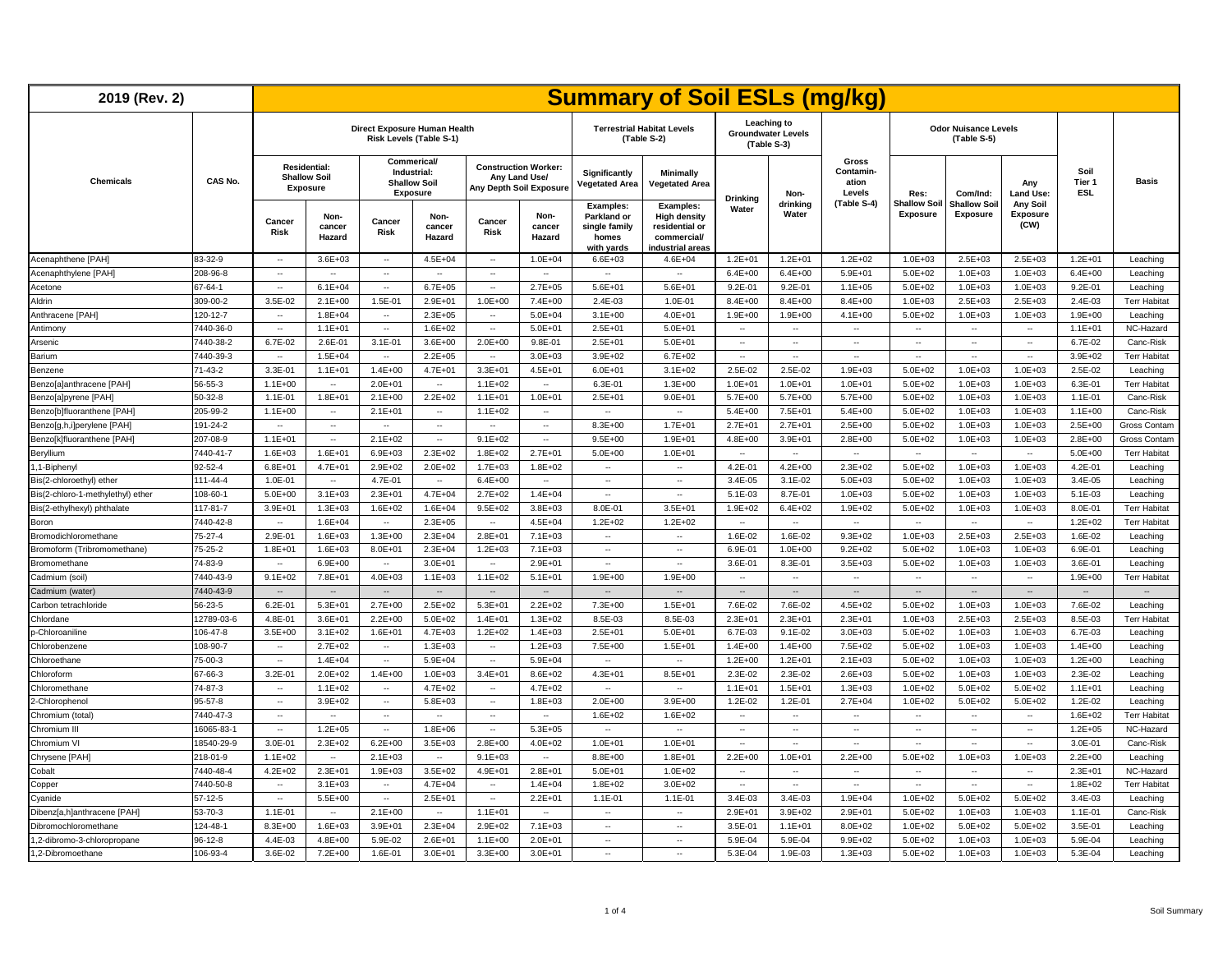| 2019 (Rev. 2)                      |                |                             |                                                        |                              |                                                                      |                          |                                                                         |                                                                         | <b>Summary of Soil ESLs (mg/kg)</b>                                                   |                          |                                                         |                                              |                                 |                                            |                                     |                              |                     |
|------------------------------------|----------------|-----------------------------|--------------------------------------------------------|------------------------------|----------------------------------------------------------------------|--------------------------|-------------------------------------------------------------------------|-------------------------------------------------------------------------|---------------------------------------------------------------------------------------|--------------------------|---------------------------------------------------------|----------------------------------------------|---------------------------------|--------------------------------------------|-------------------------------------|------------------------------|---------------------|
|                                    |                |                             |                                                        | Direct Exposure Human Health | Risk Levels (Table S-1)                                              |                          |                                                                         |                                                                         | <b>Terrestrial Habitat Levels</b><br>(Table S-2)                                      |                          | Leaching to<br><b>Groundwater Levels</b><br>(Table S-3) |                                              |                                 | <b>Odor Nuisance Levels</b><br>(Table S-5) |                                     |                              |                     |
| <b>Chemicals</b>                   | CAS No.        |                             | <b>Residential:</b><br><b>Shallow Soil</b><br>Exposure |                              | Commerical/<br>Industrial:<br><b>Shallow Soil</b><br><b>Exposure</b> |                          | <b>Construction Worker:</b><br>Any Land Use/<br>Any Depth Soil Exposure | Significantly<br>Vegetated Area                                         | Minimally<br><b>Vegetated Area</b>                                                    |                          | Non-                                                    | <b>Gross</b><br>Contamin-<br>ation<br>Levels | Res:                            | Com/Ind:                                   | Any<br><b>Land Use:</b>             | Soil<br>Tier 1<br><b>ESL</b> | <b>Basis</b>        |
|                                    |                | Cancer<br><b>Risk</b>       | Non-<br>cancer<br>Hazard                               | Cancer<br><b>Risk</b>        | Non-<br>cancer<br>Hazard                                             | Cancer<br><b>Risk</b>    | Non-<br>cancer<br>Hazard                                                | <b>Examples:</b><br>Parkland or<br>single family<br>homes<br>with yards | Examples:<br><b>High density</b><br>residential or<br>commercial/<br>industrial areas | <b>Drinking</b><br>Water | drinking<br>Water                                       | (Table S-4)                                  | <b>Shallow Soil</b><br>Exposure | <b>Shallow Soil</b><br>Exposure            | Any Soil<br><b>Exposure</b><br>(CW) |                              |                     |
| 1,2-Dichlorobenzene                | $95 - 50 - 1$  | $\sim$                      | $1.8E + 03$                                            | $\sim$                       | $9.4E + 03$                                                          | $\sim$                   | 7.8E+03                                                                 | $4.3E + 00$                                                             | $8.5E + 00$                                                                           | $1.0E + 00$              | $1.0E + 00$                                             | $3.8E + 02$                                  | $1.0E + 03$                     | $2.5E + 03$                                | $2.5E + 03$                         | $1.0E + 00$                  | Leaching            |
| 1,3-Dichlorobenzene                | 541-73-1       | $\sim$                      | $\sim$                                                 | $\sim$                       | $\sim$                                                               | $\sim$                   | $\sim$                                                                  | $6.0E + 00$                                                             | $1.2E + 01$                                                                           | 7.4E+00                  | 7.4E+00                                                 | $6.1E + 02$                                  | $1.0E + 02$                     | $5.0E + 02$                                | $5.0E + 02$                         | $6.0E + 00$                  | <b>Terr Habitat</b> |
| 1.4-Dichlorobenzene                | 106-46-7       | $2.6E + 00$                 | $3.4E + 03$                                            | $1.2E + 01$                  | $2.6E + 04$                                                          | $2.8E + 02$              | $1.5E + 04$                                                             | $4.5E + 00$                                                             | $9.0E + 00$                                                                           | 2.0E-01                  | 2.0E-01                                                 | $1.9E + 02$                                  | $5.0E + 02$                     | $1.0E + 03$                                | $1.0E + 03$                         | 2.0E-01                      | Leaching            |
| 3.3-Dichlorobenzidine              | $91 - 94 - 1$  | 5.8E-01                     | $\sim$                                                 | $2.7E + 00$                  | $\sim$                                                               | 2.0E+01                  | $\overline{\phantom{a}}$                                                | $\sim$                                                                  | ٠.                                                                                    | 2.5E-02                  | $1.3E + 02$                                             | $6.0E + 01$                                  | $5.0E + 02$                     | $1.0E + 03$                                | $1.0E + 03$                         | 2.5E-02                      | Leaching            |
| <b>DDD</b>                         | 72-54-8        | $2.7E + 00$                 | $\sim$                                                 | $1.2E + 01$                  | $\sim$                                                               | $8.1E + 01$              | $\sim$                                                                  | $8.5E + 00$                                                             | $1.7E + 01$                                                                           | $6.5E + 01$              | $6.5E + 01$                                             | $6.5E + 01$                                  | $5.0E + 02$                     | $1.0E + 03$                                | $1.0E + 03$                         | $2.7E + 00$                  | Canc-Risk           |
| <b>DDE</b>                         | 72-55-9        | $1.8E + 00$                 | $\sim$                                                 | 8.3E+00                      | $\sim$                                                               | $5.7E + 01$              | $\overline{\phantom{a}}$                                                | 3.3E-01                                                                 | 6.5E-01                                                                               | $2.9E + 01$              | 2.9E+01                                                 | $2.9E + 01$                                  | $5.0E + 02$                     | $1.0E + 03$                                | $1.0E + 03$                         | 3.3E-01                      | <b>Terr Habitat</b> |
| <b>DDT</b>                         | $50 - 29 - 3$  | $1.9E + 00$                 | $3.7E + 01$                                            | $8.5E + 00$                  | $5.2E + 02$                                                          | $5.7E + 01$              | $1.4E + 02$                                                             | $1.1E - 03$                                                             | 7.8E+00                                                                               | $5.6E + 00$              | $5.6E + 00$                                             | $5.6E + 00$                                  | $5.0E + 02$                     | $1.0E + 03$                                | $1.0E + 03$                         | 1.1E-03                      | <b>Terr Habitat</b> |
| 1,1-Dichloroethane                 | 75-34-3        | $3.6E + 00$                 | $1.6E + 04$                                            | 1.6E+01                      | $2.3E + 05$                                                          | $3.7E + 02$              | $7.1E + 04$                                                             | $1.1E + 01$                                                             | $2.1E + 01$                                                                           | 2.0E-01                  | $3.1E-01$                                               | 1.7E+03                                      | $5.0E + 02$                     | $1.0E + 03$                                | $1.0E + 03$                         | 2.0E-01                      | Leaching            |
| ,2-Dichloroethane                  | 107-06-2       | 4.7E-01                     | $3.2E + 01$                                            | $2.1E + 00$                  | $1.4E + 02$                                                          | $4.5E + 01$              | $1.3E + 02$                                                             | $2.9E + 01$                                                             | 2.9E+01                                                                               | 7.0E-03                  | 3.1E-02                                                 | $3.0E + 03$                                  | $1.0E + 02$                     | $5.0E + 02$                                | $5.0E + 02$                         | 7.0E-03                      | Leaching            |
| 1,1-Dichloroethene                 | 75-35-4        | $\overline{\phantom{a}}$    | $8.3E + 01$                                            | $\sim$                       | $3.5E + 02$                                                          | $\overline{\phantom{a}}$ | $3.5E + 02$                                                             | $4.3E + 01$                                                             | $1.3E + 02$                                                                           | 5.4E-01                  | $4.2E + 00$                                             | $1.2E + 03$                                  | $5.0E + 02$                     | $1.0E + 03$                                | $1.0E + 03$                         | 5.4E-01                      | Leaching            |
| cis-1,2-Dichloroethene             | 156-59-2       | $\sim$                      | $1.9E + 01$                                            | $\sim$                       | $8.5E + 01$                                                          | $\sim$                   | 7.8E+01                                                                 | $8.4E + 01$                                                             | $9.4E + 02$                                                                           | 1.9E-01                  | $1.6E + 00$                                             | $2.4E + 03$                                  | $1.0E + 02$                     | $5.0E + 02$                                | $5.0E + 02$                         | 1.9E-01                      | Leaching            |
| trans-1,2-Dichloroethene           | 156-60-5       | $\overline{\phantom{a}}$    | 1.3E+02                                                | $\sim$                       | $6.0E + 02$                                                          |                          | 5.7E+02                                                                 | $8.4E + 01$                                                             | $9.4E + 02$                                                                           | 6.5E-01                  | $1.4E + 01$                                             | $1.9E + 03$                                  | $5.0E + 02$                     | $1.0E + 03$                                | $1.0E + 03$                         | 6.5E-01                      | Leaching            |
| 2,4-Dichlorophenol                 | 120-83-2       | $\sim$                      | 2.3E+02                                                | $\sim$                       | $3.5E + 03$                                                          | $\ddot{\phantom{a}}$     | $1.1E + 03$                                                             | $2.1E + 00$                                                             | Ξ.                                                                                    | 7.5E-03                  | 7.5E-02                                                 | $5.6E + 03$                                  | $5.0E + 02$                     | $1.0E + 03$                                | $1.0E + 03$                         | 7.5E-03                      | Leaching            |
| 1,2-Dichloropropane                | 78-87-5        | $1.0E + 00$                 | $1.6E + 01$                                            | $4.4E + 00$                  | $6.6E + 01$                                                          | $9.9E + 01$              | $6.6E + 01$                                                             | $3.1E + 01$                                                             | $6.3E + 01$                                                                           | 6.5E-02                  | 6.5E-02                                                 | $1.4E + 03$                                  | $1.0E + 02$                     | $5.0E + 02$                                | $5.0E + 02$                         | 6.5E-02                      | Leaching            |
| ,3-Dichloropropene                 | 542-75-6       | 5.7E-01                     | 7.2E+01                                                | $2.5E + 00$                  | $3.1E + 02$                                                          | $5.3E + 01$              | $3.0E + 02$                                                             | $3.1E + 01$                                                             | $6.3E + 01$                                                                           | 1.7E-02                  | 4.0E-02                                                 | $1.6E + 03$                                  | $5.0E + 02$                     | $1.0E + 03$                                | $1.0E + 03$                         | 1.7E-02                      | Leaching            |
| Dieldrin                           | $60 - 57 - 1$  | 3.7E-02                     | $3.5E + 00$                                            | 1.6E-01                      | $4.8E + 01$                                                          | $1.1E + 00$              | $1.2E + 01$                                                             | 9.6E-04                                                                 | 1.1E-01                                                                               | 4.6E-04                  | 6.3E-03                                                 | $2.4E + 01$                                  | $5.0E + 02$                     | $1.0E + 03$                                | $1.0E + 03$                         | 4.6E-04                      | Leaching            |
| Diethyl phthalate                  | 84-66-2        | $\mathbf{r}$                | $5.1E + 04$                                            | $\sim$                       | $6.6E + 05$                                                          | $\sim$                   | $1.5E + 05$                                                             | $1.3E + 01$                                                             | $2.7E + 01$                                                                           | 2.5E-02                  | 2.5E-02                                                 | 7.7E+02                                      | $5.0E + 02$                     | $1.0E + 03$                                | $1.0E + 03$                         | 2.5E-02                      | Leaching            |
| Dimethyl phthalate                 | 131-11-3       | $\overline{\phantom{a}}$    | $\sim$                                                 | $\sim$                       | $\sim$                                                               | $\overline{\phantom{a}}$ | $\sim$                                                                  | $2.1E + 01$                                                             | $4.2E + 01$                                                                           | 3.5E-02                  | 3.5E-02                                                 | $4.7E + 03$                                  | $5.0E + 02$                     | $1.0E + 03$                                | $1.0E + 03$                         | 3.5E-02                      | Leaching            |
| 2,4-Dimethylpheno                  | 105-67-9       | $\sim$                      | 1.6E+03                                                | $\sim$                       | $2.3E + 04$                                                          | $\sim$                   | $7.1E + 03$                                                             |                                                                         | $\sim$                                                                                | $8.1E + 00$              | $8.9E + 00$                                             | $2.4E + 04$                                  | $1.0E + 02$                     | $5.0E + 02$                                | $5.0E + 02$                         | $8.1E + 00$                  | Leaching            |
| 2,4-Dinitrophenol                  | 51-28-5        | $\sim$                      | $1.6E + 02$                                            | $\sim$                       | $2.3E + 03$                                                          | $\sim$                   | $7.1E + 02$                                                             | $\sim$                                                                  | $\overline{\phantom{a}}$                                                              | $3.0E + 00$              | $5.7E + 00$                                             | $8.0E + 03$                                  | $5.0E + 02$                     | $1.0E + 03$                                | $1.0E + 03$                         | $3.0E + 00$                  | Leaching            |
| 2,4-Dinitrotoluene                 | 121-14-2       | $2.2E + 00$                 | $1.6E + 02$                                            | $1.1E + 01$                  | $2.3E + 03$                                                          | 7.9E+01                  | $7.1E + 02$                                                             | $\sim$                                                                  | ä.                                                                                    | 2.3E-02                  | $1.1E + 01$                                             | 7.2E+02                                      | $5.0E + 02$                     | $1.0E + 03$                                | $1.0E + 03$                         | 2.3E-02                      | Leaching            |
| 1,4-Dioxane                        | 123-91-1       | $4.7E + 00$                 | $8.1E + 02$                                            | $2.2E + 01$                  | $4.5E + 03$                                                          | $2.1E + 02$              | $3.4E + 03$                                                             | $1.8E + 00$                                                             | 1.8E+00                                                                               | 1.7E-04                  | 8.4E-01                                                 | $1.2E + 05$                                  | $5.0E + 02$                     | $1.0E + 03$                                | $1.0E + 03$                         | 1.7E-04                      | Leaching            |
| Dioxin (2,3,7,8-TCDD)              | 1746-01-6      | 4.8E-06                     | 5.1E-05                                                | 2.2E-05                      | 7.2E-04                                                              | 1.5E-04                  | 2.0E-04                                                                 | 1.3E-05                                                                 | 9.9E-05                                                                               | 3.0E-01                  | 3.0E-01                                                 | 3.0E-01                                      | $5.0E + 02$                     | $1.0E + 03$                                | $1.0E + 03$                         | 4.8E-06                      | Canc-Risk           |
| Endosulfan                         | 115-29-7       | $\sim$                      | $4.2E + 02$                                            | $\sim$                       | $5.8E + 03$                                                          | $\cdots$                 | $1.5E + 03$                                                             | 2.3E-02                                                                 | 3.8E-01                                                                               | 9.8E-03                  | 9.8E-03                                                 | $1.3E + 01$                                  | $5.0E + 02$                     | $1.0E + 03$                                | $1.0E + 03$                         | 9.8E-03                      | Leaching            |
| Endrin                             | 72-20-8        | $\mathcal{L}_{\mathcal{A}}$ | $2.1E + 01$                                            | $\sim$                       | 2.9E+02                                                              | $\sim$                   | $7.4E + 01$                                                             | $1.1E-03$                                                               | 1.1E-03                                                                               | 7.6E-03                  | 7.6E-03                                                 | $3.0E + 01$                                  | $5.0E + 02$                     | $1.0E + 03$                                | $1.0E + 03$                         | 1.1E-03                      | <b>Terr Habitat</b> |
| Ethylbenzene                       | $100 - 41 - 4$ | 5.9E+00                     | $3.4E + 03$                                            | 2.6E+01                      | $2.1E + 04$                                                          | $5.4E + 02$              | $1.5E + 04$                                                             | $9.0E + 01$                                                             | $4.3E + 02$                                                                           | 4.3E-01                  | 4.3E-01                                                 | $4.9E + 02$                                  | $5.0E + 02$                     | $1.0E + 03$                                | $1.0E + 03$                         | 4.3E-01                      | Leaching            |
| Fluoranthene [PAH]                 | 206-44-0       | Ξ.                          | $2.4E + 03$                                            | $\ddot{\phantom{a}}$         | $3.0E + 04$                                                          | ÷.                       | $6.7E + 03$                                                             | 6.9E-01                                                                 | $1.2E + 05$                                                                           | $8.6E + 01$              | $8.6E + 01$                                             | 8.6E+01                                      | $5.0E + 02$                     | $1.0E + 03$                                | $1.0E + 03$                         | 6.9E-01                      | <b>Terr Habitat</b> |
| Fluorene [PAH]                     | 86-73-7        | $\sim$                      | $2.4E + 03$                                            | $\sim$                       | $3.0E + 04$                                                          | $\sim$                   | $6.7E + 03$                                                             | $\sim$                                                                  | $\sim$                                                                                | $6.0E + 00$              | $6.0E + 00$                                             | $9.4E + 01$                                  | $5.0E + 02$                     | $1.0E + 03$                                | $1.0E + 03$                         | $6.0E + 00$                  | Leaching            |
| Heptachlor                         | 76-44-8        | $1.2E - 01$                 | $3.5E + 01$                                            | 5.3E-01                      | 4.8E+02                                                              | $3.7E + 00$              | $1.2E + 02$                                                             | 2.5E-01                                                                 | 5.0E-01                                                                               | $4.4E + 01$              | $4.4E + 01$                                             | $4.4E + 01$                                  | $1.0E + 03$                     | $2.5E + 03$                                | $2.5E + 03$                         | 1.2E-01                      | Canc-Risk           |
| Heptachlor epoxide                 | 1024-57-3      | $6.2E-02$                   | $9.1E - 01$                                            | 2.8E-01                      | $1.3E + 01$                                                          | $1.9E + 00$              | $3.2E + 00$                                                             | $\sim$                                                                  | $\ddot{\phantom{a}}$                                                                  | 1.8E-04                  | 6.0E-03                                                 | $1.2E + 01$                                  | $1.0E + 03$                     | $2.5E + 03$                                | $2.5E + 03$                         | 1.8E-04                      | Leaching            |
| Hexachlorobenzene                  | 118-74-1       | 1.8E-01                     | $5.6E + 01$                                            | 7.8E-01                      | 7.7E+02                                                              | 7.7E+00                  | $2.0E + 02$                                                             | $1.3E + 02$                                                             | $2.5E + 02$                                                                           | 8.0E-04                  | 8.2E-02                                                 | 2.3E-01                                      | $5.0E + 02$                     | $1.0E + 03$                                | $1.0E + 03$                         | 8.0E-04                      | Leaching            |
| Hexachlorobutadiene                | 87-68-3        | $1.2E + 00$                 | 7.8E+01                                                | $5.3E + 00$                  | $1.2E + 03$                                                          | $1.0E + 02$              | $3.5E + 02$                                                             | $\sim$                                                                  | $\sim$                                                                                | 2.8E-02                  | $6.2E - 02$                                             | $1.7E + 01$                                  | $5.0E + 02$                     | $1.0E + 03$                                | $1.0E + 03$                         | 2.8E-02                      | Leaching            |
| g-Hexachlorocyclohexane (Lindane)  | 58-89-9        | 5.5E-01                     | $2.1E + 01$                                            | $2.5E + 00$                  | $2.9E + 02$                                                          | $1.6E + 01$              | 7.4E+01                                                                 | 7.4E+00                                                                 | $1.5E + 01$                                                                           | 7.4E-03                  | 7.4E-03                                                 | $1.2E + 02$                                  | $5.0E + 02$                     | $1.0E + 03$                                | $1.0E + 03$                         | 7.4E-03                      | Leaching            |
| Hexachloroethane                   | $67 - 72 - 1$  | $1.8E + 00$                 | $3.8E + 01$                                            | 7.8E+00                      | $3.7E + 02$                                                          | $1.3E + 02$              | $1.2E + 02$                                                             | $\overline{\phantom{a}}$                                                | $\sim$                                                                                | 1.9E-02                  | $9.2E - 02$                                             | $6.7E + 01$                                  | $5.0E + 02$                     | $1.0E + 03$                                | $1.0E + 03$                         | 1.9E-02                      | Leaching            |
| Indeno[1,2,3-c,d]pyrene [PAH]      | 193-39-5       | $1.1E + 00$                 | $\sim$                                                 | $2.1E + 01$                  | $\sim$                                                               | $1.1E + 02$              | $\sim$                                                                  | 4.8E-01                                                                 | 9.5E-01                                                                               | $1.6E + 01$              | $3.2E + 01$                                             | $2.3E + 00$                                  | $5.0E + 02$                     | $1.0E + 03$                                | $1.0E + 03$                         | 4.8E-01                      | <b>Terr Habitat</b> |
| Lead                               | 7439-92-1      | $8.2E + 01$                 | $8.0E + 01$                                            | $3.8E + 02$                  | $3.2E + 02$                                                          | $2.7E + 03$              | $1.6E + 02$                                                             | $3.2E + 01$                                                             | $3.2E + 01$                                                                           | н,                       | Ξ.                                                      |                                              | μ.                              | $\sim$                                     | $\sim$                              | $3.2E + 01$                  | <b>Terr Habitat</b> |
| Mercury (elemental)                | 7439-97-6      | $\sim$                      | $1.3E + 01$                                            | $\overline{\phantom{a}}$     | $1.9E + 02$                                                          | $\sim$                   | $4.4E + 01$                                                             | $1.5E + 01$                                                             | $2.0E + 01$                                                                           | $\ldots$                 | н.                                                      | $\overline{\phantom{a}}$                     | $5.0E + 02$                     | $1.0E + 03$                                | $1.0E + 03$                         | $1.3E + 01$                  | NC-Hazard           |
| Methoxychlor                       | $72 - 43 - 5$  | $\overline{\phantom{a}}$    | $3.5E + 02$                                            | $\overline{\phantom{a}}$     | $4.8E + 03$                                                          | $\overline{\phantom{a}}$ | $1.2E + 03$                                                             | 1.3E-01                                                                 | $4.1E + 03$                                                                           | 1.3E-02                  | 1.3E-02                                                 | $1.6E + 01$                                  | $5.0E + 02$                     | $1.0E + 03$                                | $1.0E + 03$                         | 1.3E-02                      | Leaching            |
| Methylene chloride                 | 75-09-2        | $1.9E + 00$                 | $3.1E + 02$                                            | $2.5E + 01$                  | $2.5E + 03$                                                          | 4.9E+02                  | $1.4E + 03$                                                             | 9.8E-01                                                                 | $2.0E + 00$                                                                           | 1.2E-01                  | 1.9E-01                                                 | 3.3E+03                                      | $5.0E + 02$                     | $1.0E + 03$                                | $1.0E + 03$                         | 1.2E-01                      | Leaching            |
| Methyl ethyl ketone                | 78-93-3        | $\sim$                      | $2.7E + 04$                                            | $\sim$                       | $2.0E + 05$                                                          | $\cdots$                 | $1.2E + 05$                                                             | $4.4E + 01$                                                             | $8.8E + 01$                                                                           | $6.1E + 00$              | $1.5E + 01$                                             | $2.8E + 04$                                  | $5.0E + 02$                     | $1.0E + 03$                                | $1.0E + 03$                         | $6.1E + 00$                  | Leaching            |
| Methyl isobutyl ketone             | 108-10-1       | $\overline{\phantom{a}}$    | $3.4E + 04$                                            | $\sim$                       | $1.4E + 05$                                                          | $\overline{\phantom{a}}$ | $1.4E + 05$                                                             | $\sim$                                                                  | $\overline{\phantom{a}}$                                                              | 3.6E-01                  | $5.1E - 01$                                             | $3.4E + 03$                                  | $1.0E + 02$                     | $5.0E + 02$                                | $5.0E + 02$                         | 3.6E-01                      | Leaching            |
| Methyl mercury                     | 22967-92-6     | $\mathbf{r}$                | $6.3E + 00$                                            | $\sim$                       | $8.2E + 01$                                                          | $\sim$                   | $1.9E + 01$                                                             | 3.4E-02                                                                 | 3.4E-02                                                                               | $\sim$                   | $\sim$                                                  | $\sim$                                       | $1.0E + 02$                     | $5.0E + 02$                                | $5.0E + 02$                         | 3.4E-02                      | <b>Terr Habitat</b> |
| 2-Methylnaphthalene                | $91 - 57 - 6$  | $\sim$                      | $2.4E + 02$                                            | $\overline{\phantom{a}}$     | $3.0E + 03$                                                          | $\overline{\phantom{a}}$ | $6.7E + 02$                                                             | $\sim$                                                                  | $\overline{\phantom{a}}$                                                              | 8.8E-01                  | 8.8E-01                                                 | $3.8E + 02$                                  | $5.0E + 02$                     | $1.0E + 03$                                | $1.0E + 03$                         | 8.8E-01                      | Leaching            |
| Methyl tertiary butyl ether (MTBE) | 1634-04-4      | $4.7E + 01$                 | $1.6E + 04$                                            | $2.1E + 02$                  | $6.6E + 04$                                                          | $4.1E + 03$              | $6.5E + 04$                                                             | $3.1E + 01$                                                             | $6.3E + 01$                                                                           | 2.8E-02                  | $2.5E + 00$                                             | $9.0E + 03$                                  | $1.0E + 02$                     | $5.0E + 02$                                | $5.0E + 02$                         | 2.8E-02                      | Leaching            |
|                                    |                |                             |                                                        |                              |                                                                      |                          |                                                                         |                                                                         |                                                                                       |                          |                                                         |                                              |                                 |                                            |                                     |                              |                     |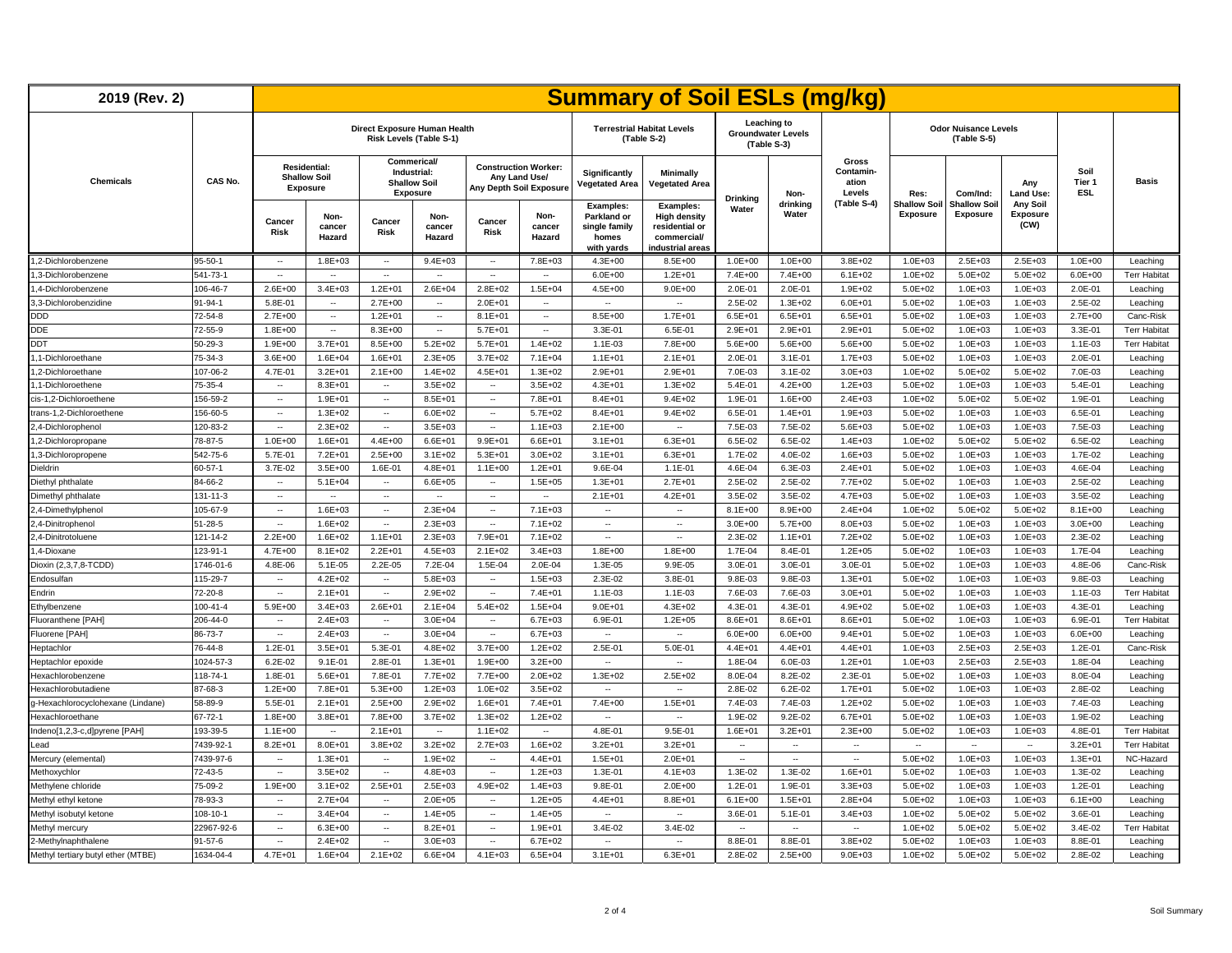| 2019 (Rev. 2)                    |           |                          |                                                               |                                                   |                          |                          |                                                                         |                                                                  | <b>Summary of Soil ESLs (mg/kg)</b>                                                   |                          |                                                         |                                       |                                 |                                            |                              |                              |                     |
|----------------------------------|-----------|--------------------------|---------------------------------------------------------------|---------------------------------------------------|--------------------------|--------------------------|-------------------------------------------------------------------------|------------------------------------------------------------------|---------------------------------------------------------------------------------------|--------------------------|---------------------------------------------------------|---------------------------------------|---------------------------------|--------------------------------------------|------------------------------|------------------------------|---------------------|
|                                  |           |                          |                                                               | Direct Exposure Human Health                      | Risk Levels (Table S-1)  |                          |                                                                         |                                                                  | <b>Terrestrial Habitat Levels</b><br>(Table S-2)                                      |                          | Leaching to<br><b>Groundwater Levels</b><br>(Table S-3) |                                       |                                 | <b>Odor Nuisance Levels</b><br>(Table S-5) |                              |                              |                     |
| <b>Chemicals</b>                 | CAS No.   |                          | <b>Residential:</b><br><b>Shallow Soil</b><br><b>Exposure</b> | Commerical/<br>Industrial:<br><b>Shallow Soil</b> | Exposure                 |                          | <b>Construction Worker:</b><br>Any Land Use/<br>Any Depth Soil Exposure | Significantly<br>Vegetated Area                                  | <b>Minimally</b><br><b>Vegetated Area</b>                                             |                          | Non-                                                    | Gross<br>Contamin-<br>ation<br>Levels | Res:                            | Com/Ind:                                   | Anv<br><b>Land Use:</b>      | Soil<br>Tier 1<br><b>ESL</b> | <b>Basis</b>        |
|                                  |           | Cancer<br><b>Risk</b>    | Non-<br>cancer<br>Hazard                                      | Cancer<br>Risk                                    | Non-<br>cancer<br>Hazard | Cancer<br>Risk           | Non-<br>cancer<br>Hazard                                                | Examples:<br>Parkland or<br>single family<br>homes<br>with yards | Examples:<br><b>High density</b><br>residential or<br>commercial/<br>industrial areas | <b>Drinking</b><br>Water | drinking<br>Water                                       | (Table S-4)                           | <b>Shallow Soil</b><br>Exposure | <b>Shallow Soil</b><br>Exposure            | Any Soil<br>Exposure<br>(CW) |                              |                     |
| Molybdenum                       | 7439-98-7 | $\sim$                   | $3.9E + 02$                                                   | $\sim$                                            | $5.8E + 03$              | $\sim$                   | $1.8E + 03$                                                             | $6.9E + 00$                                                      | $4.0E + 01$                                                                           | $\sim$                   | $\sim$                                                  | $\sim$                                | $\sim$                          | $\sim$                                     | $\sim$                       | $6.9E + 00$                  | <b>Terr Habitat</b> |
| Naphthalene [PAH]                | 91-20-3   | $3.8E + 00$              | $1.3E + 02$                                                   | $1.7E + 01$                                       | $5.8E + 02$              | $4.0E + 02$              | $5.0E + 02$                                                             | 7.5E-01                                                          | $2.8E + 01$                                                                           | $4.2E - 02$              | $1.2E + 00$                                             | $2.8E + 02$                           | $5.0E + 02$                     | $1.0E + 03$                                | $1.0E + 03$                  | 4.2E-02                      | Leaching            |
| Nickel                           | 7440-02-0 | $1.5E + 04$              | $8.2E + 02$                                                   | $6.4E + 04$                                       | $1.1E + 04$              | $1.7E + 03$              | 8.6E+01                                                                 | $1.3E + 02$                                                      | $3.4E + 02$                                                                           | $\overline{\phantom{a}}$ | $\sim$                                                  | $\sim$                                | $\sim$                          | $\sim$                                     | $\sim$                       | $8.6E + 01$                  | NC-Hazard           |
| Pentachlorophenol                | 87-86-5   | $1.0E + 00$              | $2.5E + 02$                                                   | $4.0E + 00$                                       | $2.8E + 03$              | $2.0E + 01$              | $5.6E + 02$                                                             | 1.3E-02                                                          | $3.9E + 01$                                                                           | 9.8E-02                  | 7.7E-01                                                 | $5.1E + 01$                           | $5.0E + 02$                     | $1.0E + 03$                                | $1.0E + 03$                  | 1.3E-02                      | <b>Terr Habitat</b> |
| Perchlorate                      | 7790-98-9 | $\sim$                   | $5.5E + 01$                                                   | $\overline{\phantom{a}}$                          | $8.2E + 02$              | $\overline{\phantom{a}}$ | $2.5E + 02$                                                             | $\sim$                                                           | $\overline{\phantom{a}}$                                                              | $\overline{\phantom{a}}$ | $\sim$                                                  | $\overline{\phantom{a}}$              | $\sim$                          | $\overline{\phantom{a}}$                   | $\sim$                       | $5.5E + 01$                  | NC-Hazard           |
| Petroleum - Gasoline             |           | $\sim$                   | $4.3E + 02$                                                   | $\sim$                                            | $2.0E + 03$              | $\sim$                   | $1.8E + 03$                                                             | $1.2E + 02$                                                      | $1.2E + 02$                                                                           | $1.1E + 03$              | $4.9E + 03$                                             | $1.0E + 03$                           | $1.0E + 02$                     | $5.0E + 02$                                | $5.0E + 02$                  | $1.0E + 02$                  | Odor/Nuis           |
| Petroleum - Stoddard Solvent     |           | $\sim$                   | $2.6E + 02$                                                   | $\sim$                                            | $1.4E + 03$              | $\sim$                   | $1.1E + 03$                                                             | $2.6E + 02$                                                      | $2.6E + 02$                                                                           | $1.3E + 03$              | 8.0E+03                                                 | $2.3E + 03$                           | $1.0E + 02$                     | $5.0E + 02$                                | $5.0E + 02$                  | $1.0E + 02$                  | Odor/Nuis           |
| Petroleum - Jet Fuel             |           | $\sim$                   | $2.7E + 02$                                                   | $\sim$                                            | $1.4E + 03$              | $\sim$                   | $1.1E + 03$                                                             | $2.6E + 02$                                                      | $2.6E + 02$                                                                           | $1.3E + 03$              | 8.0E+03                                                 | $2.3E + 03$                           | $1.0E + 02$                     | $5.0E + 02$                                | $5.0E + 02$                  | $1.0E + 02$                  | Odor/Nuis           |
| Petroleum - Diesel               |           | $\sim$                   | $2.6E + 02$                                                   | $\sim$                                            | $1.2E + 03$              | $\overline{\phantom{a}}$ | $1.1E + 03$                                                             | $2.6E + 02$                                                      | $2.6E + 02$                                                                           | $1.1E + 03$              | 7.3E+03                                                 | $2.3E + 03$                           | $5.0E + 02$                     | $1.0E + 03$                                | $1.0E + 03$                  | $2.6E + 02$                  | NC-Hazard           |
| Petroleum - HOPs                 |           | $\overline{\phantom{a}}$ |                                                               | $\overline{\phantom{a}}$                          | $\overline{\phantom{a}}$ | $\overline{\phantom{a}}$ | $\overline{\phantom{a}}$                                                | $\overline{\phantom{a}}$                                         | $\overline{\phantom{a}}$                                                              | $\overline{\phantom{a}}$ | $\overline{\phantom{a}}$                                | $\overline{\phantom{a}}$              | $\overline{\phantom{a}}$        | $\overline{\phantom{a}}$                   | $\overline{\phantom{a}}$     | $\overline{\phantom{a}}$     |                     |
| Petroleum - Motor Oil            |           | $\overline{\phantom{a}}$ | $1.2E + 04$                                                   | $\overline{\phantom{a}}$                          | $1.8E + 05$              | $\sim$                   | $5.4E + 04$                                                             | $1.6E + 03$                                                      | $1.6E + 03$                                                                           | $\sim$                   | $\sim$                                                  | $5.1E + 03$                           | $\sim$                          | $\overline{\phantom{a}}$                   | $\sim$                       | $1.6E + 03$                  | <b>Terr Habitat</b> |
| Phenanthrene [PAH]               | 85-01-8   | $\overline{\phantom{a}}$ | $\overline{\phantom{a}}$                                      | $\overline{\phantom{a}}$                          | $\sim$                   | $\sim$                   | $\sim$                                                                  | 7.8E+00                                                          | $1.6E + 01$                                                                           | $1.1E + 01$              | $1.1E + 01$                                             | $6.9E + 01$                           | $5.0E + 02$                     | $1.0E + 03$                                | $1.0E + 03$                  | 7.8E+00                      | <b>Terr Habitat</b> |
| Phenol                           | 108-95-2  | $\overline{\phantom{a}}$ | $2.3E + 04$                                                   | $\overline{\phantom{a}}$                          | $3.5E + 05$              | $\sim$                   | $9.8E + 04$                                                             | $9.4E + 00$                                                      | $9.4E + 00$                                                                           | 1.6E-01                  | $1.8E + 01$                                             | $1.0E + 05$                           | $5.0E + 02$                     | $1.0E + 03$                                | $1.0E + 03$                  | 1.6E-01                      | Leaching            |
| Polychlorinated biphenyls (PCBs) | 1336-36-3 | 2.3E-01                  | $\sim$                                                        | $9.4E - 01$                                       | $\sim$                   | $5.5E + 00$              | $\sim$                                                                  | $1.1E + 00$                                                      | $1.1E + 00$                                                                           | $3.3E + 02$              | $3.3E + 02$                                             | $3.3E + 02$                           | $5.0E + 02$                     | $1.0E + 03$                                | $1.0E + 03$                  | 2.3E-01                      | Canc-Risk           |
| Pyrene [PAH]                     | 129-00-0  | $\sim$                   | $1.8E + 03$                                                   | $\sim$                                            | $2.3E + 04$              | $\overline{\phantom{a}}$ | $5.0E + 03$                                                             | $4.7E + 03$                                                      | $9.9E + 04$                                                                           | $4.5E + 01$              | $4.5E + 01$                                             | $4.5E + 01$                           | $5.0E + 02$                     | $1.0E + 03$                                | $1.0E + 03$                  | $4.5E + 01$                  | Leaching            |
| Selenium                         | 7782-49-2 | $\sim$                   | $3.9E + 02$                                                   | $\sim$                                            | $5.8E + 03$              | $\sim$                   | $1.7E + 03$                                                             | $2.4E + 00$                                                      | $5.5E + 00$                                                                           | $\overline{\phantom{a}}$ | $\overline{\phantom{a}}$                                | $\sim$                                | $\sim$                          | $\sim$                                     | $\sim$                       | $2.4E + 00$                  | <b>Terr Habitat</b> |
| Silver                           | 7440-22-4 | $\sim$                   | $3.9E + 02$                                                   | $\sim$                                            | $5.8E + 03$              | $\sim$                   | $1.8E + 03$                                                             | $2.5E + 01$                                                      | $5.0E + 01$                                                                           | $\sim$                   | $\sim$                                                  | $\sim$                                | $\sim$                          | $\sim$                                     | $\sim$                       | $2.5E + 01$                  | <b>Terr Habitat</b> |
| Styrene                          | 100-42-5  | $\sim$                   | $5.7E + 03$                                                   | $\sim$                                            | $3.3E + 04$              | $\sim$                   | $2.5E + 04$                                                             | $2.2E + 01$                                                      | $4.3E + 01$                                                                           | $9.2E - 01$              | $1.0E + 01$                                             | $8.7E + 02$                           | $5.0E + 02$                     | $1.0E + 03$                                | $1.0E + 03$                  | 9.2E-01                      | Leaching            |
| tert-Butyl alcohol               | 75-65-0   | $\sim$                   | $\sim$                                                        | $\sim$                                            | $\sim$                   | $\sim$                   | $\sim$                                                                  | $\sim$                                                           | $\sim$                                                                                | 7.5E-02                  | $1.1E + 02$                                             | $3.2E + 05$                           | $1.0E + 02$                     | $5.0E + 02$                                | $5.0E + 02$                  | 7.5E-02                      | Leaching            |
| 1,1,1,2-Tetrachloroethane        | 630-20-6  | $2.0E + 00$              | $2.3E + 03$                                                   | 8.9E+00                                           | $3.5E + 04$              | $1.9E + 02$              | $1.1E + 04$                                                             | $\overline{\phantom{a}}$                                         | ٠.                                                                                    | 1.7E-02                  | 1.1E-01                                                 | 7.0E+02                               | $1.0E + 02$                     | $5.0E + 02$                                | $5.0E + 02$                  | 1.7E-02                      | Leaching            |
| .1,2,2-Tetrachloroethane         | 79-34-5   | 6.1E-01                  | $1.6E + 03$                                                   | $2.7E + 00$                                       | $2.3E + 04$              | $4.9E + 01$              | $7.1E + 03$                                                             | $\sim$                                                           | ÷.                                                                                    | 1.8E-02                  | 5.8E-02                                                 | $1.9E + 03$                           | $5.0E + 02$                     | $1.0E + 03$                                | $1.0E + 03$                  | 1.8E-02                      | Leaching            |
| Tetrachloroethene                | 127-18-4  | 5.9E-01                  | $8.2E + 01$                                                   | $2.7E + 00$                                       | $3.9E + 02$              | $3.3E + 01$              | $3.5E + 02$                                                             | $4.5E + 00$                                                      | $4.3E + 01$                                                                           | 8.0E-02                  | 8.0E-02                                                 | $1.7E + 02$                           | $5.0E + 02$                     | $1.0E + 03$                                | $1.0E + 03$                  | 8.0E-02                      | Leaching            |
| Thallium                         | 7440-28-0 | $\overline{\phantom{a}}$ | 7.8E-01                                                       | $\sim$                                            | $1.2E + 01$              | $\sim$                   | $3.5E + 00$                                                             | $1.8E + 00$                                                      | $4.5E + 00$                                                                           | $\sim$                   | $\sim$                                                  | $\sim$                                | $\sim$                          | $\sim$                                     | $\sim$                       | 7.8E-01                      | NC-Hazard           |
| Toluene                          | 108-88-3  | $\overline{\phantom{a}}$ | $1.1E + 03$                                                   | $\sim$                                            | $5.3E + 03$              | $\sim$                   | $4.7E + 03$                                                             | $1.4E + 02$                                                      | $6.6E + 02$                                                                           | $3.2E + 00$              | $1.0E + 01$                                             | $8.1E + 02$                           | $5.0E + 02$                     | $1.0E + 03$                                | $1.0E + 03$                  | $3.2E + 00$                  | Leaching            |
| Toxaphene                        | 8001-35-2 | 5.1E-01                  | $\sim$                                                        | $2.2E + 00$                                       | $\sim$                   | $1.4E + 01$              | $\sim$                                                                  | $\sim$                                                           | $\sim$                                                                                | $2.5E + 02$              | $2.5E + 02$                                             | 2.5E+02                               | $5.0E + 02$                     | $1.0E + 03$                                | $1.0E + 03$                  | 5.1E-01                      | Canc-Risk           |
| 1,2,4-Trichlorobenzene           | 120-82-1  | $2.4E + 01$              | $5.9E + 01$                                                   | $1.1E + 02$                                       | $2.6E + 02$              | $8.5E + 02$              | $2.4E + 02$                                                             | 1.6E+01                                                          | $3.0E + 01$                                                                           | $1.2E + 00$              | $6.0E + 00$                                             | $4.2E + 02$                           | $5.0E + 02$                     | $1.0E + 03$                                | $1.0E + 03$                  | $1.2E + 00$                  | Leaching            |
| 1.1.1-Trichloroethane            | 71-55-6   | $\overline{\phantom{a}}$ | $1.7E + 03$                                                   | $\sim$                                            | $7.3E + 03$              | $\overline{\phantom{a}}$ | $7.2E + 03$                                                             | $2.2E + 01$                                                      | $4.4E + 01$                                                                           | 7.0E+00                  | 7.0E+00                                                 | $6.5E + 02$                           | $5.0E + 02$                     | $1.0E + 03$                                | $1.0E + 03$                  | 7.0E+00                      | Leaching            |
| 1,1,2-Trichloroethane            | 79-00-5   | $1.2E + 00$              | $1.5E + 00$                                                   | $5.1E + 00$                                       | $6.4E + 00$              | $1.1E + 02$              | $6.3E + 00$                                                             | $1.0E + 02$                                                      | $2.0E + 02$                                                                           | 7.6E-02                  | 7.9E-02                                                 | $2.2E + 03$                           | $1.0E + 02$                     | $5.0E + 02$                                | $5.0E + 02$                  | 7.6E-02                      | Leaching            |
| Trichloroethene                  | 79-01-6   | 9.5E-01                  | $4.2E + 00$                                                   | $6.1E + 00$                                       | $1.9E + 01$              | $1.3E + 02$              | $1.8E + 01$                                                             | $8.1E + 00$                                                      | $2.5E + 02$                                                                           | 8.5E-02                  | 8.5E-02                                                 | 7.0E+02                               | $5.0E + 02$                     | $1.0E + 03$                                | $1.0E + 03$                  | 8.5E-02                      | Leaching            |
| 2,4,5-Trichlorophenol            | 95-95-4   | $\overline{\phantom{a}}$ | 7.8E+03                                                       | $\sim$                                            | $1.2E + 05$              | $\sim$                   | $3.5E + 04$                                                             | $5.5E+00$                                                        | $1.0E + 01$                                                                           | 2.9E+00                  | $2.9E + 00$                                             | $1.2E + 04$                           | $5.0E + 02$                     | $1.0E + 03$                                | $1.0E + 03$                  | $2.9E + 00$                  | Leaching            |
| 2,4,6-Trichlorophenol            | 88-06-2   | $9.9E + 00$              | 7.8E+01                                                       | $4.7E + 01$                                       | $1.2E + 03$              | $3.5E + 02$              | $3.5E + 02$                                                             | $5.5E + 00$                                                      | $1.0E + 01$                                                                           | 4.0E-02                  | $3.1E + 01$                                             | $1.9E + 03$                           | $1.0E + 02$                     | $5.0E + 02$                                | $5.0E + 02$                  | 4.0E-02                      | Leaching            |
| 1,2,3-Trichloropropane           | 96-18-4   | 2.3E-02                  | $4.9E + 00$                                                   | $1.1E - 01$                                       | $2.1E + 01$              | 8.3E-01                  | $2.0E + 01$                                                             | $\sim$                                                           | $\sim$                                                                                | $1.1E - 04$              | 1.3E-04                                                 | $1.4E + 03$                           | $1.0E + 02$                     | $5.0E + 02$                                | $5.0E + 02$                  | $1.1E - 04$                  | Leaching            |
| Vanadium                         | 7440-62-2 | $\sim$                   | $3.9E + 02$                                                   | $\sim$                                            | $5.8E + 03$              | $\sim$                   | $4.7E + 02$                                                             | $1.8E + 01$                                                      | $1.8E + 01$                                                                           | $\sim$                   | $\sim$                                                  | $\sim$                                | $\sim$                          | $\sim$                                     | $\sim$                       | $1.8E + 01$                  | <b>Terr Habitat</b> |
| Vinyl chloride                   | 75-01-4   | 8.3E-03                  | 7.0E+01                                                       | 1.5E-01                                           | $3.8E + 02$              | $3.4E + 00$              | $3.0E + 02$                                                             | $4.3E + 00$                                                      | $8.5E + 00$                                                                           | 1.5E-03                  | 1.5E-03                                                 | $3.9E + 03$                           | $5.0E + 02$                     | $1.0E + 03$                                | $1.0E + 03$                  | 1.5E-03                      | Leaching            |
| Xylenes                          | 1330-20-7 | $\sim$                   | $5.8E + 02$                                                   | $\sim$                                            | $2.5E + 03$              | $\sim$                   | $2.4E + 03$                                                             | $5.5E + 01$                                                      | $2.1E + 02$                                                                           | $2.1E + 00$              | $1.0E + 01$                                             | $2.7E + 02$                           | $5.0E + 02$                     | $1.0E + 03$                                | $1.0E + 03$                  | $2.1E + 00$                  | Leaching            |
| Zinc                             | 7440-66-6 | $\sim$                   | $2.3E + 04$                                                   | $\sim$                                            | $3.5E + 05$              | $\overline{\phantom{a}}$ | $1.1E + 05$                                                             | $3.4E + 02$                                                      | $3.4E + 02$                                                                           | $\sim$                   | $\sim$                                                  | $\sim$                                | $\sim$                          | $\sim$                                     | $\sim$                       | $3.4E + 02$                  | <b>Terr Habitat</b> |
|                                  |           |                          |                                                               |                                                   |                          |                          |                                                                         |                                                                  |                                                                                       |                          |                                                         |                                       |                                 |                                            |                              |                              |                     |

**Notes:**

- Cadmium (Water): Groundwater levels do not apply to cadmium in soil so no soil level are listed.

- Petroleum - HOPs: Soil ESLs have not been developed at this time.

**Abbreviations:**

Canc - Cancer

Com/Ind - Commercial/Industrial

Contam - Contamination

CW - Construction Worker

DDD - Dichlorodiphenyldichloroethane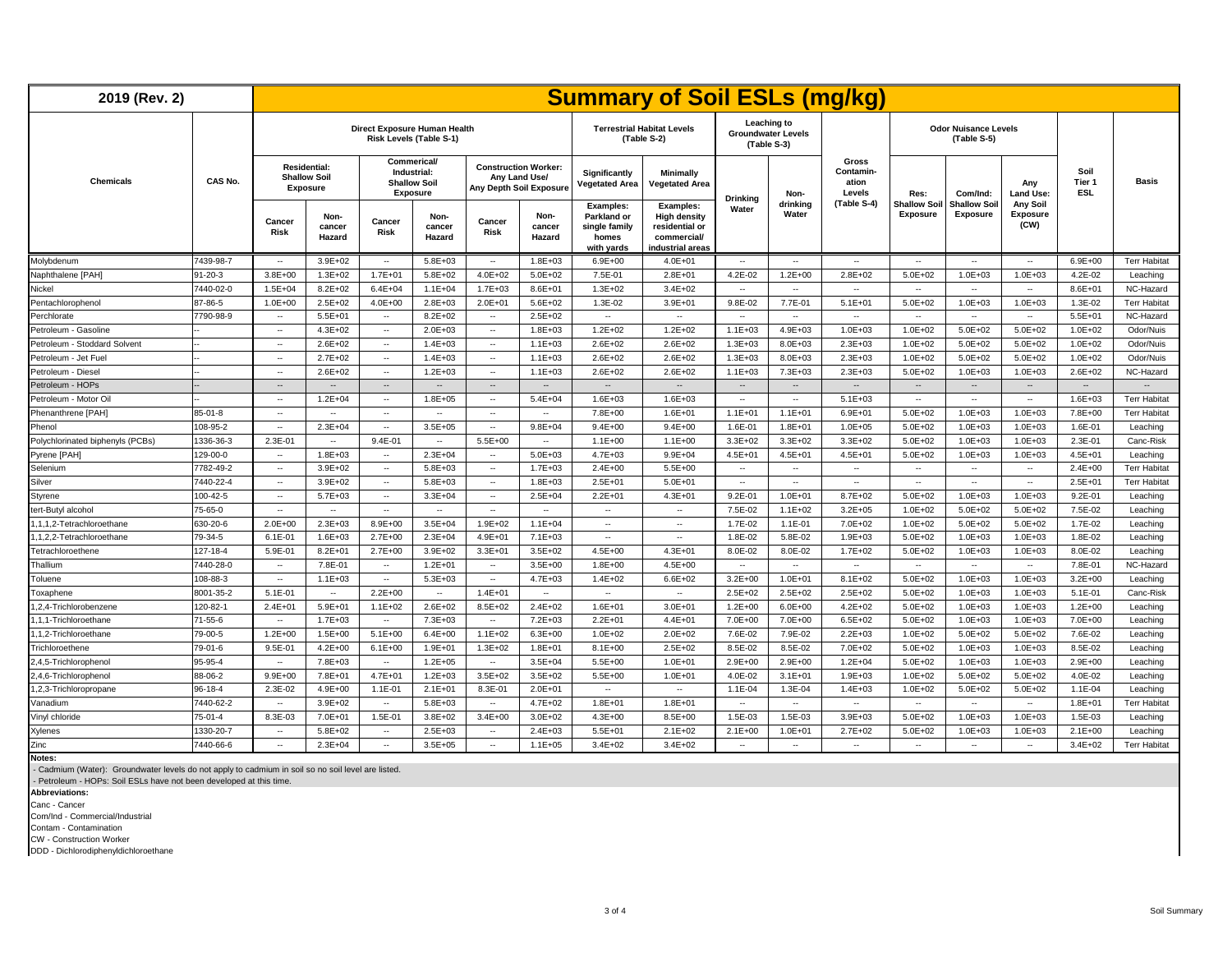| 2019 (Rev. 2)                                                                                                                                                                                                                                                                                                                                                                                |                                                                                     |  |                          |                              |                                                                      |                                                                         |                          |                                                                  | <b>Summary of Soil ESLs (mg/kg)</b>                                                   |                 |                                                         |                                       |                                 |                                            |                              |                              |              |
|----------------------------------------------------------------------------------------------------------------------------------------------------------------------------------------------------------------------------------------------------------------------------------------------------------------------------------------------------------------------------------------------|-------------------------------------------------------------------------------------|--|--------------------------|------------------------------|----------------------------------------------------------------------|-------------------------------------------------------------------------|--------------------------|------------------------------------------------------------------|---------------------------------------------------------------------------------------|-----------------|---------------------------------------------------------|---------------------------------------|---------------------------------|--------------------------------------------|------------------------------|------------------------------|--------------|
|                                                                                                                                                                                                                                                                                                                                                                                              |                                                                                     |  |                          | Direct Exposure Human Health | Risk Levels (Table S-1)                                              |                                                                         |                          |                                                                  | <b>Terrestrial Habitat Levels</b><br>(Table S-2)                                      |                 | Leaching to<br><b>Groundwater Levels</b><br>(Table S-3) |                                       |                                 | <b>Odor Nuisance Levels</b><br>(Table S-5) |                              |                              |              |
| <b>Chemicals</b>                                                                                                                                                                                                                                                                                                                                                                             | <b>Residential:</b><br><b>Shallow Soil</b><br>CAS No.<br>Exposure<br>Cancer<br>Risk |  |                          |                              | <b>Commerical/</b><br>Industrial:<br><b>Shallow Soil</b><br>Exposure | <b>Construction Worker:</b><br>Any Land Use/<br>Any Depth Soil Exposure |                          | Significantly<br><b>Vegetated Area</b>                           | Minimally<br><b>Vegetated Area</b>                                                    | <b>Drinking</b> | Non-                                                    | Gross<br>Contamin-<br>ation<br>Levels | Res:                            | Com/Ind:                                   | Any<br>Land Use:             | Soil<br>Tier 1<br><b>ESL</b> | <b>Basis</b> |
|                                                                                                                                                                                                                                                                                                                                                                                              |                                                                                     |  | Non-<br>cancer<br>Hazard | Cancer<br><b>Risk</b>        | Non-<br>cancer<br>Hazard                                             | Cancer<br><b>Risk</b>                                                   | Non-<br>cancer<br>Hazard | Examples:<br>Parkland or<br>single family<br>homes<br>with yards | Examples:<br><b>High density</b><br>residential or<br>commercial/<br>industrial areas | Water           | drinking<br>Water                                       | (Table S-4)                           | <b>Shallow Soil</b><br>Exposure | <b>Shallow Soil</b><br><b>Exposure</b>     | Any Soil<br>Exposure<br>(CW) |                              |              |
| DDE - Dichlorodiphenyldichloroethene<br>DDT - Dichlorodiphenyltrichloroethane<br>Exp - Exposure<br>HOPs - Hydrocarbon Oxidation Products (biodegradation metabolites and photo-oxidation products of petroleum hydrocarbons). See User's Guide Chapter 4 for further information.<br>NC - Noncancer<br>Odor/Nuis - Odor Nuisance<br>PAH - Polycyclic aromatic hydrocarbon<br>Dee Desidential |                                                                                     |  |                          |                              |                                                                      |                                                                         |                          |                                                                  |                                                                                       |                 |                                                         |                                       |                                 |                                            |                              |                              |              |

Res - Residential TCDD - Tetrachlorodibenzodioxin Terr - Terrestrial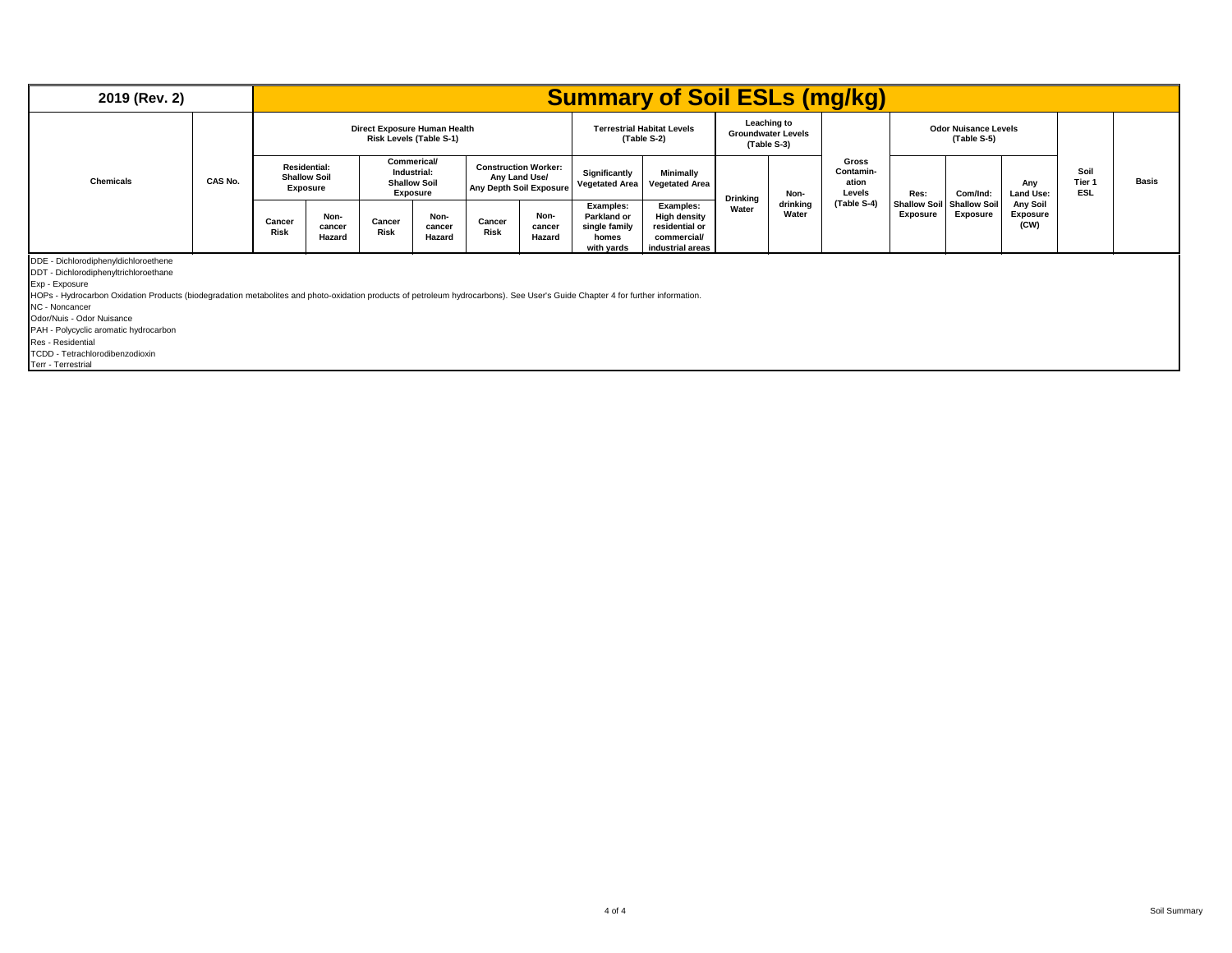| 2019 (Rev. 2)                     |               | <b>Summary of Vapor ESLs</b>                                                  |                          |                                  |                          |                                                                 |                          |                                       |                                                                           |                          |                          |                                  |                                   |                          |                          |
|-----------------------------------|---------------|-------------------------------------------------------------------------------|--------------------------|----------------------------------|--------------------------|-----------------------------------------------------------------|--------------------------|---------------------------------------|---------------------------------------------------------------------------|--------------------------|--------------------------|----------------------------------|-----------------------------------|--------------------------|--------------------------|
|                                   | CAS No.       |                                                                               |                          |                                  |                          | Subslab/ Soil Gas (µg/m <sup>3</sup> )                          |                          | Indoor Air ( $\mu$ g/m <sup>3</sup> ) |                                                                           |                          |                          |                                  |                                   |                          |                          |
| <b>Chemicals</b>                  |               | Subslab/Soil Gas<br>Vapor Intrusion: Human Health Risk Levels<br>(Table SG-1) |                          |                                  |                          | Subslab/<br>Soil Gas<br>Vapor Intrusion<br><b>Odor Nuisance</b> | Tier 1<br>ESL            | <b>Basis</b>                          | <b>Direct Exposure</b><br><b>Human Health Risk</b><br>Levels (Table IA-1) |                          |                          |                                  | Odor<br><b>Nuisance</b><br>Levels | Tier 1<br><b>ESL</b>     | <b>Basis</b>             |
|                                   |               | <b>Residential</b>                                                            |                          | Commercial/<br><b>Industrial</b> |                          | Levels<br>(Table                                                |                          |                                       | <b>Residential</b>                                                        |                          |                          | Commercial/<br><b>Industrial</b> | (Table IA-2)                      |                          |                          |
|                                   |               | Cancer<br>Risk                                                                | Non-<br>cancer<br>Hazard | Cancer<br><b>Risk</b>            | Non-<br>cancer<br>Hazard | $SG-2)$                                                         |                          |                                       | Cancer<br><b>Risk</b>                                                     | Non-<br>cancer<br>Hazard | Cancer<br><b>Risk</b>    | Non-<br>cancer<br>Hazard         |                                   |                          |                          |
| Acenaphthene [PAH]                | 83-32-9       | $\overline{\phantom{a}}$                                                      | $\overline{\phantom{a}}$ | $\overline{\phantom{a}}$         | $\overline{\phantom{a}}$ | $1.7E + 04$                                                     | $1.7E + 04$              | Odor/Nuis                             | $\overline{\phantom{a}}$                                                  | $\overline{\phantom{a}}$ | --                       | $\overline{\phantom{a}}$         | $5.1E + 02$                       | $5.1E + 02$              | Nuis/Odor                |
| Acenaphthylene [PAH]              | 208-96-8      | $\overline{\phantom{a}}$                                                      | $\overline{\phantom{a}}$ | $\sim$                           | $\overline{\phantom{a}}$ | $\overline{\phantom{a}}$                                        | $\overline{\phantom{a}}$ | $\sim$                                | $\sim$                                                                    | $\sim$                   | $\overline{\phantom{a}}$ | $\sim$                           | $\overline{\phantom{a}}$          | $\overline{\phantom{a}}$ | $\sim$                   |
| Acetone                           | 67-64-1       | $\sim$                                                                        | $1.1E + 06$              | $\sim$                           | $4.5E + 06$              | $1.0E + 06$                                                     | $1.0E + 06$              | Odor/Nuis                             | $\sim$                                                                    | $3.2E + 04$              | $\overline{\phantom{a}}$ | $1.4E + 05$                      | $3.1E + 04$                       | $3.1E + 04$              | Nuis/Odor                |
| Aldrin                            | 309-00-2      | 1.9E-02                                                                       | $\sim$                   | 8.3E-02                          | $\overline{\phantom{a}}$ | 8.8E+03                                                         | 1.9E-02                  | Canc-Risk                             | 5.7E-04                                                                   | $\sim$                   | 2.5E-03                  | $\overline{\phantom{a}}$         | $2.6E + 02$                       | 5.7E-04                  | Canc-Risk                |
| Anthracene [PAH]                  | 120-12-7      | $\overline{\phantom{a}}$                                                      | $\overline{\phantom{a}}$ | ۰.                               | $\overline{\phantom{a}}$ | $\overline{\phantom{a}}$                                        | $\overline{\phantom{a}}$ | $\overline{\phantom{a}}$              | $\sim$                                                                    | $\overline{\phantom{a}}$ | μ.                       | $\overline{\phantom{a}}$         | ۰.                                | Ξ.                       | ۰.                       |
| Antimony                          | 7440-36-0     | $\overline{\phantom{a}}$                                                      | $\overline{\phantom{a}}$ | $\overline{\phantom{a}}$         | $\overline{\phantom{a}}$ | $\overline{\phantom{a}}$                                        | $\overline{\phantom{a}}$ | $\overline{\phantom{a}}$              | $\sim$                                                                    | $\overline{\phantom{a}}$ | $\overline{\phantom{a}}$ | $\overline{\phantom{a}}$         | $\overline{\phantom{a}}$          | --                       | --                       |
| Arsenic                           | 7440-38-2     | $\sim$                                                                        | $\overline{\phantom{a}}$ | $\overline{\phantom{a}}$         | $\sim$                   | $\sim$                                                          | $\sim$                   | $\overline{\phantom{a}}$              | $\sim$                                                                    | $\sim$                   | $\overline{\phantom{a}}$ | $\overline{\phantom{a}}$         | $\sim$                            | --                       | --                       |
| Barium                            | 7440-39-3     | $\sim$                                                                        | $\sim$                   | $\overline{\phantom{a}}$         | $\sim$                   | $\sim$                                                          | $\ddot{\phantom{a}}$     | $\overline{\phantom{a}}$              | $\sim$                                                                    | $\sim$                   |                          | $\overline{\phantom{a}}$         | $\overline{\phantom{a}}$          | $\ddot{\phantom{a}}$     | $\ddot{\phantom{a}}$     |
| Benzene                           | 71-43-2       | $3.2E + 00$                                                                   | $1.0E + 02$              | $1.4E + 01$                      | 4.4E+02                  | $1.6E + 05$                                                     | $3.2E + 00$              | Canc-Risk                             | 9.7E-02                                                                   | $3.1E + 00$              | 4.2E-01                  | $1.3E + 01$                      | $4.9E + 03$                       | 9.7E-02                  | Canc-Risk                |
| Benzo[a]anthracene [PAH]          | 56-55-3       | $3.1E - 01$                                                                   | $\overline{\phantom{a}}$ | $3.7E + 00$                      | $\overline{\phantom{a}}$ | $\ddot{\phantom{a}}$                                            | $3.1E - 01$              | Canc-Risk                             | $9.2E-03$                                                                 | $\overline{\phantom{a}}$ | 1.1E-01                  | $\overline{\phantom{a}}$         | $\overline{\phantom{a}}$          | $9.2E - 03$              | Canc-Risk                |
| Benzo[a]pyrene [PAH]              | 50-32-8       | $\overline{\phantom{a}}$                                                      | $\overline{\phantom{a}}$ | $\overline{\phantom{a}}$         | $\overline{\phantom{a}}$ | $\sim$                                                          | $\overline{\phantom{a}}$ | $\overline{\phantom{a}}$              | $\sim$                                                                    | $\sim$                   | $\overline{\phantom{a}}$ | $\overline{\phantom{a}}$         | $\sim$                            | $\overline{\phantom{a}}$ | $\overline{\phantom{a}}$ |
| Benzo[b]fluoranthene [PAH]        | 205-99-2      | $\overline{\phantom{a}}$                                                      | $\overline{\phantom{a}}$ | $\overline{\phantom{a}}$         | $\overline{\phantom{a}}$ | $\overline{\phantom{a}}$                                        | $\overline{\phantom{a}}$ | $\overline{\phantom{a}}$              | $\sim$                                                                    | $\overline{\phantom{a}}$ | --                       | $\overline{\phantom{a}}$         | $\overline{\phantom{a}}$          | --                       | $\overline{\phantom{a}}$ |
| Benzo[g,h,i]perylene [PAH]        | 191-24-2      | $\sim$                                                                        | $\overline{\phantom{a}}$ | $\overline{\phantom{a}}$         | $\sim$                   | $\overline{\phantom{a}}$                                        | $\sim$                   | $\overline{\phantom{a}}$              | $\sim$                                                                    | $\sim$                   | $\ddot{\phantom{a}}$     | $\overline{a}$                   | $\overline{\phantom{a}}$          | $\overline{a}$           | $\overline{\phantom{a}}$ |
| Benzo[k]fluoranthene [PAH]        | 207-08-9      | $\overline{\phantom{a}}$                                                      | $\sim$                   | $\overline{\phantom{a}}$         | $\sim$                   | $\sim$                                                          | $\sim$                   | $\sim$                                | $\sim$                                                                    | $\sim$                   | $\overline{\phantom{a}}$ | $\sim$                           | $\sim$                            | Ξ.                       | $\overline{a}$           |
| Beryllium                         | 7440-41-7     | $\overline{\phantom{a}}$                                                      | $\overline{\phantom{a}}$ | Ξ.                               | $\overline{\phantom{a}}$ | $\overline{\phantom{a}}$                                        | $\overline{\phantom{a}}$ | ٠.                                    | $\overline{\phantom{a}}$                                                  | $\overline{\phantom{a}}$ | μ.                       | $\overline{\phantom{a}}$         | ۰.                                | Ξ.                       |                          |
| 1,1-Biphenyl                      | 92-52-4       | $\overline{\phantom{a}}$                                                      | $1.4E + 01$              | $\overline{\phantom{a}}$         | $5.8E + 01$              | $2.0E + 03$                                                     | $1.4E + 01$              | NC-Hazard                             | $\overline{\phantom{a}}$                                                  | $4.2E - 01$              | $\overline{\phantom{a}}$ | $1.8E + 00$                      | $6.0E + 01$                       | 4.2E-01                  | NC-Hazard                |
| Bis(2-chloroethyl) ether          | 111-44-4      | 1.3E-01                                                                       | $\sim$                   | 5.8E-01                          | $\overline{\phantom{a}}$ | $9.6E + 03$                                                     | 1.3E-01                  | Canc-Risk                             | 4.0E-03                                                                   | $\overline{\phantom{a}}$ | 1.7E-02                  | $\overline{\phantom{a}}$         | $2.9E + 02$                       | 4.0E-03                  | Canc-Risk                |
| Bis(2-chloro-1-methylethyl) ether | 108-60-1      | $9.4E + 00$                                                                   | $\overline{\phantom{a}}$ | $4.1E + 01$                      | $\overline{\phantom{a}}$ | 7.5E+04                                                         | $9.4E + 00$              | Canc-Risk                             | 2.8E-01                                                                   | $\overline{\phantom{a}}$ | $1.2E + 00$              | $\overline{\phantom{a}}$         | $2.2E + 03$                       | 2.8E-01                  | Canc-Risk                |
| Bis(2-ethylhexyl) phthalate       | 117-81-7      | $\overline{\phantom{a}}$                                                      | $\overline{\phantom{a}}$ | $\sim$                           | $\sim$                   | $\overline{a}$                                                  | $\overline{\phantom{a}}$ | $\overline{\phantom{a}}$              | $\sim$                                                                    | $\sim$                   | $\overline{a}$           | $\overline{\phantom{a}}$         | $\sim$                            | $\overline{\phantom{a}}$ | $\overline{a}$           |
| Boron                             | 7440-42-8     | $\overline{\phantom{a}}$                                                      | $\overline{\phantom{a}}$ | ۰.                               | $\overline{\phantom{a}}$ | $\sim$                                                          | $\overline{\phantom{a}}$ | $\overline{\phantom{a}}$              | $\sim$                                                                    | $\sim$                   | ۰.                       | $\overline{\phantom{a}}$         | $\overline{\phantom{a}}$          | ۰.                       |                          |
| Bromodichloromethane              | 75-27-4       | $2.5E + 00$                                                                   | $\overline{\phantom{a}}$ | $1.1E + 01$                      | $\overline{\phantom{a}}$ | $3.7E + 08$                                                     | $2.5E + 00$              | Canc-Risk                             | 7.6E-02                                                                   | $\overline{\phantom{a}}$ | 3.3E-01                  | $\overline{\phantom{a}}$         | $1.1E + 07$                       | 7.6E-02                  | Canc-Risk                |
| Bromoform (Tribromomethane)       | $75 - 25 - 2$ | $8.5E + 01$                                                                   | $\overline{\phantom{a}}$ | $3.7E + 02$                      | $\overline{\phantom{a}}$ | $4.5E + 05$                                                     | $8.5E + 01$              | Canc-Risk                             | $2.6E + 00$                                                               | $\overline{\phantom{a}}$ | $1.1E + 01$              | $\overline{\phantom{a}}$         | $1.3E + 04$                       | $2.6E + 00$              | Canc-Risk                |
| Bromomethane                      | 74-83-9       | $\overline{\phantom{a}}$                                                      | $1.7E + 02$              | $\overline{\phantom{a}}$         | $7.3E + 02$              | $2.7E + 06$                                                     | $1.7E + 02$              | NC-Hazard                             | $\overline{\phantom{a}}$                                                  | $5.2E + 00$              | $\overline{\phantom{a}}$ | $2.2E + 01$                      | $8.0E + 04$                       | $5.2E + 00$              | NC-Hazard                |
| Cadmium (soil)                    | 7440-43-9     | ۰.                                                                            | $\overline{\phantom{a}}$ | $\overline{\phantom{a}}$         | $\overline{\phantom{a}}$ | $\overline{\phantom{a}}$                                        | $\overline{\phantom{a}}$ | Ξ.                                    | $\sim$                                                                    | $\overline{\phantom{a}}$ |                          | $\overline{\phantom{a}}$         | --                                | ۰.                       |                          |
| Cadmium (water)                   | 7440-43-9     | $\overline{\phantom{a}}$                                                      | $\overline{\phantom{a}}$ | --                               | $\sim$                   | $\overline{\phantom{a}}$                                        | --                       | $\overline{\phantom{a}}$              | $\overline{\phantom{a}}$                                                  | $\overline{\phantom{a}}$ |                          | $\overline{\phantom{a}}$         | $\overline{\phantom{a}}$          | ۰.                       | $\overline{a}$           |
| Carbon tetrachloride              | 56-23-5       | $1.6E + 01$                                                                   | $1.4E + 03$              | $6.8E + 01$                      | $5.8E + 03$              | $2.1E + 06$                                                     | $1.6E + 01$              | Canc-Risk                             | 4.7E-01                                                                   | $4.2E + 01$              | $2.0E + 00$              | $1.8E + 02$                      | $6.3E + 04$                       | 4.7E-01                  | Canc-Risk                |
| Chlordane                         | 12789-03-6    | 2.8E-01                                                                       | $2.4E + 01$              | $1.2E + 00$                      | $1.0E + 02$              | $2.8E + 02$                                                     | 2.8E-01                  | Canc-Risk                             | 8.3E-03                                                                   | 7.3E-01                  | 3.6E-02                  | $3.1E + 00$                      | $8.4E + 00$                       | 8.3E-03                  | Canc-Risk                |
| p-Chloroaniline                   | 106-47-8      | $\sim$                                                                        | $\sim$                   | $\sim$                           | $\sim$                   | $\overline{\phantom{a}}$                                        | $\sim$                   | $\sim$                                | $\sim$ $\sim$                                                             | $\sim$                   | $\overline{\phantom{a}}$ | $\overline{\phantom{a}}$         | $\overline{\phantom{a}}$          | $\overline{\phantom{a}}$ | Ξ.                       |
| Chlorobenzene                     | 108-90-7      | $\overline{\phantom{a}}$                                                      | $1.7E + 03$              | ٠.                               | $7.3E + 03$              | $3.3E + 04$                                                     | $1.7E + 03$              | NC-Hazard                             | $\sim$                                                                    | $5.2E + 01$              | --                       | $2.2E + 02$                      | $1.0E + 03$                       | $5.2E + 01$              | NC-Hazard                |
| Chloroethane                      | 75-00-3       | $\sim$                                                                        | $3.5E + 05$              | $\overline{\phantom{a}}$         | $1.5E + 06$              | $1.3E + 07$                                                     | $3.5E + 05$              | NC-Hazard                             | $\sim$                                                                    | $1.0E + 04$              | $\overline{\phantom{a}}$ | $4.4E + 04$                      | $3.8E + 05$                       | $1.0E + 04$              | NC-Hazard                |
| Chloroform                        | 67-66-3       | $4.1E + 00$                                                                   | $3.4E + 03$              | $1.8E + 01$                      | $1.4E + 04$              | $1.4E + 07$                                                     | $4.1E + 00$              | Canc-Risk                             | 1.2E-01                                                                   | $1.0E + 02$              | 5.3E-01                  | $4.3E + 02$                      | $4.2E + 05$                       | 1.2E-01                  | Canc-Risk                |
| Chloromethane                     | 74-87-3       | $\sim$                                                                        | $3.1E + 03$              | $\sim$                           | $1.3E + 04$              | $\sim$                                                          | $3.1E + 03$              | NC-Hazard                             | $\sim$                                                                    | $9.4E + 01$              | $\ddot{\phantom{a}}$     | $3.9E + 02$                      |                                   | $9.4E + 01$              | NC-Hazard                |
| 2-Chlorophenol                    | 95-57-8       | $\sim$                                                                        | $\overline{a}$           | $\overline{a}$                   | $\sim$                   | $6.3E + 02$                                                     | $6.3E + 02$              | Odor/Nuis                             | $\sim$                                                                    | $\sim$                   | $\overline{\phantom{a}}$ | $\sim$                           | $1.9E + 01$                       | $1.9E + 01$              | Nuis/Odor                |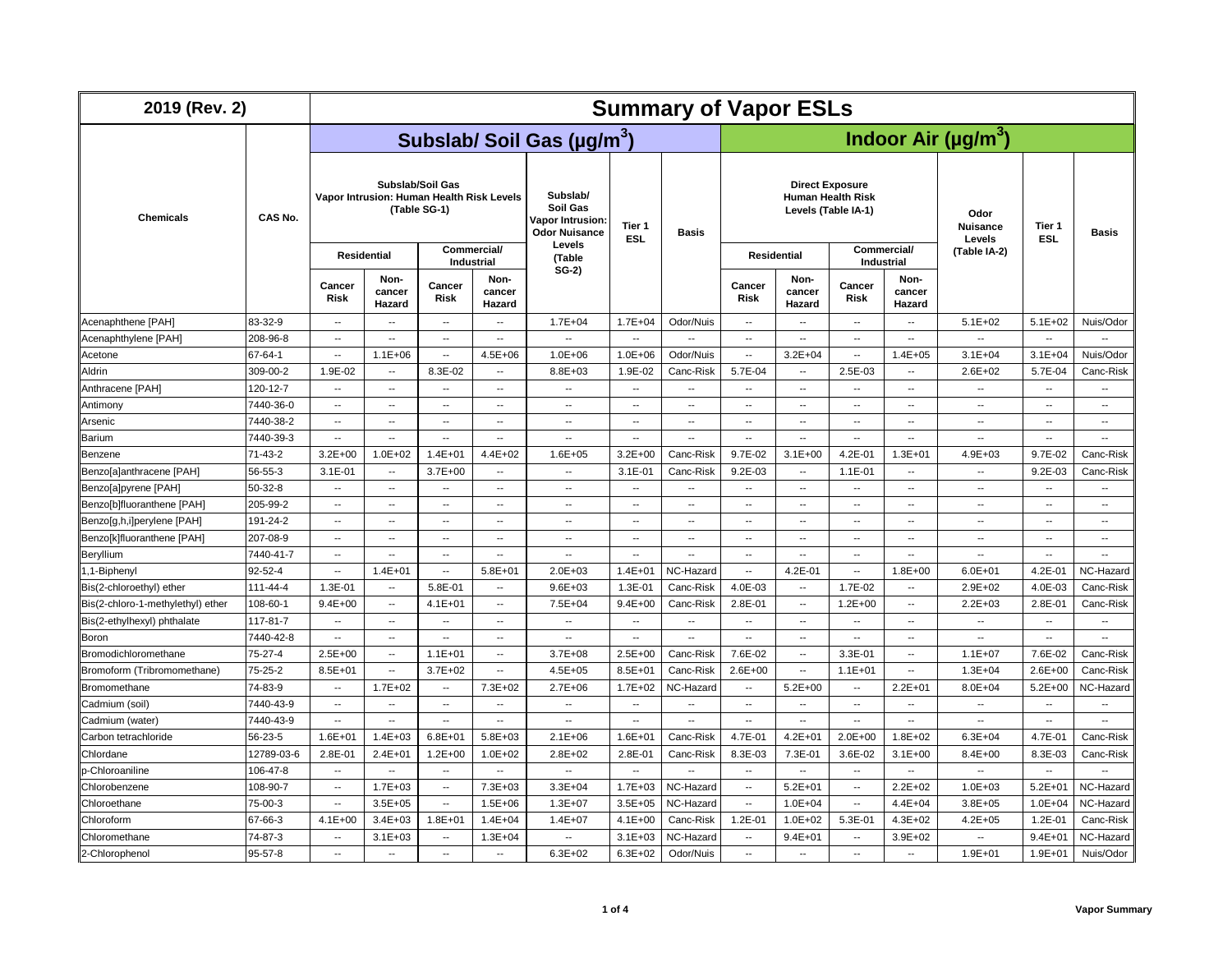| 2019 (Rev. 2)               |               | <b>Summary of Vapor ESLs</b> |                                           |                                  |                                  |                                                                         |                          |                                       |                                                                           |                          |                                  |                          |                                   |                          |                          |
|-----------------------------|---------------|------------------------------|-------------------------------------------|----------------------------------|----------------------------------|-------------------------------------------------------------------------|--------------------------|---------------------------------------|---------------------------------------------------------------------------|--------------------------|----------------------------------|--------------------------|-----------------------------------|--------------------------|--------------------------|
|                             |               |                              |                                           |                                  |                                  | Subslab/ Soil Gas (µg/m <sup>3</sup> )                                  |                          | Indoor Air ( $\mu$ g/m <sup>3</sup> ) |                                                                           |                          |                                  |                          |                                   |                          |                          |
| <b>Chemicals</b>            | CAS No.       |                              | Vapor Intrusion: Human Health Risk Levels | Subslab/Soil Gas<br>(Table SG-1) |                                  | Subslab/<br>Soil Gas<br><b>Vapor Intrusion:</b><br><b>Odor Nuisance</b> | Tier 1<br><b>ESL</b>     | Basis                                 | <b>Direct Exposure</b><br><b>Human Health Risk</b><br>Levels (Table IA-1) |                          |                                  |                          | Odor<br><b>Nuisance</b><br>Levels | Tier 1<br><b>ESL</b>     | Basis                    |
|                             |               |                              | <b>Residential</b>                        |                                  | Commercial/<br><b>Industrial</b> | Levels<br>(Table                                                        |                          |                                       | <b>Residential</b>                                                        |                          | Commercial/<br><b>Industrial</b> |                          | (Table IA-2)                      |                          |                          |
|                             |               | Cancer<br><b>Risk</b>        | Non-<br>cancer<br>Hazard                  | Cancer<br>Risk                   | Non-<br>cancer<br>Hazard         | $SG-2)$                                                                 |                          |                                       | Cancer<br><b>Risk</b>                                                     | Non-<br>cancer<br>Hazard | Cancer<br><b>Risk</b>            | Non-<br>cancer<br>Hazard |                                   |                          |                          |
| Chromium (total)            | 7440-47-3     | $\sim$                       | $\sim$                                    | $\overline{\phantom{a}}$         | $\overline{\phantom{a}}$         | $\overline{\phantom{a}}$                                                | $\sim$                   | $\overline{\phantom{a}}$              | $\overline{\phantom{a}}$                                                  | $\overline{\phantom{a}}$ | $\sim$                           | $\overline{\phantom{a}}$ | $\sim$                            | $\overline{\phantom{a}}$ | $\sim$                   |
| Chromium III                | 16065-83-1    | $\sim$                       | $\overline{\phantom{a}}$                  | $\sim$                           | $\overline{\phantom{a}}$         | $\overline{\phantom{a}}$                                                | $\overline{\phantom{a}}$ | $\overline{\phantom{a}}$              | $\overline{\phantom{a}}$                                                  | $\sim$                   | $\overline{\phantom{a}}$         | $\sim$                   | $\overline{\phantom{a}}$          | $\overline{\phantom{a}}$ | $\overline{\phantom{a}}$ |
| Chromium VI                 | 18540-29-9    | $\overline{\phantom{a}}$     | $\overline{\phantom{a}}$                  | $\overline{\phantom{a}}$         | $\overline{\phantom{a}}$         | $\overline{\phantom{a}}$                                                | $\overline{\phantom{a}}$ | $\overline{\phantom{a}}$              | $\sim$                                                                    | $\sim$                   | ۰.                               | ٠.                       | $\overline{\phantom{a}}$          | $\overline{\phantom{a}}$ | $\overline{\phantom{a}}$ |
| Chrysene [PAH]              | 218-01-9      | $\overline{\phantom{a}}$     | $\overline{\phantom{a}}$                  | ۰.                               | $\overline{\phantom{a}}$         | $\sim$                                                                  | $\overline{\phantom{a}}$ | $\overline{\phantom{a}}$              | $\mathbf{L}$                                                              | $\overline{\phantom{a}}$ | ۰.                               | $\overline{\phantom{a}}$ | $\overline{\phantom{a}}$          | $\overline{\phantom{a}}$ | $\overline{\phantom{a}}$ |
| Cobalt                      | 7440-48-4     | $\overline{\phantom{a}}$     | $\sim$                                    | --                               | $\overline{\phantom{a}}$         | $\overline{\phantom{a}}$                                                | $\sim$                   | $\overline{\phantom{a}}$              | $\overline{\phantom{a}}$                                                  | $\sim$                   | --                               | $\overline{\phantom{a}}$ | $\sim$                            | $\overline{\phantom{a}}$ | $\overline{\phantom{a}}$ |
| Copper                      | 7440-50-8     | $\sim$                       | $\sim$                                    | $\overline{\phantom{a}}$         | $\overline{\phantom{a}}$         | $\sim$                                                                  | $\sim$                   | $\ddot{\phantom{a}}$                  | $\overline{\phantom{a}}$                                                  | $\sim$                   | $\overline{\phantom{a}}$         | $\overline{\phantom{a}}$ | $\sim$                            | $\overline{\phantom{a}}$ | $\sim$                   |
| Cyanide                     | $57-12-5$     | $\overline{\phantom{a}}$     | $2.8E + 01$                               | $\overline{\phantom{a}}$         | $1.2E + 02$                      | $2.2E + 04$                                                             | $2.8E + 01$              | NC-Hazard                             | $\overline{\phantom{a}}$                                                  | 8.3E-01                  | $\overline{\phantom{a}}$         | $3.5E + 00$              | $6.5E + 02$                       | 8.3E-01                  | NC-Hazard                |
| Dibenz[a,h]anthracene [PAH] | 53-70-3       | $\overline{\phantom{a}}$     | $\overline{\phantom{a}}$                  | ۰.                               | $\overline{\phantom{a}}$         | $\overline{\phantom{a}}$                                                | $\overline{\phantom{a}}$ | $\overline{\phantom{a}}$              | $\overline{\phantom{a}}$                                                  | $\overline{\phantom{a}}$ | ۰.                               | $\overline{\phantom{a}}$ | $\ddotsc$                         | ۰.                       | $\overline{\phantom{a}}$ |
| Dibromochloromethane        | 124-48-1      | $\overline{\phantom{a}}$     | $\overline{\phantom{a}}$                  | μ.                               | $\overline{\phantom{a}}$         | $\overline{\phantom{a}}$                                                | $\overline{\phantom{a}}$ | $\overline{\phantom{a}}$              | Ξ.                                                                        | $\overline{\phantom{a}}$ | --                               | $\overline{\phantom{a}}$ | $\overline{\phantom{a}}$          | --                       | -−                       |
| 1,2-dibromo-3-chloropropane | $96 - 12 - 8$ | 5.6E-03                      | 7.0E+00                                   | 6.8E-02                          | $2.9E + 01$                      | $\overline{\phantom{a}}$                                                | 5.6E-03                  | Canc-Risk                             | 1.7E-04                                                                   | $2.1E-01$                | 2.0E-03                          | 8.8E-01                  | $\sim$                            | 1.7E-04                  | Canc-Risk                |
| 1,2-Dibromoethane           | 106-93-4      | 1.6E-01                      | $2.8E + 01$                               | 6.8E-01                          | $1.2E + 02$                      | $6.7E + 06$                                                             | 1.6E-01                  | Canc-Risk                             | 4.7E-03                                                                   | 8.3E-01                  | 2.0E-02                          | $3.5E + 00$              | $2.0E + 05$                       | 4.7E-03                  | Canc-Risk                |
| 1,2-Dichlorobenzene         | $95 - 50 - 1$ | $\sim$                       | 7.0E+03                                   | $\sim$                           | $2.9E + 04$                      | $1.0E + 07$                                                             | 7.0E+03                  | NC-Hazard                             | $\sim$                                                                    | $2.1E + 02$              | $\sim$                           | 8.8E+02                  | $3.1E + 05$                       | $2.1E+02$                | NC-Hazard                |
| 1,3-Dichlorobenzene         | 541-73-1      | $\sim$                       | $\sim$                                    | $\sim$                           | $\sim$                           | $\overline{\phantom{a}}$                                                | $\overline{\phantom{a}}$ | $\sim$                                | $\sim$                                                                    | $\sim$                   | $\overline{\phantom{a}}$         | $\overline{\phantom{a}}$ | $\overline{\phantom{a}}$          | $\overline{\phantom{a}}$ | $\overline{\phantom{a}}$ |
| 1.4-Dichlorobenzene         | 106-46-7      | $8.5E + 00$                  | $2.8E + 04$                               | $3.7E + 01$                      | $1.2E + 05$                      | $3.7E + 04$                                                             | $8.5E + 00$              | Canc-Risk                             | 2.6E-01                                                                   | 8.3E+02                  | $1.1E + 00$                      | $3.5E + 03$              | $1.1E + 03$                       | 2.6E-01                  | Canc-Risk                |
| 3,3-Dichlorobenzidine       | 91-94-1       | $\sim$                       | $\sim$                                    | --                               | $\overline{\phantom{a}}$         | $\overline{\phantom{a}}$                                                | $\overline{\phantom{a}}$ | $\overline{\phantom{a}}$              | $\sim$                                                                    | $\sim$                   | ۰.                               | $\overline{\phantom{a}}$ | $\sim$                            | $\overline{\phantom{a}}$ | $\overline{\phantom{a}}$ |
| DDD                         | 72-54-8       | $\overline{\phantom{a}}$     | $\sim$                                    | $\sim$                           | $\overline{\phantom{a}}$         | $\sim$                                                                  | $\overline{\phantom{a}}$ | $\overline{\phantom{a}}$              | $\overline{\phantom{a}}$                                                  | $\overline{\phantom{a}}$ | $\overline{\phantom{a}}$         | $\overline{\phantom{a}}$ | $\overline{\phantom{a}}$          | $\overline{\phantom{a}}$ | $\overline{\phantom{a}}$ |
| <b>DDE</b>                  | 72-55-9       | 9.6E-01                      | $\overline{\phantom{a}}$                  | $4.2E + 00$                      | $\overline{\phantom{a}}$         | $\sim$                                                                  | 9.6E-01                  | Canc-Risk                             | 2.9E-02                                                                   | $\overline{\phantom{a}}$ | 1.3E-01                          | $\overline{\phantom{a}}$ | $\overline{\phantom{a}}$          | 2.9E-02                  | Canc-Risk                |
| DDT                         | $50 - 29 - 3$ | $\overline{\phantom{a}}$     | $\overline{a}$                            | Ξ.                               | $\overline{\phantom{a}}$         | $\overline{\phantom{a}}$                                                | $\overline{\phantom{a}}$ | $\overline{\phantom{a}}$              | $\sim$                                                                    | $\sim$                   | $\overline{\phantom{a}}$         | $\sim$                   | $\overline{\phantom{a}}$          | --                       | $\overline{\phantom{a}}$ |
| 1,1-Dichloroethane          | 75-34-3       | $5.8E + 01$                  | $\overline{\phantom{a}}$                  | $2.6E + 02$                      | $\overline{\phantom{a}}$         | $4.2E + 06$                                                             | $5.8E + 01$              | Canc-Risk                             | $1.8E + 00$                                                               | $\sim$                   | 7.7E+00                          | $\overline{\phantom{a}}$ | $1.3E + 05$                       | $1.8E + 00$              | Canc-Risk                |
| 1.2-Dichloroethane          | 107-06-2      | $3.6E + 00$                  | $2.4E + 02$                               | $1.6E + 01$                      | $1.0E + 03$                      | $8.1E + 04$                                                             | $3.6E + 00$              | Canc-Risk                             | $1.1E-01$                                                                 | $7.3E + 00$              | 4.7E-01                          | $3.1E + 01$              | $2.4E + 03$                       | $1.1E - 01$              | Canc-Risk                |
| 1.1-Dichloroethene          | 75-35-4       | $\overline{\phantom{a}}$     | $2.4E + 03$                               | $\overline{\phantom{a}}$         | $1.0E + 04$                      | $6.7E + 07$                                                             | $2.4E + 03$              | NC-Hazard                             | $\overline{\phantom{a}}$                                                  | $7.3E + 01$              | $\overline{\phantom{a}}$         | $3.1E + 02$              | $2.0E + 06$                       | $7.3E + 01$              | NC-Hazard                |
| cis-1,2-Dichloroethene      | 156-59-2      | $\overline{\phantom{a}}$     | $2.8E + 02$                               | $\overline{\phantom{a}}$         | $1.2E + 03$                      | $\overline{\phantom{a}}$                                                | $2.8E + 02$              | NC-Hazard                             | $\overline{\phantom{a}}$                                                  | $8.3E + 00$              | $\sim$                           | $3.5E + 01$              | $\sim$                            | $8.3E + 00$              | NC-Hazard                |
| trans-1,2-Dichloroethene    | 156-60-5      | $\sim$                       | $2.8E + 03$                               | ۰.                               | $1.2E + 04$                      | $2.2E + 06$                                                             | $2.8E + 03$              | NC-Hazard                             | $\overline{\phantom{a}}$                                                  | $8.3E + 01$              | ۰.                               | $3.5E + 02$              | $6.7E + 04$                       | $8.3E + 01$              | NC-Hazard                |
| 2,4-Dichlorophenol          | 120-83-2      | $\overline{\phantom{a}}$     | $\overline{a}$                            | $\overline{\phantom{a}}$         | $\sim$                           | $4.7E + 04$                                                             | $4.7E + 04$              | Odor/Nuis                             | $\sim$                                                                    | $\overline{\phantom{a}}$ | $\overline{\phantom{a}}$         | $\overline{\phantom{a}}$ | $1.4E + 03$                       | $1.4E + 03$              | Nuis/Odor                |
| 1,2-Dichloropropane         | 78-87-5       | $9.4E + 00$                  | $1.4E + 02$                               | $4.1E + 01$                      | $5.8E + 02$                      | $4.0E + 04$                                                             | $9.4E + 00$              | Canc-Risk                             | 2.8E-01                                                                   | $4.2E + 00$              | $1.2E + 00$                      | $1.8E + 01$              | $1.2E + 03$                       | 2.8E-01                  | Canc-Risk                |
| 1,3-Dichloropropene         | 542-75-6      | $5.8E + 00$                  | $7.0E + 02$                               | $2.6E + 01$                      | $2.9E + 03$                      | $1.4E + 05$                                                             | $5.8E + 00$              | Canc-Risk                             | 1.8E-01                                                                   | $2.1E + 01$              | 7.7E-01                          | $8.8E + 01$              | $4.2E + 03$                       | 1.8E-01                  | Canc-Risk                |
| Dieldrin                    | $60 - 57 - 1$ | 2.0E-02                      | $\sim$                                    | 8.9E-02                          | $\overline{\phantom{a}}$         | $\sim$                                                                  | 2.0E-02                  | Canc-Risk                             | $6.1E - 04$                                                               | $\sim$                   | 2.7E-03                          | $\overline{\phantom{a}}$ | $\sim$                            | $6.1E - 04$              | Canc-Risk                |
| Diethyl phthalate           | 84-66-2       | $\overline{\phantom{a}}$     | $\overline{\phantom{a}}$                  | $\overline{a}$                   | $\overline{\phantom{a}}$         | $\overline{\phantom{a}}$                                                | $\overline{\phantom{a}}$ | $\overline{\phantom{a}}$              | $\sim$                                                                    | $\overline{\phantom{a}}$ | ۰.                               | $\overline{\phantom{a}}$ | $\overline{\phantom{a}}$          | ۰.                       | ۰.                       |
| Dimethyl phthalate          | 131-11-3      | $\overline{\phantom{a}}$     | $\overline{\phantom{a}}$                  | $\overline{\phantom{a}}$         | $\overline{\phantom{a}}$         | $\overline{\phantom{a}}$                                                | $\overline{\phantom{a}}$ | --                                    | $\mathbf{L}$                                                              | $\overline{\phantom{a}}$ | $\overline{\phantom{a}}$         | $\overline{\phantom{a}}$ | $\sim$                            | $\overline{\phantom{a}}$ | $\overline{\phantom{a}}$ |
| 2,4-Dimethylphenol          | 105-67-9      | $\overline{\phantom{a}}$     | $\overline{a}$                            | $\overline{\phantom{a}}$         | $\sim$                           | 3.3E+01                                                                 | $3.3E + 01$              | Odor/Nuis                             | $\sim$                                                                    | $\overline{\phantom{a}}$ | $\sim$                           | $\sim$                   | $1.0E + 00$                       | $1.0E + 00$              | Nuis/Odor                |
| 2,4-Dinitrophenol           | $51 - 28 - 5$ | $\sim$                       | $\sim$                                    | $\sim$                           | $\sim$                           | $\overline{\phantom{a}}$                                                | $\sim$                   | $\ddot{\phantom{a}}$                  | $\overline{\phantom{a}}$                                                  | $\overline{\phantom{a}}$ | $\overline{\phantom{a}}$         | $\overline{\phantom{a}}$ |                                   | $\overline{\phantom{a}}$ | $\ddot{\phantom{a}}$     |
| 2.4-Dinitrotoluene          | 121-14-2      | $\overline{\phantom{a}}$     | $\overline{\phantom{a}}$                  | $\overline{\phantom{a}}$         | $\sim$                           | $\sim$                                                                  | $\overline{\phantom{a}}$ | $\overline{a}$                        | $\overline{\phantom{a}}$                                                  | $\overline{\phantom{a}}$ | ۰.                               | $\overline{\phantom{a}}$ | $\overline{\phantom{a}}$          | $\overline{\phantom{a}}$ | $\overline{\phantom{a}}$ |
| 1.4-Dioxane                 | 123-91-1      | $1.2E + 01$                  | $1.0E + 03$                               | $5.3E + 01$                      | $4.4E + 03$                      | $2.0E + 07$                                                             | $1.2E + 01$              | Canc-Risk                             | 3.6E-01                                                                   | $3.1E + 01$              | $1.6E + 00$                      | $1.3E + 02$              | $6.1E + 05$                       | 3.6E-01                  | Canc-Risk                |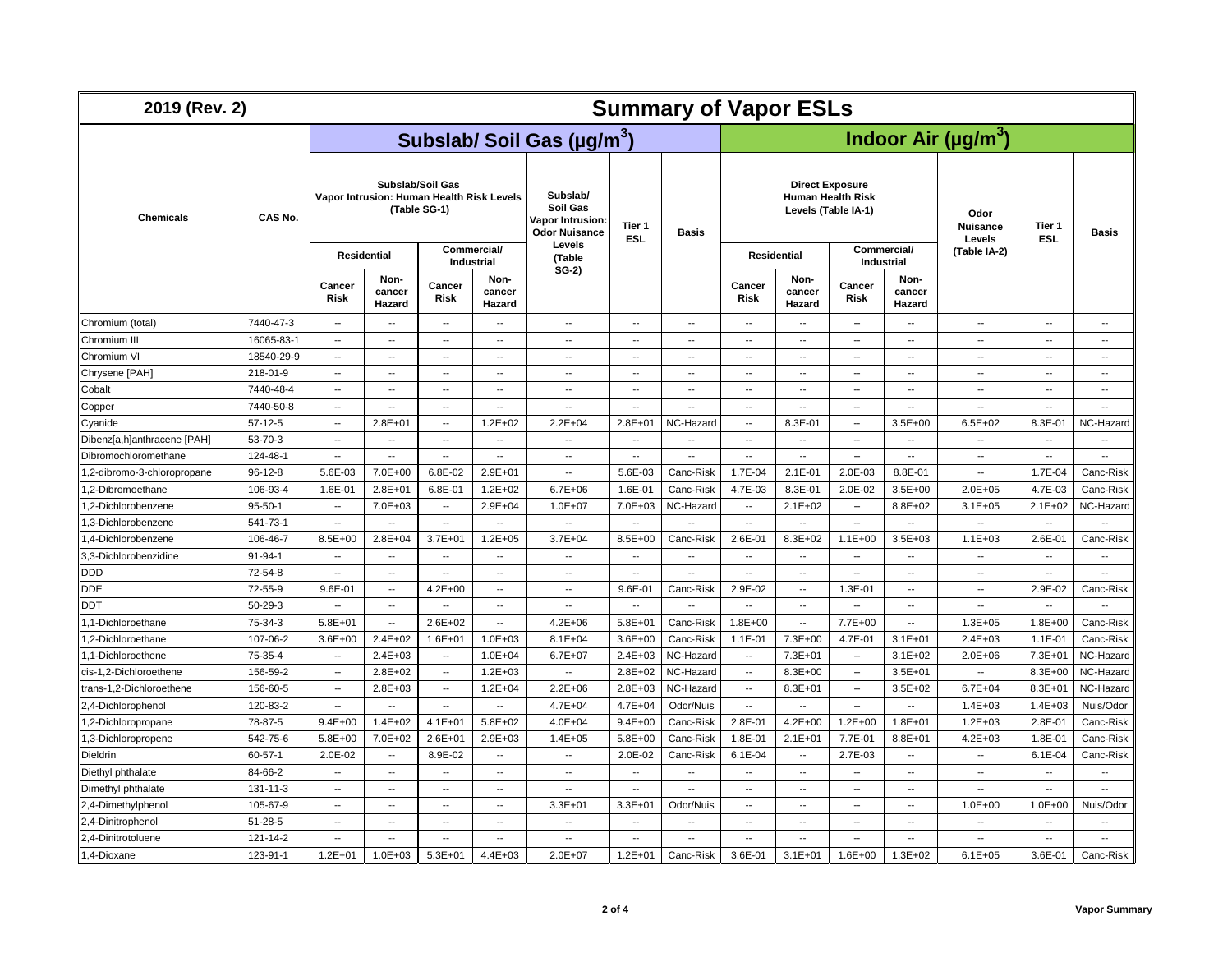| 2019 (Rev. 2)                                        |                | <b>Summary of Vapor ESLs</b> |                                                                                 |                                  |                                  |                                                                  |                            |                          |                                                                           |                            |                                |                            |                                                      |                            |                            |  |
|------------------------------------------------------|----------------|------------------------------|---------------------------------------------------------------------------------|----------------------------------|----------------------------------|------------------------------------------------------------------|----------------------------|--------------------------|---------------------------------------------------------------------------|----------------------------|--------------------------------|----------------------------|------------------------------------------------------|----------------------------|----------------------------|--|
|                                                      | CAS No.        |                              | Indoor Air ( $\mu$ g/m <sup>3</sup> )<br>Subslab/ Soil Gas (µg/m <sup>3</sup> ) |                                  |                                  |                                                                  |                            |                          |                                                                           |                            |                                |                            |                                                      |                            |                            |  |
| <b>Chemicals</b>                                     |                |                              | Vapor Intrusion: Human Health Risk Levels                                       | Subslab/Soil Gas<br>(Table SG-1) |                                  | Subslab/<br>Soil Gas<br>Vapor Intrusion:<br><b>Odor Nuisance</b> | Tier 1<br><b>ESL</b>       | <b>Basis</b>             | <b>Direct Exposure</b><br><b>Human Health Risk</b><br>Levels (Table IA-1) |                            |                                |                            | Odor<br><b>Nuisance</b><br>Levels                    | Tier 1<br><b>ESL</b>       | <b>Basis</b>               |  |
|                                                      |                |                              | Residential                                                                     |                                  | Commercial/<br><b>Industrial</b> | Levels<br>(Table                                                 |                            |                          | <b>Residential</b>                                                        |                            | Commercial/<br>Industrial      |                            | (Table IA-2)                                         |                            |                            |  |
|                                                      |                | Cancer<br><b>Risk</b>        | Non-<br>cancer<br>Hazard                                                        | Cancer<br><b>Risk</b>            | Non-<br>cancer<br>Hazard         | $SG-2)$                                                          |                            |                          | Cancer<br><b>Risk</b>                                                     | Non-<br>cancer<br>Hazard   | Cancer<br><b>Risk</b>          | Non-<br>cancer<br>Hazard   |                                                      |                            |                            |  |
| Dioxin (2,3,7,8-TCDD)                                | 1746-01-6      | 2.5E-06                      | 1.4E-03                                                                         | $1.1E-05$                        | 5.8E-03                          | $\sim$                                                           | 2.5E-06                    | Canc-Risk                | 7.4E-08                                                                   | 4.2E-05                    | 3.2E-07                        | 1.8E-04                    | $\overline{\phantom{a}}$                             | 7.4E-08                    | Canc-Risk                  |  |
| Endosulfan                                           | 115-29-7       | $\sim$                       | $\overline{\phantom{a}}$                                                        | ۰.                               | $\overline{\phantom{a}}$         | $\overline{\phantom{a}}$                                         | $\overline{\phantom{a}}$   | $\overline{\phantom{a}}$ | $\sim$                                                                    | $\overline{\phantom{a}}$   | $\overline{\phantom{a}}$       | $\overline{\phantom{a}}$   | $\sim$                                               | --                         | ۰.                         |  |
| Endrin                                               | 72-20-8        | $\overline{\phantom{a}}$     | $\sim$                                                                          | $\ddot{\phantom{a}}$             | $\sim$                           | $\sim$                                                           | $\sim$                     | $\sim$                   | $\sim$                                                                    | $\sim$                     | $\ddot{\phantom{a}}$           | $\sim$                     | $\overline{\phantom{a}}$                             | $\overline{a}$             | --                         |  |
| Ethylbenzene                                         | $100 - 41 - 4$ | $3.7E + 01$                  | $3.5E + 04$                                                                     | $1.6E + 02$                      | $1.5E + 05$                      | $6.7E + 04$                                                      | $3.7E + 01$                | Canc-Risk                | $1.1E + 00$                                                               | $1.0E + 03$                | $4.9E + 00$                    | 4.4E+03                    | $2.0E + 03$                                          | $1.1E + 00$                | Canc-Risk                  |  |
| Fluoranthene [PAH]                                   | 206-44-0       | $\overline{\phantom{a}}$     | $\sim$                                                                          | --                               | $\sim$                           | $\sim$                                                           | $\sim$                     | $\overline{\phantom{a}}$ | $\overline{\phantom{a}}$                                                  | $\sim$                     | --                             | $\overline{a}$             | $\overline{\phantom{a}}$                             | $\overline{a}$             | ۰.                         |  |
| Fluorene [PAH]                                       | 86-73-7        | $\overline{\phantom{a}}$     | $\overline{\phantom{a}}$                                                        | Ξ.                               | $\overline{\phantom{a}}$         | ۰.                                                               | $\overline{\phantom{a}}$   | $\overline{\phantom{a}}$ | $\overline{\phantom{a}}$                                                  | $\overline{\phantom{a}}$   | $\overline{\phantom{a}}$       | $\overline{\phantom{a}}$   | Ξ.                                                   | μ.                         | L.                         |  |
| Heptachlor                                           | 76-44-8        | 7.2E-02                      | $\overline{\phantom{a}}$                                                        | $3.1E - 01$                      | $\overline{\phantom{a}}$         | $1.0E + 04$                                                      | 7.2E-02                    | Canc-Risk                | 2.2E-03                                                                   | $\sim$                     | 9.4E-03                        | ۰.                         | $3.0E + 02$                                          | 2.2E-03                    | Canc-Risk                  |  |
| Heptachlor epoxide                                   | 1024-57-3      | 3.6E-02                      | $\sim$                                                                          | 1.6E-01                          | $\overline{\phantom{a}}$         | $1.0E + 04$                                                      | 3.6E-02                    | Canc-Risk                | 1.1E-03                                                                   | $\sim$                     | 4.7E-03                        | $\overline{\phantom{a}}$   | $3.0E + 02$                                          | 1.1E-03                    | Canc-Risk                  |  |
| Hexachlorobenzene                                    | 118-74-1       | 1.8E-01                      | $\sim$                                                                          | 8.0E-01                          | $\overline{\phantom{a}}$         | $\overline{\phantom{a}}$                                         | 1.8E-01                    | Canc-Risk                | 5.5E-03                                                                   |                            | 2.4E-02                        | н.                         | --                                                   | 5.5E-03                    | Canc-Risk                  |  |
| Hexachlorobutadiene                                  | 87-68-3        | $4.3E + 00$                  | $\sim$                                                                          | $1.9E + 01$                      | $\overline{\phantom{a}}$         | $4.0E + 05$                                                      | $4.3E + 00$                | Canc-Risk                | 1.3E-01                                                                   | $\sim$                     | 5.6E-01                        | $\overline{\phantom{a}}$   | $1.2E + 04$                                          | 1.3E-01                    | Canc-Risk                  |  |
| g-Hexachlorocyclohexane (Lindane)                    | 58-89-9        | $\overline{\phantom{a}}$     | ۰.                                                                              | Ξ.                               | $\sim$                           | $\ddotsc$                                                        | Ξ.                         | $\overline{\phantom{a}}$ | $\sim$                                                                    | $\overline{\phantom{a}}$   | Ξ.                             | $\overline{\phantom{a}}$   | $\overline{\phantom{a}}$                             | μ.                         | $\overline{\phantom{a}}$   |  |
| Hexachloroethane                                     | $67 - 72 - 1$  | 8.5E+00                      | $1.0E + 03$                                                                     | $3.7E + 01$                      | $4.4E + 03$                      | $\sim$                                                           | 8.5E+00                    | Canc-Risk                | 2.6E-01                                                                   | $3.1E + 01$                | $1.1E + 00$                    | $1.3E + 02$                | $\sim$                                               | 2.6E-01                    | Canc-Risk                  |  |
| Indeno[1,2,3-c,d]pyrene [PAH]                        | 193-39-5       | $\overline{\phantom{a}}$     | ۰.                                                                              | ۰.                               | $\overline{\phantom{a}}$         | $\overline{\phantom{a}}$                                         | $\overline{\phantom{a}}$   | --                       | $\overline{\phantom{a}}$                                                  | $\overline{\phantom{a}}$   | --                             | ٠.                         | $\overline{\phantom{a}}$                             | --                         | --                         |  |
| Lead                                                 | 7439-92-1      | $\overline{\phantom{a}}$     | $\overline{\phantom{a}}$                                                        | $\overline{\phantom{a}}$         | $\overline{\phantom{a}}$         | $\sim$                                                           | $\overline{\phantom{a}}$   | $\overline{\phantom{a}}$ | $\sim$                                                                    | $\overline{\phantom{a}}$   | ۰.                             | $\overline{a}$             | $\sim$                                               | --                         | --                         |  |
| Mercury (elemental)                                  | 7439-97-6      | $\sim$                       | $1.0E + 00$                                                                     | $\overline{\phantom{a}}$         | $4.4E + 00$                      | $\sim$                                                           | $1.0E + 00$                | NC-Hazard                | $\overline{\phantom{a}}$                                                  | 3.1E-02                    | $\overline{\phantom{a}}$       | 1.3E-01                    | $\sim$                                               | $3.1E-02$                  | NC-Hazard                  |  |
| Methoxychlor                                         | 72-43-5        | $\sim$                       | −−                                                                              | --                               | $\overline{\phantom{a}}$         | $\ddotsc$                                                        | $\sim$                     |                          | $\overline{\phantom{a}}$                                                  | $\overline{\phantom{a}}$   | --                             | $\overline{a}$             | $\ddot{\phantom{a}}$                                 | μ.                         |                            |  |
| Methylene chloride                                   | 75-09-2        | $3.4E + 01$                  | $1.4E + 04$                                                                     | $4.1E + 02$                      | $5.8E + 04$                      | $1.9E + 07$                                                      | $3.4E + 01$                | Canc-Risk                | $1.0E + 00$                                                               | $4.2E + 02$                | $1.2E + 01$                    | $1.8E + 03$                | $5.6E + 05$                                          | $1.0E + 00$                | Canc-Risk                  |  |
| Methyl ethyl ketone                                  | 78-93-3        | $\sim$                       | $1.7E + 05$                                                                     | --                               | $7.3E + 05$                      | $1.1E + 06$                                                      | $1.7E + 05$                | NC-Hazard                | $\overline{\phantom{a}}$                                                  | $5.2E + 03$                | $\overline{\phantom{a}}$       | $2.2E + 04$                | $3.2E + 04$                                          | $5.2E + 03$                | NC-Hazard                  |  |
| Methyl isobutyl ketone                               | 108-10-1       | $\sim$                       | $1.0E + 05$                                                                     | $\overline{\phantom{a}}$         | $4.4E + 05$                      | $1.4E + 04$                                                      | $1.4E + 04$                | Odor/Nuis                | $\overline{\phantom{a}}$                                                  | $3.1E + 03$                | $\overline{\phantom{a}}$       | $1.3E + 04$                | $4.2E + 02$                                          | 4.2E+02                    | Nuis/Odor                  |  |
| Methyl mercury                                       | 22967-92-6     | $\sim$                       | $\overline{\phantom{a}}$                                                        | $\overline{a}$                   | $\overline{a}$                   | $\overline{\phantom{a}}$                                         | $\sim$                     | $\sim$                   | $\sim$                                                                    | $\sim$                     | $\overline{\phantom{a}}$       | $\overline{\phantom{a}}$   | $\overline{\phantom{a}}$                             | $\sim$                     | $\sim$                     |  |
| 2-Methylnaphthalene                                  | $91 - 57 - 6$  | $\sim$                       | $\sim$                                                                          | --                               | $\overline{\phantom{a}}$         | $2.3E + 03$                                                      | $2.3E + 03$                | Odor/Nuis                | $\sim$                                                                    | $\sim$                     | $\overline{a}$                 | $\overline{\phantom{a}}$   | $6.8E + 01$                                          | $6.8E + 01$                | Nuis/Odor                  |  |
| Methyl tertiary butyl ether (MTBE)                   | 1634-04-4      | $3.6E + 02$                  | $1.0E + 05$                                                                     | $1.6E + 03$                      | $4.4E + 05$                      | $1.8E + 04$                                                      | $3.6E + 02$                | Canc-Risk                | $1.1E + 01$                                                               | $3.1E + 03$                | $4.7E + 01$                    | $1.3E + 04$                | $5.3E + 02$                                          | $1.1E + 01$                | Canc-Risk                  |  |
| Molybdenum                                           | 7439-98-7      | $\ddotsc$                    | −−                                                                              | Ξ.                               | $\overline{\phantom{a}}$         | $\overline{\phantom{a}}$                                         | Ξ.                         | Ξ.                       | $\overline{\phantom{a}}$                                                  | --                         | μ.                             | $\overline{\phantom{a}}$   |                                                      | μ.                         |                            |  |
| Naphthalene [PAH]                                    | $91 - 20 - 3$  | $2.8E + 00$                  | $1.0E + 02$                                                                     | $1.2E + 01$                      | $4.4E + 02$                      | $1.5E + 04$                                                      | $2.8E + 00$                | Canc-Risk                | 8.3E-02                                                                   | $3.1E + 00$                | 3.6E-01                        | $1.3E + 01$                | $4.4E + 02$                                          | 8.3E-02                    | Canc-Risk                  |  |
| Nickel                                               | 7440-02-0      | $\sim$                       | $\sim$                                                                          | ۰.                               | $\sim$                           | $\sim$                                                           | $\overline{\phantom{a}}$   | $\overline{\phantom{a}}$ | $\sim$ $\sim$                                                             | $\overline{\phantom{a}}$   | $\overline{\phantom{a}}$       | $\overline{\phantom{a}}$   | $\sim$                                               | ۰.                         | $\sim$                     |  |
| Pentachlorophenol                                    | 87-86-5        | $\sim$                       | $\sim$<br>$\sim$                                                                | --                               | $\overline{\phantom{a}}$         | $\sim$                                                           | $\sim$                     | $\sim$<br>$\sim$         | $\sim$                                                                    | $\sim$<br>$\sim$           |                                | $\overline{\phantom{a}}$   | $\overline{\phantom{a}}$<br>$\overline{\phantom{a}}$ | L.                         | $\ddot{\phantom{a}}$<br>Ξ. |  |
| Perchlorate                                          | 7790-98-9      | $\sim$                       |                                                                                 | $\overline{a}$                   | $\sim$                           | $\overline{\phantom{a}}$                                         | $\overline{\phantom{a}}$   |                          | $\sim$ $\sim$                                                             |                            | $\overline{\phantom{a}}$<br>μ. | $\overline{\phantom{a}}$   |                                                      | $\overline{\phantom{a}}$   |                            |  |
| Petroleum - Gasoline<br>Petroleum - Stoddard Solvent |                | $\ddotsc$<br>$\sim$          | $2.0E + 04$<br>$1.1E + 04$                                                      | Ξ.<br>$\overline{\phantom{a}}$   | $8.3E + 04$<br>$4.6E + 04$       | $3.3E + 03$<br>$3.3E + 04$                                       | $3.3E + 03$<br>$1.1E + 04$ | Odor/Nuis<br>NC-Hazard   | $\overline{\phantom{a}}$<br>$\sim$                                        | $6.0E + 02$<br>$3.3E + 02$ | $\overline{\phantom{a}}$       | $2.5E + 03$<br>$1.4E + 03$ | $1.0E + 02$<br>$1.0E + 03$                           | $1.0E + 02$<br>$3.3E + 02$ | Nuis/Odor<br>NC-Hazard     |  |
| Petroleum - Jet Fuel                                 | i.             | $\sim$                       | $1.1E + 04$                                                                     | --                               | $4.6E + 04$                      | $3.3E + 04$                                                      | $1.1E + 04$                | NC-Hazard                | $\overline{\phantom{a}}$                                                  | $3.3E + 02$                | --                             | $1.4E + 03$                | $1.0E + 03$                                          | $3.3E + 02$                | NC-Hazard                  |  |
| Petroleum - Diesel                                   |                | $\sim$                       | 8.9E+03                                                                         | ۰.                               | $3.7E + 04$                      | $3.3E + 04$                                                      | 8.9E+03                    | NC-Hazard                | $\overline{\phantom{a}}$                                                  | $2.7E+02$                  | $\overline{\phantom{a}}$       | $1.1E + 03$                | $1.0E + 03$                                          | $2.7E+02$                  | NC-Hazard                  |  |
| Petroleum - HOPs                                     |                | $\sim$                       | $\sim$                                                                          | $\overline{a}$                   | $\sim$                           | $\sim$                                                           | $\sim$                     | $\sim$                   | $\sim$                                                                    | $\sim$                     | $\overline{a}$                 | $\sim$                     | $\sim$                                               | $\overline{\phantom{a}}$   | $\overline{a}$             |  |
| Petroleum - Motor Oil                                |                | $\overline{\phantom{a}}$     | $\sim$                                                                          | $\ddotsc$                        |                                  | $\overline{a}$                                                   | Ξ.                         | Ξ.                       | $\sim$                                                                    | $\overline{\phantom{a}}$   | $\overline{a}$                 | $\overline{\phantom{a}}$   |                                                      | $\overline{\phantom{a}}$   | $\overline{\phantom{a}}$   |  |
|                                                      |                |                              |                                                                                 |                                  |                                  |                                                                  |                            |                          |                                                                           |                            |                                |                            |                                                      |                            |                            |  |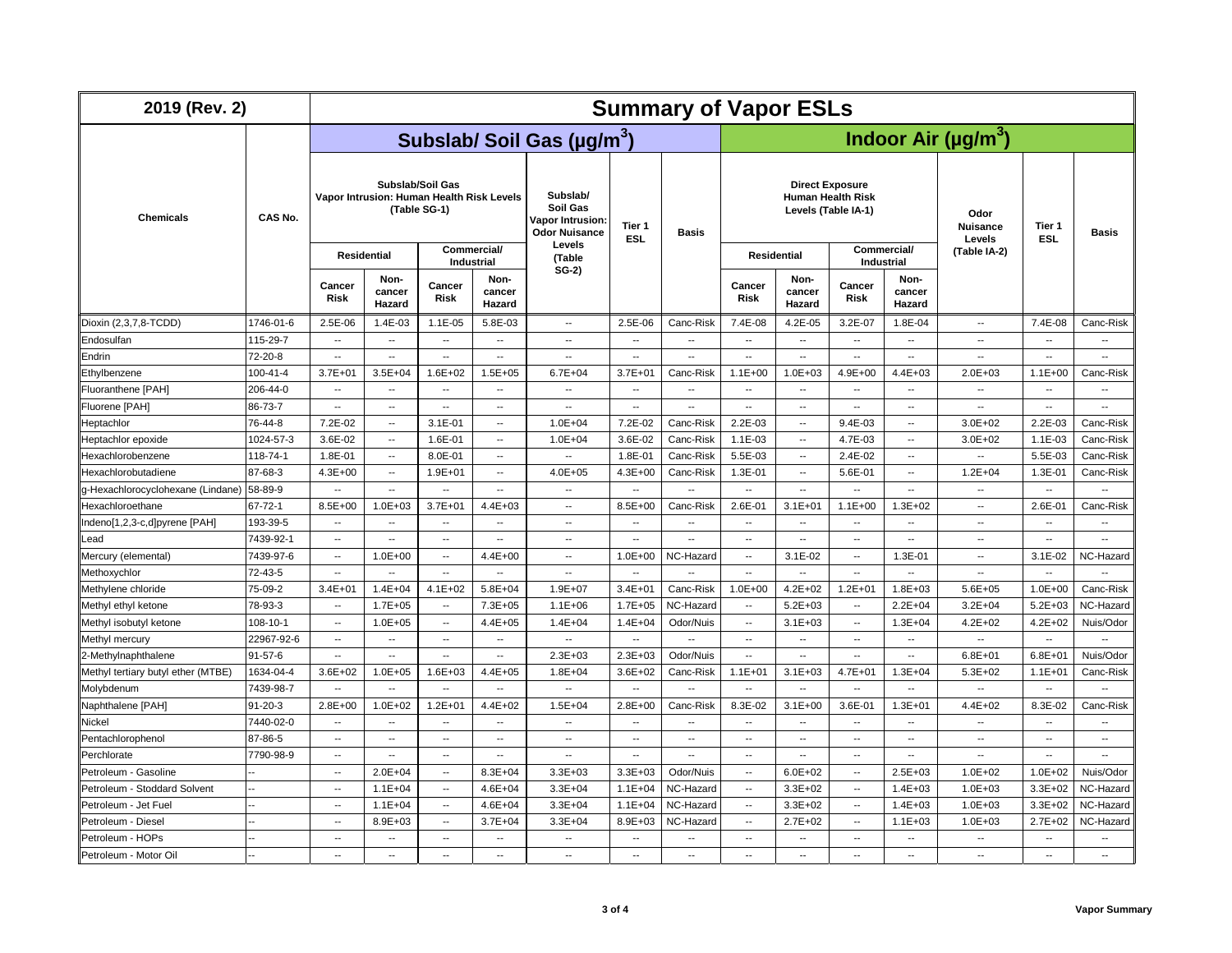| 2019 (Rev. 2)                    |           | <b>Summary of Vapor ESLs</b>                                                  |                          |                           |                                                                         |                                        |                          |                                       |                                                                           |                          |                          |                            |                          |                          |                          |
|----------------------------------|-----------|-------------------------------------------------------------------------------|--------------------------|---------------------------|-------------------------------------------------------------------------|----------------------------------------|--------------------------|---------------------------------------|---------------------------------------------------------------------------|--------------------------|--------------------------|----------------------------|--------------------------|--------------------------|--------------------------|
|                                  | CAS No.   |                                                                               |                          |                           |                                                                         | Subslab/ Soil Gas (µg/m <sup>3</sup> ) |                          | Indoor Air ( $\mu$ g/m <sup>3</sup> ) |                                                                           |                          |                          |                            |                          |                          |                          |
| <b>Chemicals</b>                 |           | Subslab/Soil Gas<br>Vapor Intrusion: Human Health Risk Levels<br>(Table SG-1) |                          |                           | Subslab/<br>Soil Gas<br><b>Vapor Intrusion:</b><br><b>Odor Nuisance</b> | Tier 1<br><b>ESL</b>                   | <b>Basis</b>             |                                       | <b>Direct Exposure</b><br><b>Human Health Risk</b><br>Levels (Table IA-1) |                          |                          | Odor<br>Nuisance<br>Levels | Tier 1<br><b>ESL</b>     | Basis                    |                          |
|                                  |           |                                                                               | <b>Residential</b>       | Commercial/<br>Industrial |                                                                         | Levels<br>(Table                       |                          |                                       | <b>Residential</b>                                                        |                          | Industrial               | Commercial/                | (Table IA-2)             |                          |                          |
|                                  |           | Cancer<br><b>Risk</b>                                                         | Non-<br>cancer<br>Hazard | Cancer<br><b>Risk</b>     | Non-<br>cancer<br>Hazard                                                | $SG-2)$                                |                          |                                       | Cancer<br>Risk                                                            | Non-<br>cancer<br>Hazard | Cancer<br><b>Risk</b>    | Non-<br>cancer<br>Hazard   |                          |                          |                          |
| Phenanthrene [PAH]               | 85-01-8   | $\sim$                                                                        | $\sim$                   | $\sim$                    | $\overline{\phantom{a}}$                                                | $1.8E + 03$                            | $1.8E + 03$              | Odor/Nuis                             | $\sim$                                                                    | $\sim$                   | $\sim$                   | $\overline{\phantom{a}}$   | $5.5E + 01$              | $5.5E + 01$              | Nuis/Odor                |
| Phenol                           | 108-95-2  | $\overline{\phantom{a}}$                                                      | $\overline{\phantom{a}}$ | $\overline{a}$            | --                                                                      | $5.2E + 03$                            | $5.2E + 03$              | Odor/Nuis                             | $\sim$                                                                    | $\sim$                   | $\overline{a}$           | $\overline{\phantom{a}}$   | $1.6E + 02$              | $1.6E + 02$              | Nuis/Odor                |
| Polychlorinated biphenyls (PCBs) | 1336-36-3 | 1.6E-01                                                                       | $\overline{\phantom{a}}$ | 7.2E-01                   | --                                                                      | $\overline{\phantom{a}}$               | 1.6E-01                  | Canc-Risk                             | 4.9E-03                                                                   | $\overline{\phantom{a}}$ | $2.2E-02$                | $\overline{\phantom{a}}$   | $\overline{\phantom{a}}$ | 4.9E-03                  | Canc-Risk                |
| Pyrene [PAH]                     | 129-00-0  | $\overline{\phantom{a}}$                                                      | $\sim$                   | $\sim$                    | --                                                                      | $\overline{\phantom{a}}$               | $\sim$                   | --                                    | $\overline{a}$                                                            | $\sim$                   | ۰.                       | $\overline{a}$             | $\sim$                   | --                       | ۰.                       |
| Selenium                         | 7782-49-2 | $\overline{\phantom{a}}$                                                      | $\overline{\phantom{a}}$ | $\overline{a}$            | $\overline{\phantom{a}}$                                                | $\overline{\phantom{a}}$               | $\overline{\phantom{a}}$ | Ξ.                                    | $\overline{\phantom{a}}$                                                  | $\overline{\phantom{a}}$ | $\overline{\phantom{a}}$ | $\sim$                     | $\sim$                   | $\overline{a}$           | $\overline{\phantom{a}}$ |
| Silver                           | 7440-22-4 | $\overline{\phantom{a}}$                                                      | $\overline{\phantom{a}}$ | $\overline{a}$            | --                                                                      | $\overline{\phantom{a}}$               | $\overline{\phantom{a}}$ | --                                    | $\overline{a}$                                                            | $\overline{\phantom{a}}$ | $\overline{\phantom{a}}$ | --                         | $\overline{a}$           | μ.                       |                          |
| Styrene                          | 100-42-5  | $\overline{\phantom{a}}$                                                      | $3.1E + 04$              | $\overline{\phantom{a}}$  | $1.3E + 05$                                                             | $4.5E + 04$                            | $3.1E + 04$              | NC-Hazard                             | $\overline{a}$                                                            | $9.4E + 02$              | $\overline{\phantom{a}}$ | $3.9E + 03$                | $1.4E + 03$              | $9.4E + 02$              | NC-Hazard                |
| tert-Butyl alcohol               | 75-65-0   | $\overline{\phantom{a}}$                                                      | $\sim$                   | $\overline{\phantom{a}}$  | --                                                                      | $\sim$                                 | $\overline{\phantom{a}}$ |                                       |                                                                           | $\sim$                   | $\sim$                   | $\sim$                     |                          | $\overline{a}$           |                          |
| 1,1,1,2-Tetrachloroethane        | 630-20-6  | $1.3E + 01$                                                                   | $\overline{\phantom{a}}$ | $5.5E + 01$               | $\overline{\phantom{a}}$                                                | $\overline{\phantom{a}}$               | $1.3E + 01$              | Canc-Risk                             | 3.8E-01                                                                   | $\overline{\phantom{a}}$ | $1.7E + 00$              | ۰.                         |                          | 3.8E-01                  | Canc-Risk                |
| 1.1.2.2-Tetrachloroethane        | 79-34-5   | $1.6E + 00$                                                                   | $\sim$                   | 7.0E+00                   | $\overline{\phantom{a}}$                                                | $3.5E + 05$                            | $1.6E + 00$              | Canc-Risk                             | 4.8E-02                                                                   | $\overline{\phantom{a}}$ | $2.1E-01$                | $\overline{\phantom{a}}$   | $1.0E + 04$              | 4.8E-02                  | Canc-Risk                |
| Tetrachloroethene                | 127-18-4  | $1.5E + 01$                                                                   | $1.4E + 03$              | $6.7E + 01$               | $5.8E + 03$                                                             | $1.1E + 06$                            | $1.5E + 01$              | Canc-Risk                             | 4.6E-01                                                                   | $4.2E + 01$              | $2.0E + 00$              | $1.8E + 02$                | $3.2E + 04$              | 4.6E-01                  | Canc-Risk                |
| Thallium                         | 7440-28-0 | $\overline{\phantom{a}}$                                                      | $\overline{\phantom{a}}$ | $\overline{\phantom{a}}$  | $\overline{\phantom{a}}$                                                | $\overline{\phantom{a}}$               | $\overline{\phantom{a}}$ | --                                    | $\overline{\phantom{a}}$                                                  | $\overline{\phantom{a}}$ | $\overline{\phantom{a}}$ | $\overline{\phantom{a}}$   | $\sim$                   | $\overline{\phantom{a}}$ | $\overline{\phantom{a}}$ |
| Toluene                          | 108-88-3  | $\overline{\phantom{a}}$                                                      | $1.0E + 04$              | --                        | $4.4E + 04$                                                             | $1.0E + 06$                            | $1.0E + 04$              | NC-Hazard                             | $\overline{\phantom{a}}$                                                  | $3.1E + 02$              |                          | $1.3E + 03$                | $3.0E + 04$              | $3.1E + 02$              | NC-Hazard                |
| Toxaphene                        | 8001-35-2 | $\overline{\phantom{a}}$                                                      | $\overline{\phantom{a}}$ | $\overline{\phantom{a}}$  | ۰.                                                                      | $\overline{\phantom{a}}$               | --                       | --                                    | $\overline{\phantom{a}}$                                                  | $\overline{\phantom{a}}$ | --                       | ۰.                         |                          | --                       |                          |
| 1,2,4-Trichlorobenzene           | 120-82-1  | $\overline{\phantom{a}}$                                                      | 7.0E+01                  | $\sim$                    | $2.9E + 02$                                                             | $7.3E + 05$                            | $7.0E + 01$              | NC-Hazard                             | $\overline{\phantom{a}}$                                                  | $2.1E + 00$              | $\overline{\phantom{a}}$ | 8.8E+00                    | $2.2E + 04$              | $2.1E + 00$              | NC-Hazard                |
| 1.1.1-Trichloroethane            | 71-55-6   | $\overline{\phantom{a}}$                                                      | $3.5E + 04$              | $\overline{\phantom{a}}$  | $1.5E + 05$                                                             | $2.2E + 06$                            | $3.5E + 04$              | NC-Hazard                             | $\overline{\phantom{a}}$                                                  | $1.0E + 03$              | $\overline{\phantom{a}}$ | $4.4E + 03$                | $6.5E + 04$              | $1.0E + 03$              | NC-Hazard                |
| 1,1,2-Trichloroethane            | 79-00-5   | $5.8E + 00$                                                                   | $7.0E + 00$              | $2.6E + 01$               | $2.9E + 01$                                                             | $\overline{\phantom{a}}$               | $5.8E + 00$              | Canc-Risk                             | 1.8E-01                                                                   | $2.1E-01$                | 7.7E-01                  | 8.8E-01                    |                          | 1.8E-01                  | Canc-Risk                |
| Trichloroethene                  | 79-01-6   | $1.6E + 01$                                                                   | $7.0E + 01$              | $1.0E + 02$               | $2.9E + 02$                                                             | 4.5E+07                                | $1.6E + 01$              | Canc-Risk                             | 4.8E-01                                                                   | $2.1E + 00$              | $3.0E + 00$              | 8.8E+00                    | $1.4E + 06$              | 4.8E-01                  | Canc-Risk                |
| 2,4,5-Trichlorophenol            | 95-95-4   | $\overline{\phantom{a}}$                                                      | $\overline{\phantom{a}}$ | $\sim$                    | $\overline{\phantom{a}}$                                                | $\ddotsc$                              | $\sim$                   |                                       | $\overline{a}$                                                            | $\overline{\phantom{a}}$ | $\overline{a}$           | $\overline{\phantom{a}}$   |                          | --                       | $\overline{\phantom{a}}$ |
| 2,4,6-Trichlorophenol            | 88-06-2   | $\overline{\phantom{a}}$                                                      | $\overline{\phantom{a}}$ | $\overline{\phantom{a}}$  | --                                                                      | $1.0E + 01$                            | $1.0E + 01$              | Odor/Nuis                             | $\overline{\phantom{a}}$                                                  | $\overline{\phantom{a}}$ | --                       | $\overline{\phantom{a}}$   | 3.0E-01                  | 3.0E-01                  | Nuis/Odor                |
| 1,2,3-Trichloropropane           | 96-18-4   | $\overline{\phantom{a}}$                                                      | $1.0E + 01$              | $\overline{\phantom{a}}$  | $4.4E + 01$                                                             | $\overline{\phantom{a}}$               | $1.0E + 01$              | NC-Hazard                             | $\overline{\phantom{a}}$                                                  | $3.1E-01$                | $\overline{\phantom{a}}$ | $1.3E + 00$                | $\overline{\phantom{a}}$ | $3.1E - 01$              | NC-Hazard                |
| Vanadium                         | 7440-62-2 | $\sim$                                                                        | $\sim$                   | $\overline{\phantom{a}}$  | $\overline{\phantom{a}}$                                                | $\overline{\phantom{a}}$               | $\overline{\phantom{a}}$ |                                       | $\sim$                                                                    | $\overline{\phantom{a}}$ | ш,                       | $\overline{\phantom{a}}$   | $\sim$                   | $\overline{\phantom{a}}$ | Ξ.                       |
| Vinyl chloride                   | 75-01-4   | $3.2E - 0'$                                                                   | $3.5E + 03$              | $5.2E + 00$               | $1.5E + 04$                                                             | $2.6E + 07$                            | 3.2E-01                  | Canc-Risk                             | 9.5E-03                                                                   | $1.0E + 02$              | 1.6E-01                  | $4.4E + 02$                | $7.7E + 05$              | 9.5E-03                  | Canc-Risk                |
| Xylenes                          | 1330-20-7 | $\overline{\phantom{a}}$                                                      | $3.5E + 03$              | $\overline{\phantom{a}}$  | $1.5E + 04$                                                             | $1.5E + 04$                            | $3.5E + 03$              | NC-Hazard                             | $\overline{\phantom{a}}$                                                  | $1.0E + 02$              |                          | $4.4E + 02$                | $4.4E + 02$              | $1.0E + 02$              | NC-Hazard                |
| Zinc                             | 7440-66-6 | $\overline{\phantom{a}}$                                                      | $\overline{\phantom{a}}$ | $\overline{\phantom{a}}$  | $\sim$                                                                  | $\overline{\phantom{a}}$               | $\sim$                   | --                                    | $\overline{\phantom{a}}$                                                  | $\overline{\phantom{a}}$ | н.                       | $\overline{\phantom{a}}$   | $\sim$                   | $\overline{\phantom{a}}$ | --                       |

**Abbreviations:**

Canc-Risk - Cancer

DDD - Dichlorodiphenyldichloroethane

DDE - Dichlorodiphenyldichloroethene

DDT - Dichlorodiphenyltrichloroethane

HOPs - Hydrocarbon Oxidation Products (biodegradation metabolites and photo-oxidation products of petroleum hydrocarbons). See User's Guide Chapter 4 for further information.

NC - Noncancer

Odor/Nuis - Odor Nuisance

PAH - Polycyclic aromatic hydrocarbon TCDD - Tetrachlorodibenzodioxin